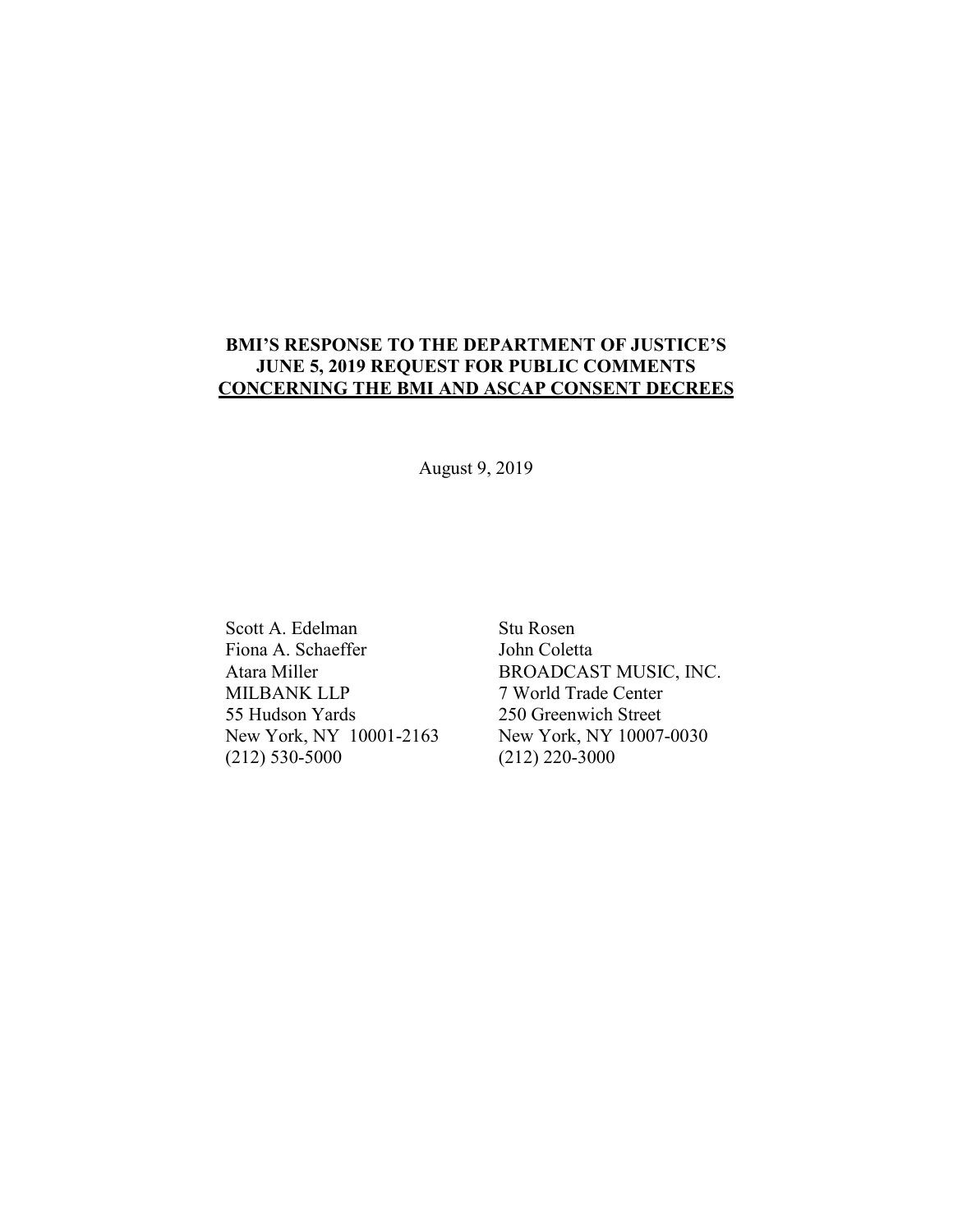Broadcast Music, Inc. ("BMI") submits these public comments in response to the request of the Antitrust Division of the Department of Justice (the "DOJ") pursuant to its review of the consent decree in *United States v. BMI*, Civ. No. 64-Civ-3787 (the "Decree"). The DOJ initiated this public comment period as part of its ongoing initiative to review legacy antitrust judgments. BMI believes that the Decree has become an impediment to innovation and should be substantially modified, and ultimately terminated, to remove unnecessary restrictions that do not further a legitimate public interest and constrain BMI's ability to best serve songwriters, composers, music publishers and music users.

The Decree reflects an outdated model of antitrust enforcement by regulation. It imposes an inflexible contract structure and a judicial rate-setting process that are unresponsive to market needs, impede BMI (and other music industry participants) from adapting to changes in the marketplace, stifle innovation, and are unnecessary to preserve competition.

Ending the perpetual regulation of BMI and the American Society of Composers, Authors, and Publishers ("ASCAP") (and by extension, large swaths of the music industry) is long overdue. The music licensing marketplace and the modern antitrust framework for assessing competition in that marketplace are virtually unrecognizable from those that existed when the BMI and ASCAP consent decrees were initially entered in 1941. At least four fundamental changes in the legal framework and competitive landscape make modification, and ultimately termination, of the Decree a necessity.

**Technology has revolutionized music use, distribution, and licensing.** When the Decree was entered, the public performance of music licensed by BMI was either live or analog. There was no cable television, satellite radio, internet or digital streaming. These advances in technology have transformed both the way music is distributed and consumed and the licensing

-1-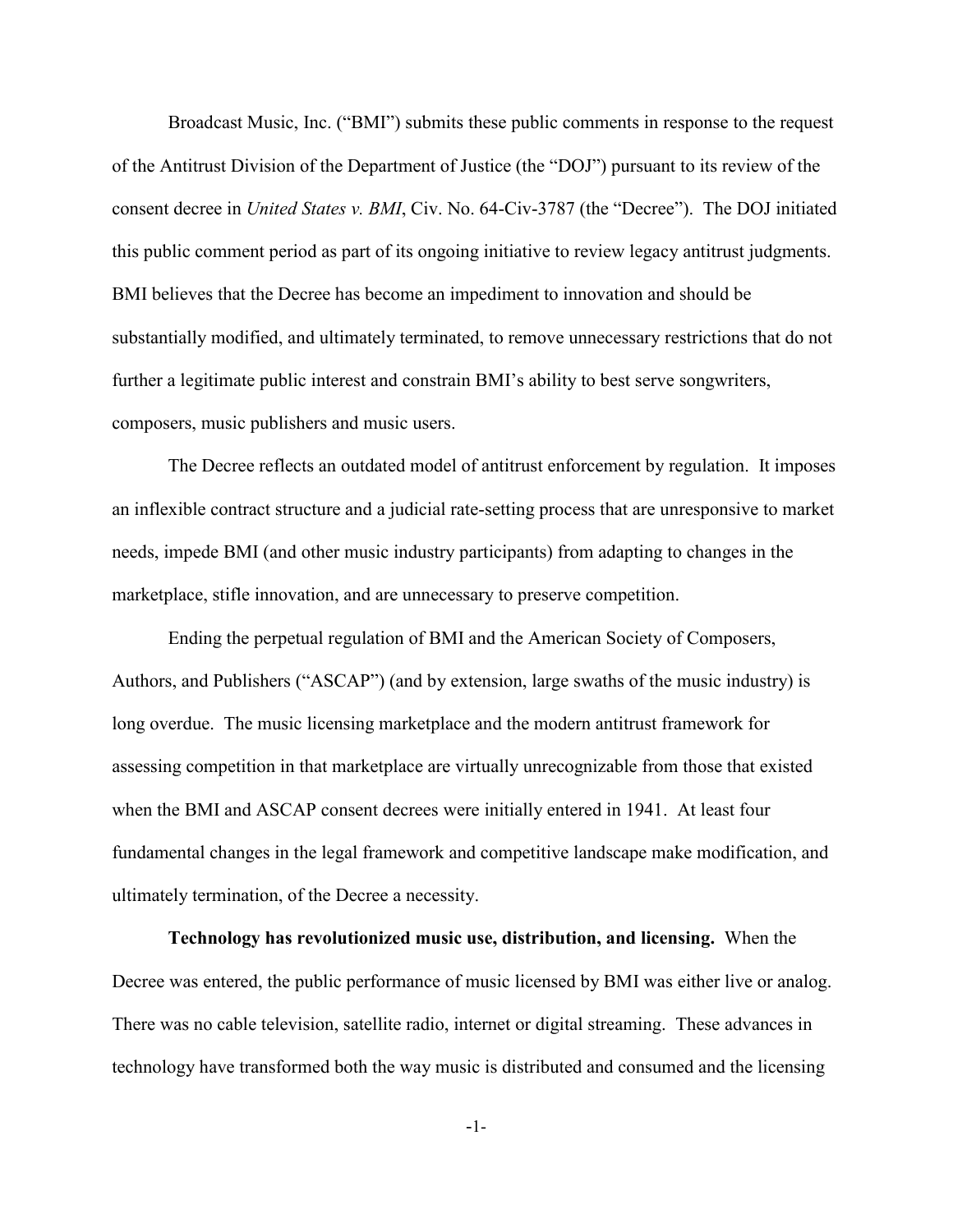and administration of rights necessary to facilitate that consumption.

**Competition in music rights management and public performing rights licensing has proliferated.** On the rights management side, when the Decree was entered, BMI and ASCAP were the only viable performing rights organizations ("PROs") through which most songwriters and publishers could license and manage their rights in the United States. Since then, SESAC Performing Rights, LLC ("SESAC") and Global Music Rights LLC ("GMR") have emerged as significant domestic PROs that compete with BMI and ASCAP for affiliates/members.

Other collective rights management organizations, such as SoundExchange and international PROs, also are emerging as competitive alternatives. None of these rights management organizations are subject to consent decrees.

BMI's own affiliates are increasingly licensing their catalogs directly to music users. The largest publishers own and manage substantial catalogs. They too are unregulated.

The Decree thus reduces BMI's ability to compete in the market by restricting BMI's ability to innovate alongside these new competitors and/or its own affiliates.

On the licensing side, when the Decree was entered, most music users had no practical alternative to taking a blanket license from BMI. Technology, accumulation of significant catalogs by major publishers, consolidation of BMI's licensing counterparties, and the growth of companies that advise users on how to reduce their music licensing fees and facilitate direct licensing (such as Music Reports, Inc.) have changed that landscape dramatically. Today there are robust competitive alternatives to licensing through BMI—and those alternatives are only increasing.

-2-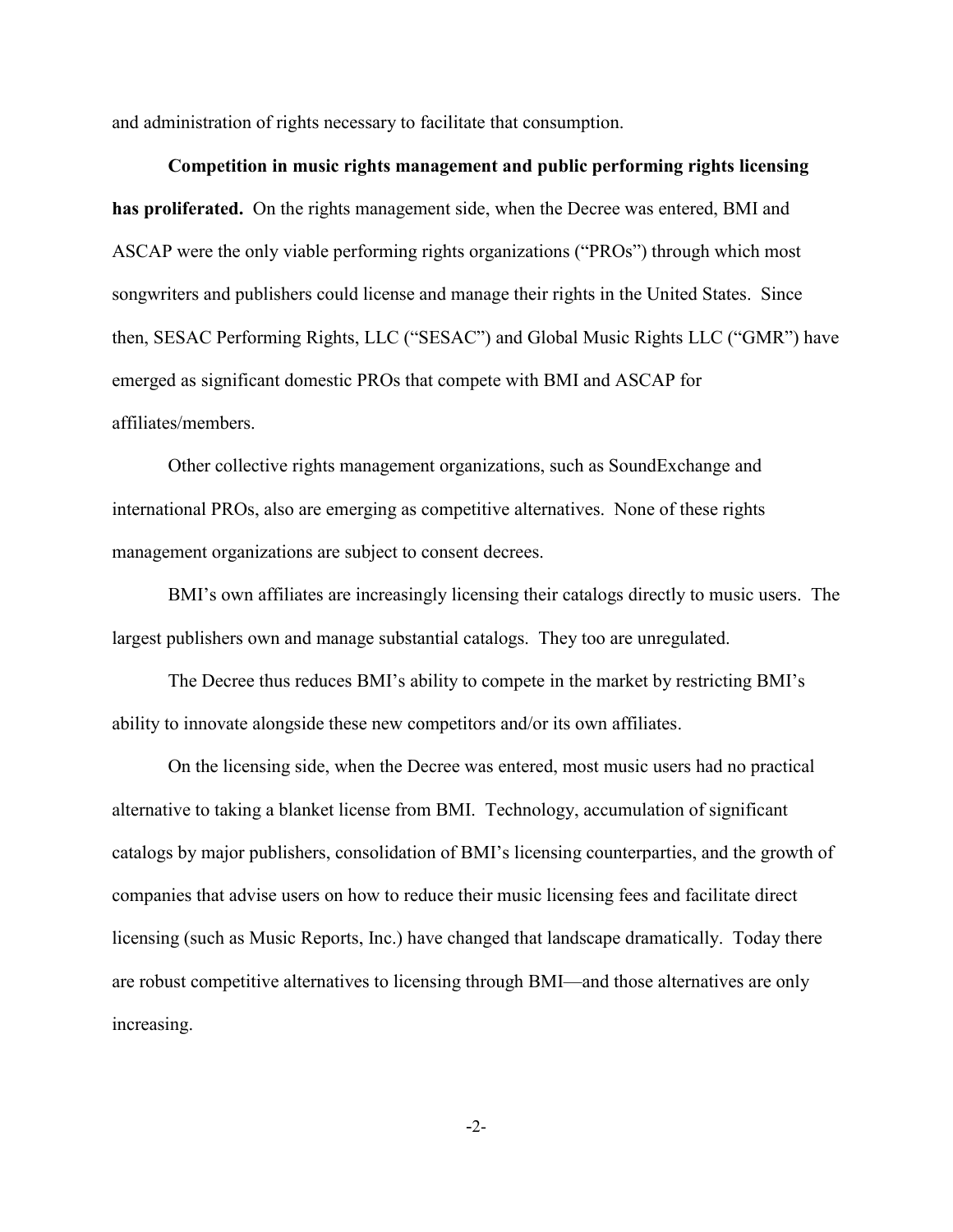**The music industry, particularly music distribution, has consolidated, shifting the balance of power.** When the Decree was entered, BMI's licensees were principally mom-andpop operations—local radio and television stations, individual concert halls, bars, and restaurants. That is no longer the case in many industries. Consolidation has swept across the television, radio, satellite, and concert promotion industries. Digital licensees include powerful and highly sophisticated multinational corporations. Even local restaurants and coffee shops are increasingly being replaced by national chains. As a result, large music users with which BMI negotiates often have greater bargaining leverage relative to music creators and BMI. Large music users also have the size and resources to invest in developing alternative licensing arrangements, including robust direct licensing programs, and have done so effectively. And small users generally avail themselves of form agreements that often result in those users paying minimal fees.

### **Modern antitrust policy, case law, and enforcement are incompatible with the**

**Decree.** First, the Decree is perpetual. All modern consent decrees contain a sunset provision providing for automatic termination. Maintaining the current Decree in perpetuity is not defensible. The Decree should be modified, in line with modern consent decrees, to incorporate a sunset provision that would give the marketplace an appropriate transition period to adapt to licensing in a free market. Second, the Decree reflects outdated antitrust doctrine that viewed a range of vertical conduct as "*per se*" unlawful. Prevailing antitrust law now treats this same vertical conduct as competitively neutral or procompetitive.

**BMI strongly disagrees with the assertion by some music users that their businesses are reliant on the Decree and that they would be unable to survive in its absence.** The core elements of BMI's Decree that users claim to rely on, such as the automatic license and rate

-3-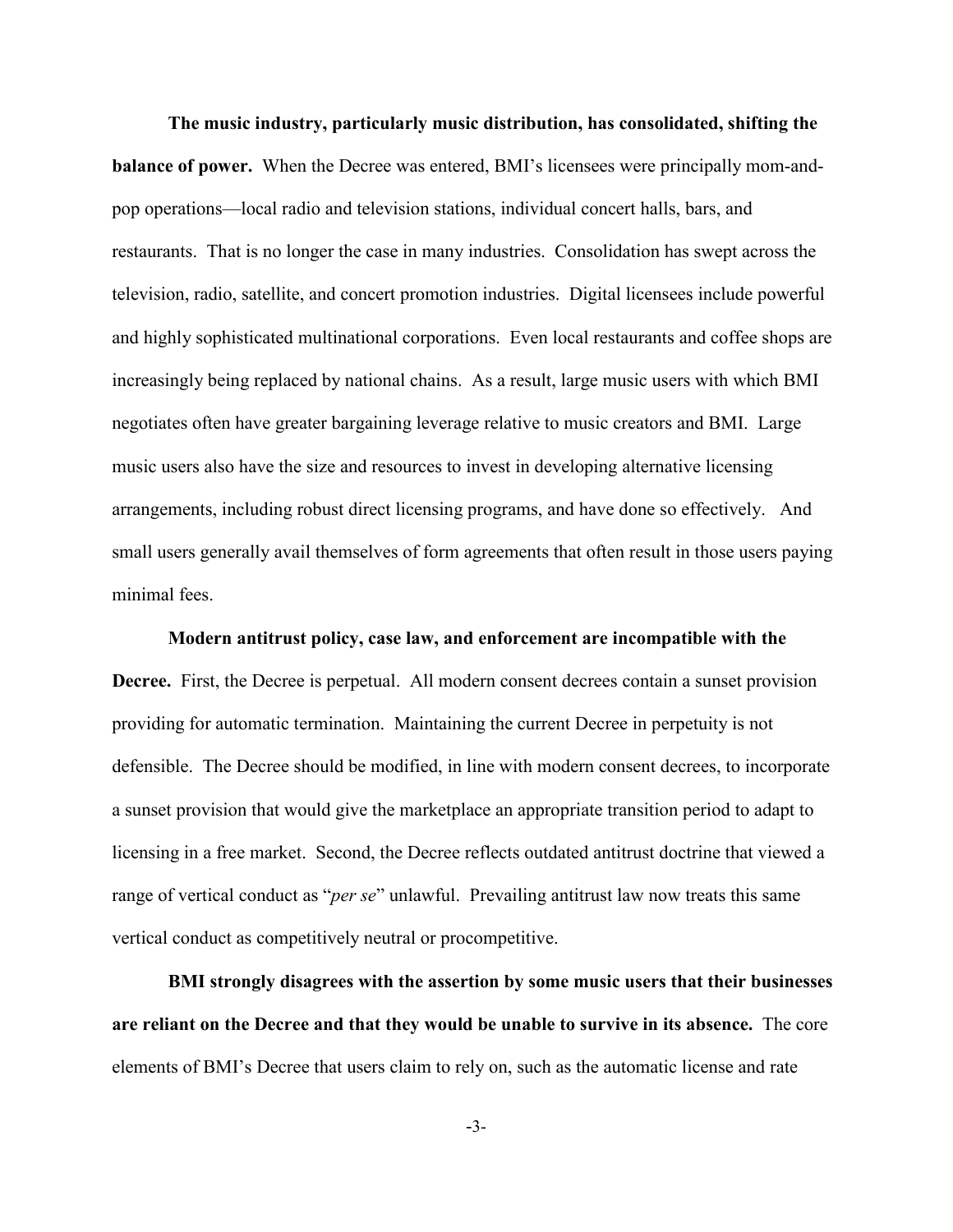court provisions, were not incorporated into the Decree until 1994. Traditional industries such as radio and television were able to license BMI's works for decades prior to the additions of these provisions. These and other provisions of the Decree are not necessary for the industry's survival. Legacy users have shown that they were able to grow and thrive absent these provisions. New, innovative media services should be able to do the same.

**Nonetheless, BMI would support maintaining certain provisions of the Decree to help transition the industry without disruption.** The transitional decree should maintain four elements that will facilitate a transition to a free market: (1) automatic licensing subject to an automatic mechanism for the payment of interim fees; (2) access to the rate court, as reformed by the Music Modernization Act; (3) the continued ability of affiliated songwriters, composers, and music publishers to directly license their works; and (4) alternatives to the blanket license, including the adjustable fee blanket license and the per-program license. Modernizing the Decree while maintaining these four elements will provide continuity and certainty to the industry. It will give the marketplace the appropriate time and framework to shift to licensing in a free market while removing the anachronistic provisions that now serve no competitive purposes and stifle innovation and competition.

Once the Decree is terminated, BMI will be on equal footing with its competitors and will be able to innovate and compete free of the chilling effect of the Decree. As a result, it will be better able to meet the demands of a dynamic global marketplace that requires agility, flexibility, and innovation to meet the needs of modern music users, consumers, and creators.

Critically, BMI (like all other market participants) will remain subject to the constraints of the antitrust laws, which music users have employed effectively to restrain conduct they (or, indeed, the DOJ) believe is anticompetitive in the music licensing marketplace. Accordingly, the

-4-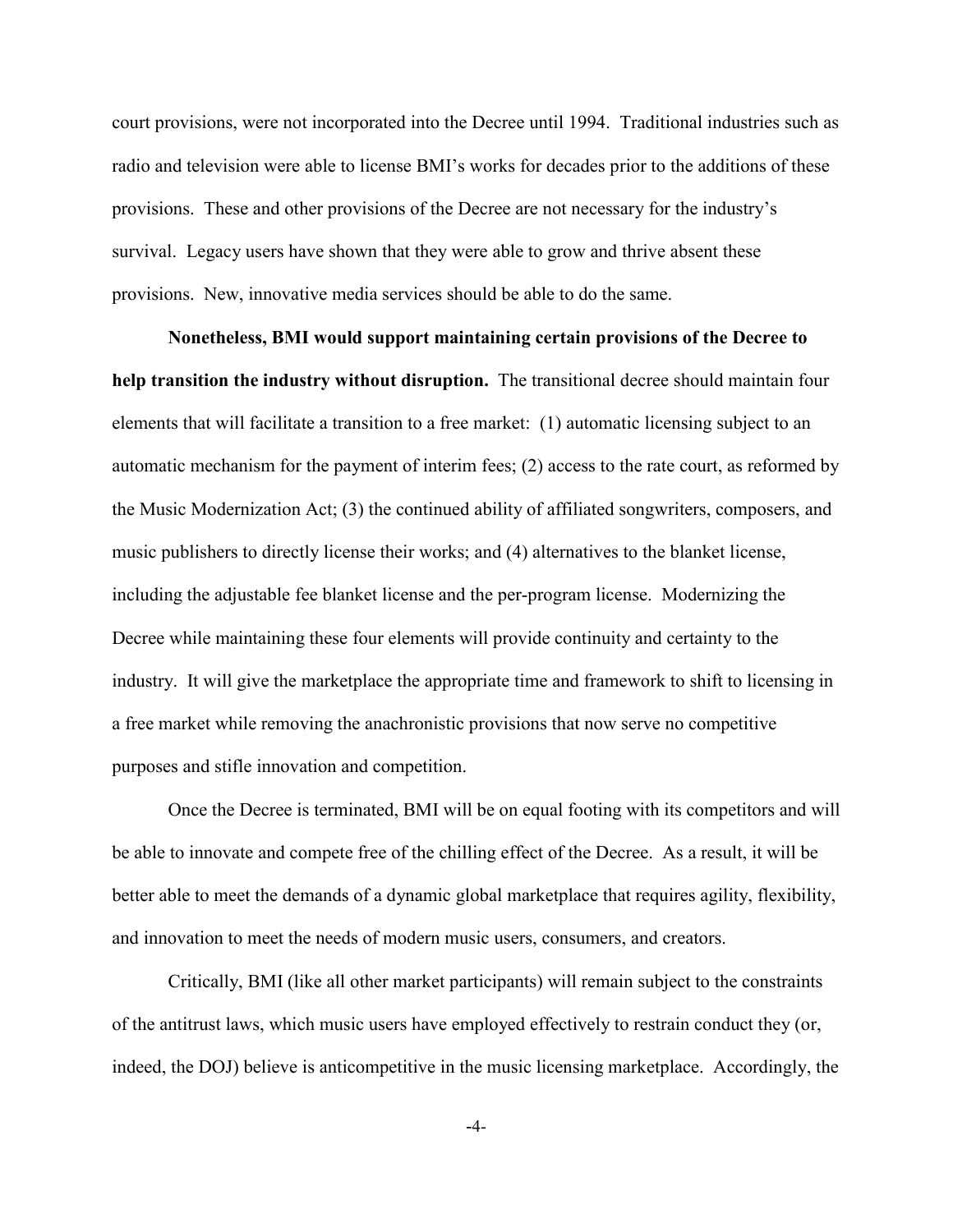DOJ will be able to resume its role as enforcer of the antitrust laws, rather than the *de facto* regulator of the music licensing industry.

# **I. THE BMI CONSENT DECREE**

 $\overline{a}$ 

BMI has operated under a consent decree for almost the entirety of its existence. In what was uniformly viewed as a procompetitive move, BMI entered the music licensing marketplace in [1](#page-5-0)939 as an alternative to  $ASCAP<sup>1</sup>$ . The DOJ commenced antitrust investigations against ASCAP (and then BMI) in the early 1940s. The antitrust concerns animating these challenges were twofold: (1) that songwriters, composers, and publishers could be denied representation by a PRO and therefore might have no practical ability to protect, enforce, and monetize the public performance right in their works; and (2) that the PROs were licensing works on an exclusive basis and offering only blanket licenses, regardless of the needs of the music user.

In 1941, BMI entered into its first consent decree with the  $DOJ<sup>2</sup>$  $DOJ<sup>2</sup>$  $DOJ<sup>2</sup>$  to resolve the challenge and avoid protracted litigation. Both the suit against the nascent BMI and the resulting consent decree were considered "friendly" counterparts to the DOJ's investigation of ASCAP and its ensuing consent decree.<sup>[3](#page-5-2)</sup>

In 1964, at the urging of ASCAP, the DOJ sued BMI on the theory that BMI was illegally

<span id="page-5-0"></span><sup>&</sup>lt;sup>1</sup> BMI was the third entrant to the market, as it was preceded by both ASCAP and SESAC. However, SESAC was not viewed as a meaningful competitor for ASCAP because its repertoire was much more limited in size and genre.

<span id="page-5-1"></span><sup>2</sup> *United States v. Broad. Music, Inc.*, 1940-43 Trade Cas. ¶ 56,096 (E.D. Wis. 1941).

<span id="page-5-2"></span><sup>&</sup>lt;sup>3</sup> See Mem. from Hugh P. Morrison, Jr., Gen. Litig. Section to Donald F. Turner, Assistant Attorney General, Antitrust Div., *United States v. Broad. Music, Inc., et al.*, 64 Civ. 3787 (S.D.N.Y.) (Nov. 22, 1966) ("Morrison Memo") at 1 ("The suit is often considered to be a 'friendly' suit, since these events occurred during ASCAP's heyday, and the Department supposedly did everything possible to insure BMI's success against the monopolistic ASCAP.").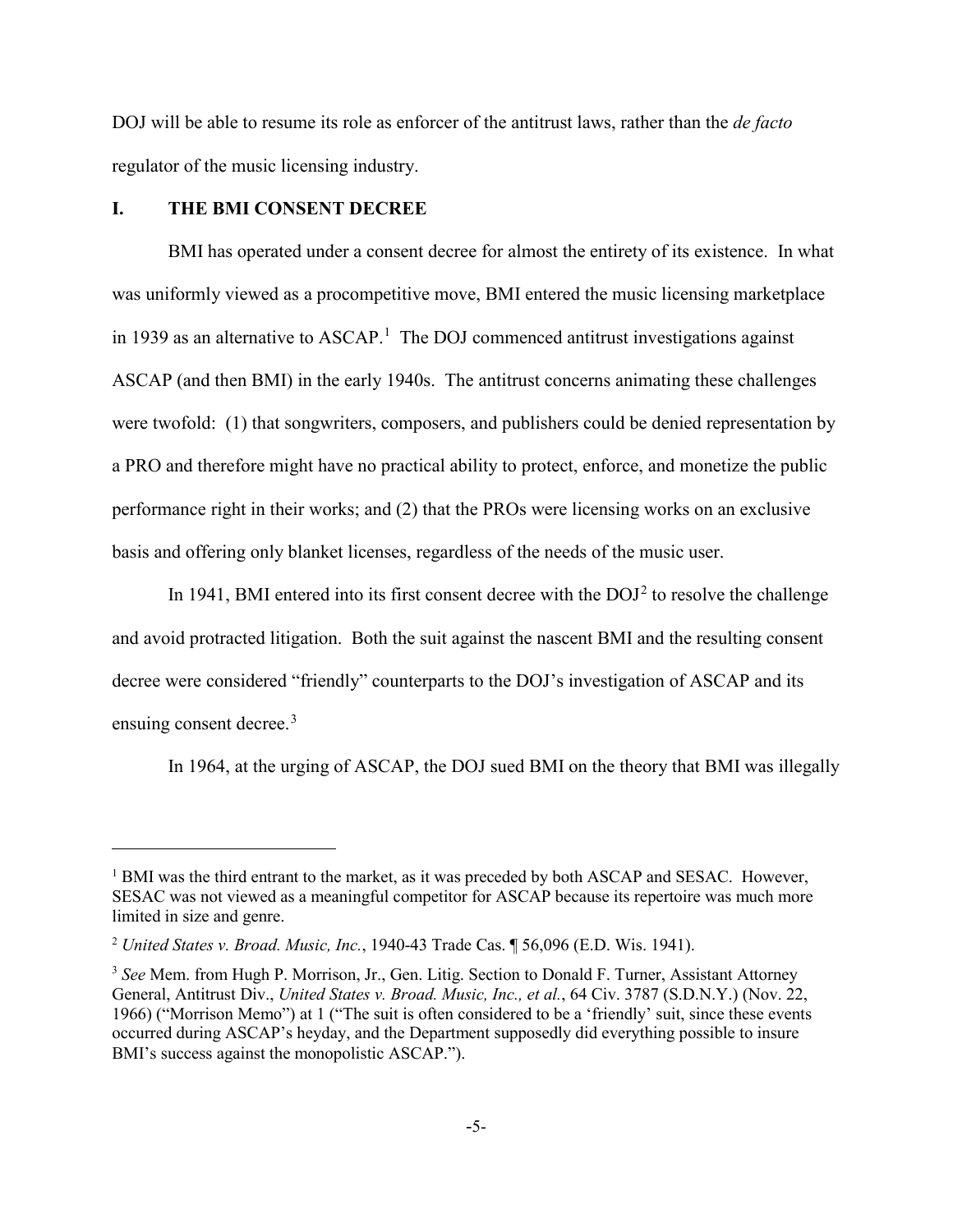acting to *lower* prices for music performances.<sup>[4](#page-6-0)</sup> BMI and the DOJ negotiated the 1966 Decree to settle that litigation. The provisions of the Decree were generally consistent with the framework of the "friendly" 1941 decree and provided almost none of the relief sought in the DOJ's complaint.<sup>[5](#page-6-1)</sup> The Decree was subsequently amended in 1994 when BMI moved, with the DOJ's consent, to add the automatic licensing and rate court mechanisms, [6](#page-6-2) in an effort to end the spate of private antitrust claims that music users asserted against it when rate negotiations stalled.

# **II. MODIFICATION OF THE DECREE IS IN THE PUBLIC INTEREST**

Federal Rule of Civil Procedure 60(b) authorizes a party to seek "'relief from a final judgment, order, or proceeding,' including modifications of consent decrees."<sup>[7](#page-6-3)</sup> The rule states that grounds for modification or termination exist where "applying [the consent decree] prospectively is no longer equitable" or for "any other reason that justifies relief."<sup>[8](#page-6-4)</sup> The Supreme Court has held that such relief is justified where a party "establish[es] that a significant change in facts or law warrants revision of the decree and that the proposed modification is suitably tailored to the changed circumstance."[9](#page-6-5) The Second Circuit has held that modification or termination of a consent decree may be "appropriate even though the purpose of the decree has not been achieved . . . [where there are] significant changes in the factual or legal climate."<sup>[10](#page-6-6)</sup>

<span id="page-6-0"></span><sup>4</sup> *See id.* at 2, 5.

<span id="page-6-1"></span><sup>&</sup>lt;sup>5</sup> See id. at 4 ("[T]he complaint sought to force BMI's broadcaster-shareholders to divest BMI stock," a remedy that the DOJ later concluded was not merited and it ultimately did not seek.); *United States v. Broad. Music, Inc.*, 1966 Trade Cas. (CCH) ¶ 74,941 (S.D.N.Y. 1966).

<span id="page-6-2"></span><sup>6</sup> *See United States v. Broad. Music, Inc.*, 1996–1 Trade Cas. ¶ 71,378 (S.D.N.Y. 1994).

<span id="page-6-3"></span><sup>7</sup> *United States v. Apple, Inc.*, 791 F.3d 290, 336 (2d Cir. 2015) (quoting Fed. R. Civ. P. 60(b)) (citations omitted).

<span id="page-6-4"></span><sup>8</sup> Fed. R. Civ. P. 60(b)(5), (6).

<span id="page-6-5"></span><sup>9</sup> *Rufo v. Inmates of Suffolk Cnty. Jail*, 502 U.S. 367, 393 (1992).

<span id="page-6-6"></span><sup>10</sup> *United States v. Eastman Kodak Co.*, 63 F.3d 95, 102 (2d Cir. 1995).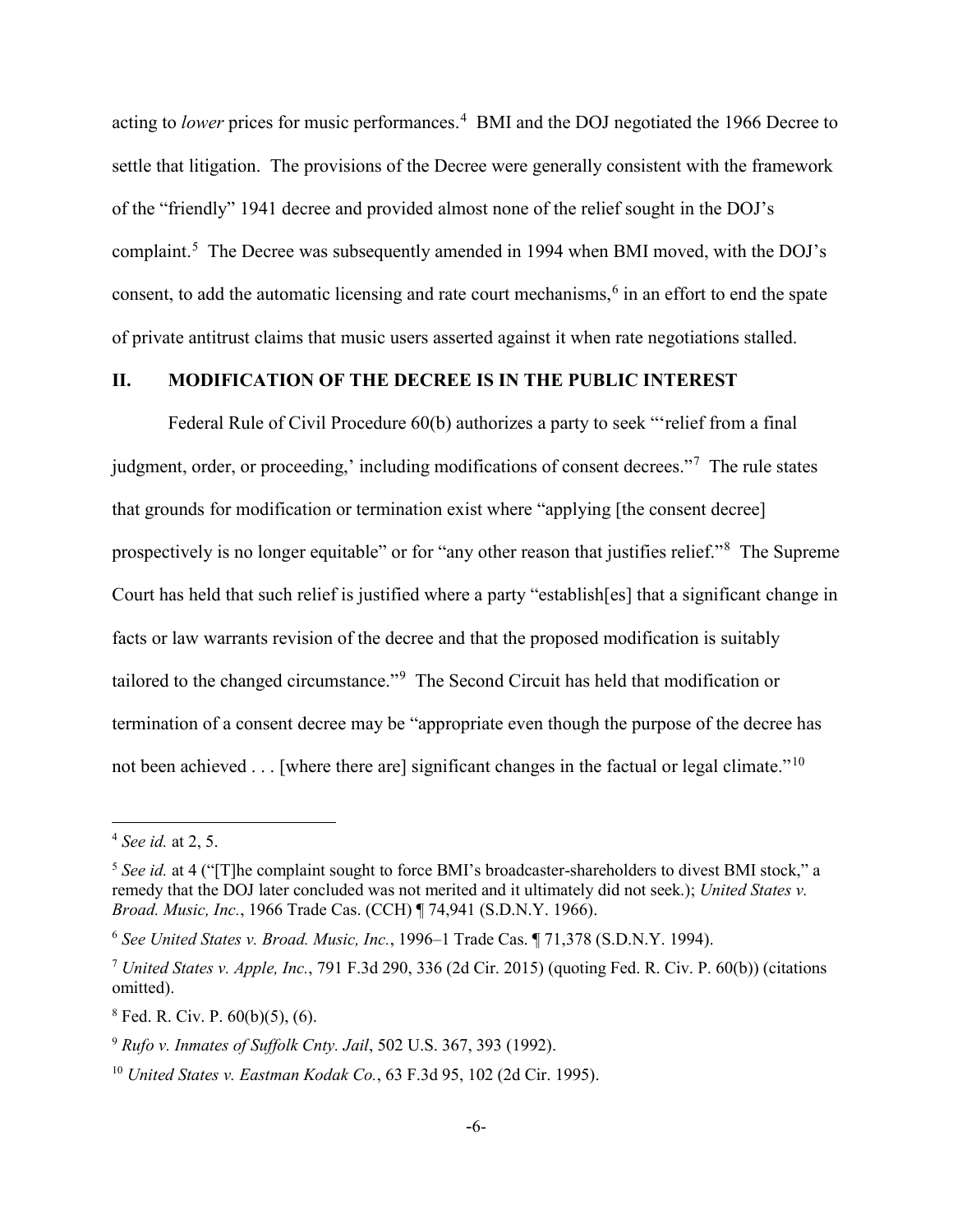As described below, the legal framework and competitive conditions that applied to BMI's business when the Decree was entered and last amended have changed dramatically, alleviating the antitrust concerns that originally animated the Decree. As a result, the Decree no longer serves the purposes for which it was intended, necessitating its modification and, ultimately, its termination.

# **A. The Decree Is Inconsistent with Modern Antitrust Law and Policy**

# 1. *No Modern Consent Decree Provides for Perpetual Regulation.*

When BMI first entered into a consent decree in 1941, antitrust consent decrees typically had no end date. The opposite is true today. No modern antitrust consent decree is perpetual. It has long been recognized that a consent decree is not a means for the judiciary or executive branch to regulate a company—and by extension an industry—in perpetuity. That is why, in 1979, the DOJ established a policy of limiting the life of any consent decree by introducing a "sunset provision" to all decrees that generally results in the decree's automatic termination after no more than ten years.<sup>11</sup> As the current Antitrust Division Manual explains, "[t]he 1979 change in policy was based on a judgment that perpetual decrees were not in the public interest."[12](#page-7-1)  Thus, if BMI negotiated a consent decree with the DOJ to settle an identical antitrust challenge today, such a decree would be restricted to a limited duration.

The purpose of a modern antitrust decree is to constrain a defendant's actions "both to

<span id="page-7-1"></span><span id="page-7-0"></span><sup>&</sup>lt;sup>11</sup> *See* U.S. Dep't of Justice Antitrust Division Manual at § III–149 (5th ed. 2017). <sup>12</sup> *Id.*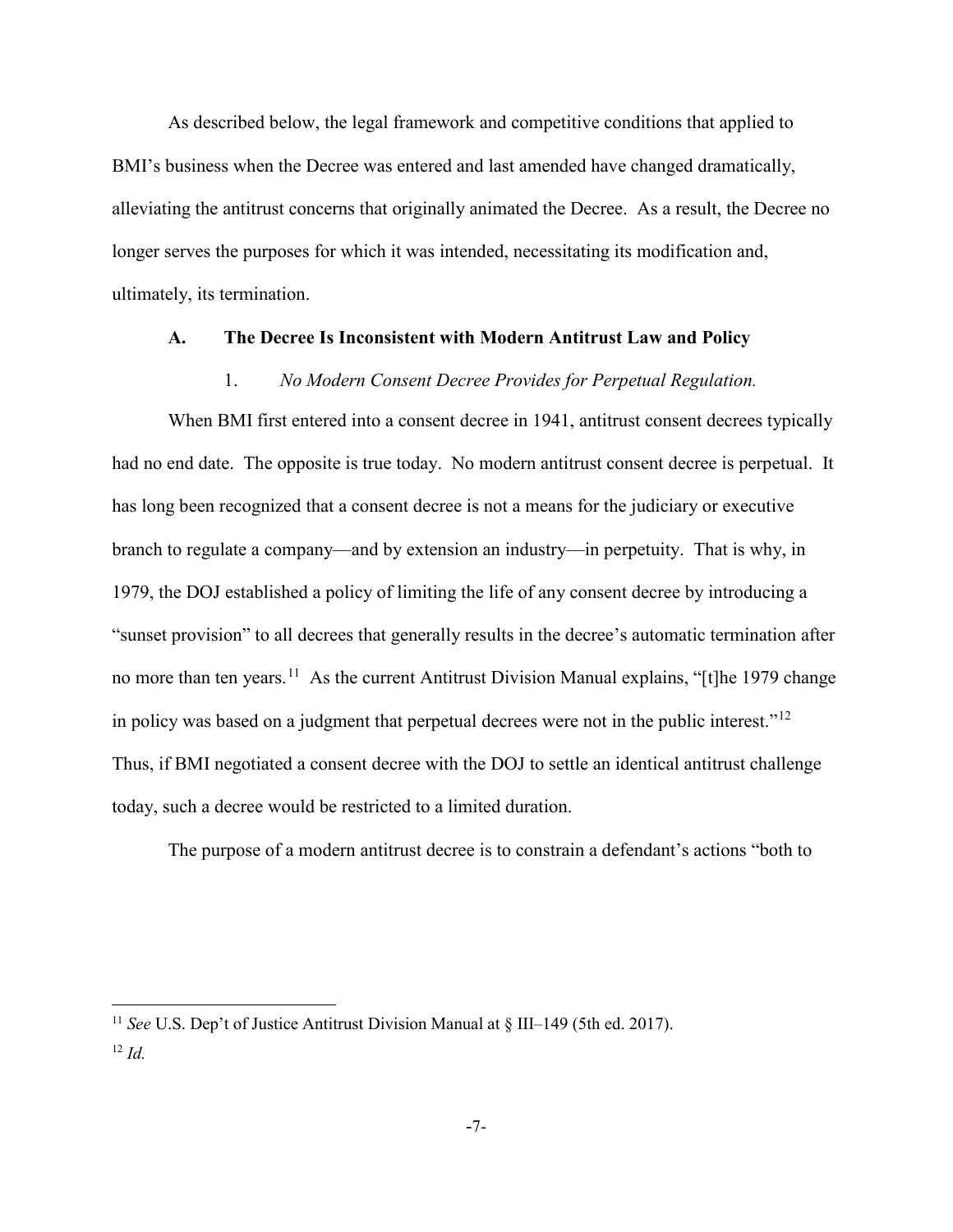avoid a recurrence of the violation and eliminate its consequences."[13](#page-8-0) However, those restraints must "represent[] a *reasonable* method of eliminating the consequences of the illegal conduct."[14](#page-8-1)

BMI has never been found to have violated any antitrust laws and the DOJ has never brought an enforcement action against BMI.<sup>[15](#page-8-2)</sup> Indeed, the procompetitive benefits of BMI's blanket license have been recognized by the Supreme Court and the Second Circuit.<sup>16</sup> As the Supreme Court concluded, the blanket license provides procompetitive efficiencies for rights holders, who could not individually license, monitor, or enforce the millions of public performances of their works, and for licensees, who would otherwise find it less efficient to clear the public performance rights.<sup>[17](#page-8-4)</sup> On remand from the Supreme Court's decision, the Second Circuit held that the blanket license was lawful under the rule of reason.<sup>[18](#page-8-5)</sup>

Nevertheless, BMI has spent the last 77 years subject to a consent decree that broadly regulates its vertical relationships with its affiliates and licensees in ways that are now at odds with modern antitrust laws.

# 2. *The Decree Is Premised on Outdated Antitrust Policy and Economic Theory.*

The Decree is the quintessential example of "[a] decree [that is] rendered obsolete by

<span id="page-8-0"></span><sup>&</sup>lt;sup>13</sup> See Nat'l Soc'y of Prof'l Eng'rs v. United States, 435 U.S. 679, 697 (1978) (after finding defendant violated the Sherman Act, district court empowered to fashion appropriate restraints on defendant's future activities "both to avoid a recurrence of the violation and eliminate its consequences").

<span id="page-8-1"></span><sup>&</sup>lt;sup>14</sup> *Id.* at 698 (emphasis added).

<span id="page-8-2"></span><sup>&</sup>lt;sup>15</sup> The DOJ has conducted several routine investigations of BMI over the years, and, on each occasion, the DOJ has closed its investigation after concluding there was no basis for any enforcement action.

<span id="page-8-3"></span><sup>16</sup> *See, e.g., Broad. Music, Inc. v. Columbia Broad. Sys., Inc.*, 441 U.S. 1, 20–21 (1979) (describing the procompetitive efficiencies offered by the blanket license).

<span id="page-8-4"></span> $17$  *Id.* 

<span id="page-8-5"></span><sup>18</sup> *Columbia Broad. Sys., Inc. v. Am. Soc'y of Composers, Authors & Publishers*, 620 F.2d 930, 938 (2d Cir. 1980).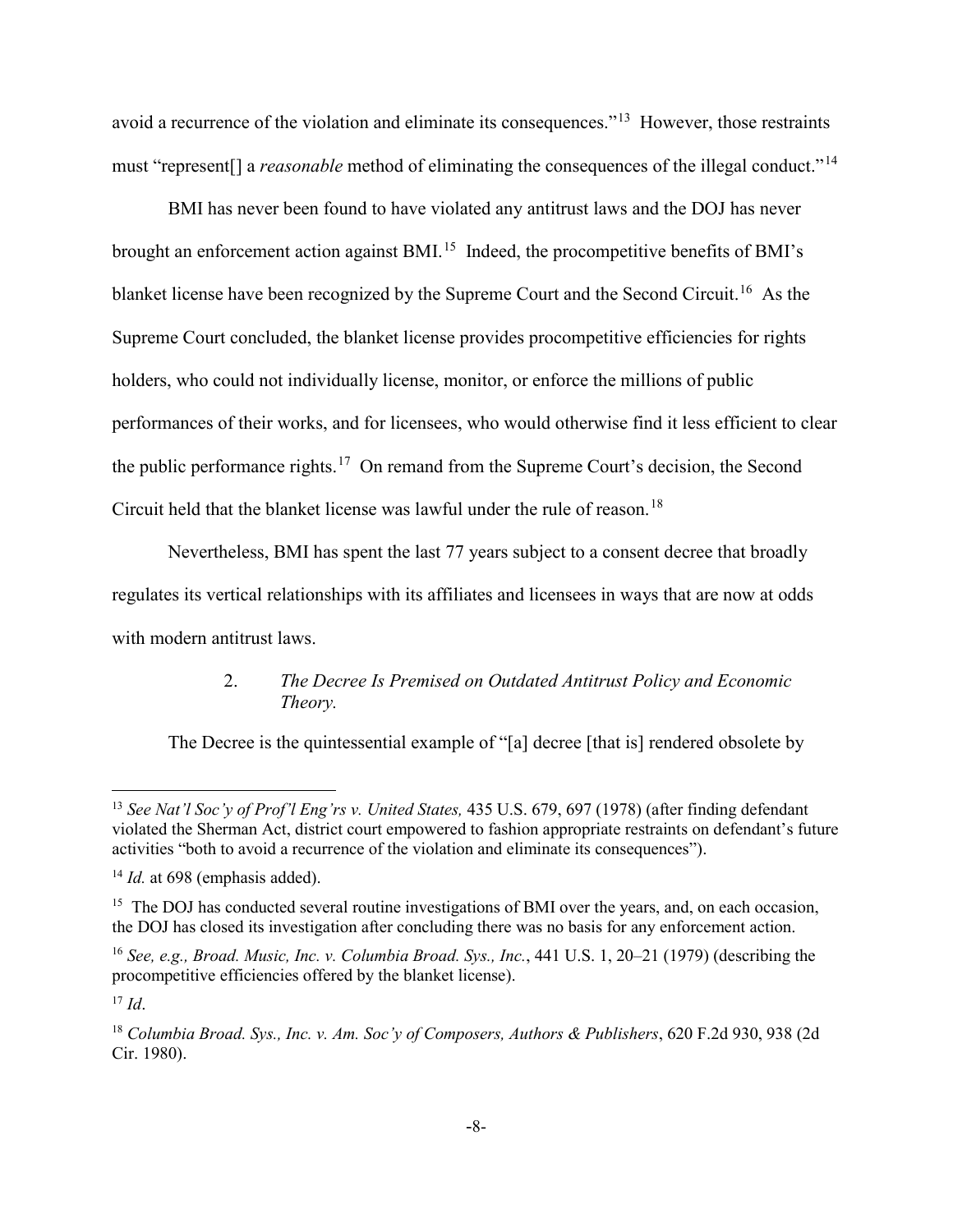changes in our understanding of the way markets work and, as a result, changes in the law."[19](#page-9-0)  Notably, at the time the Decree was entered, courts treated a relatively broad array of vertical conduct as *per se* unlawful. Today, vertical conduct and restraints (including those covered by the Decree) are subject to the rule of reason, which requires an economic analysis of the effects of the restraint, including its procompetitive benefits.<sup>[20](#page-9-1)</sup>

As described further in Section III below, many of the restrictions in the Decree are vestiges of outdated antitrust policy, case law, and economic theory that have been disavowed. For example, the Decree prohibits BMI from vertically integrating into a music publishing or recording business, which could prevent BMI from, for example, being acquired by or partnering with a music publisher or label.<sup>[21](#page-9-2)</sup> However, modern economic theory and antitrust law recognizes the procompetitive benefits of product extensions and vertical integration.<sup>22</sup> If an antitrust challenge were contemplated against BMI today, the DOJ would not seek—and no court would grant—such "*per se*" restrictions and injunctions against vertical conduct that is typically

<span id="page-9-2"></span><sup>21</sup> Decree  $\delta$  IV(B).

<span id="page-9-0"></span><sup>19</sup> M. DeBow, *Judicial Regulation of Industry: An Analysis of Antitrust Consent Decrees*, 1987 U. Chi. Legal F. 353, 358 (1987).

<span id="page-9-1"></span><sup>&</sup>lt;sup>20</sup> The purpose behind the rule of reason analysis is to "distinguish<sup>[]</sup> between restraints with anticompetitive effects that are harmful to the consumer and restraints stimulating competition that are in the consumer's best interest." *Leegin Creative Leather Prods., Inc. v. PSKS, Inc*., 551 U.S. 877, 886 (2007).

<span id="page-9-3"></span><sup>22</sup> *See, e.g.*, *United States v. Columbia Steel Co.*, 334 U.S. 495, 525 (1948) (vertical integration, without more, not unlawful); *Port Dock & Stone Corp. v. Oldcastle Ne., Inc.*, 507 F.3d 117, 124 (2d Cir. 2007) ("Vertical expansion by a monopolist, without more, does not violate Section 2 of the Sherman Act. . . . [W]hen a monopolist has acquired its monopoly power at one level of a product market, its vertical expansion into another level of the same product market will ordinarily be for the purpose of increasing its efficiency, which is a prototypical valid business purpose."); *Byars v. Bluff City News Co.*, 609 F.2d 843, 860–61 (6th Cir. 1979) (vertical integration not usually anticompetitive because, at least in theory, firm will vertically integrate only when it is at least as efficient as firms into whose markets it vertically integrates).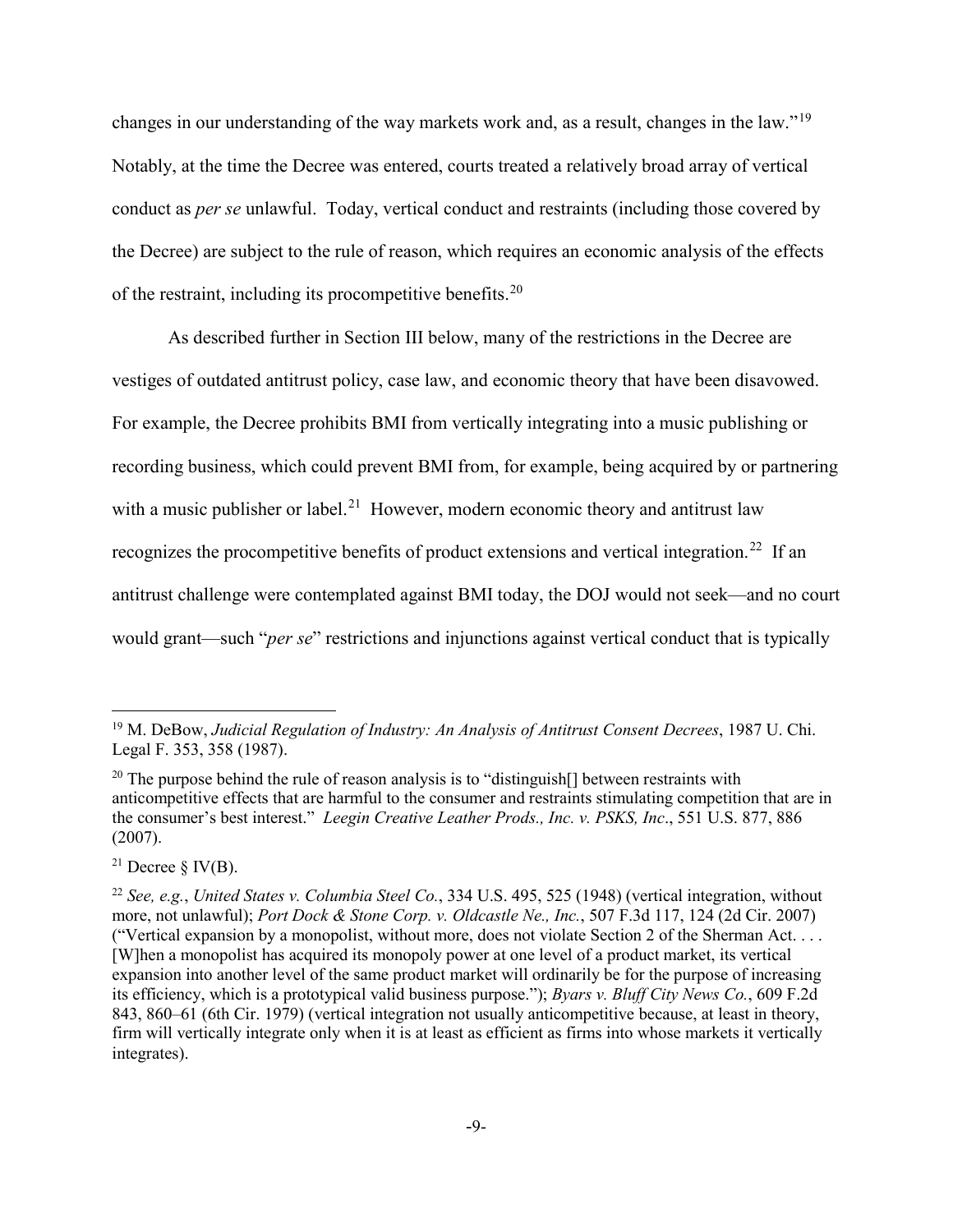regarded as benign or even procompetitive under modern antitrust law.

# 3. *Absent the Decree, BMI Would Remain Subject to the Antitrust Laws.*

Termination of an antitrust decree leaves the parties "fully subject to the antitrust laws of general application."[23](#page-10-0) Thus, if, after the Decree was modified or terminated, BMI were to engage in any anticompetitive activity, it still would be subject to government antitrust enforcement actions and private antitrust claims for treble damages and injunctive relief. BMI serves as an intermediary between music creators and music users in a two-sided market, and its conduct is constrained by the potential for antitrust claims from participants on both sides of the market.<sup>[24](#page-10-1)</sup> Indeed, the Supreme Court has recently affirmed that both direct purchasers (such as music users) and content providers (such as music creators) can pursue claims against the intermediaries with whom they contract. [25](#page-10-2) Modification or termination of the consent decree would not affect these powerful constraints on BMI's conduct.

SESAC and GMR are both cases in point. SESAC has operated for decades without the constraints of a consent decree and music users have pursued antitrust claims challenging certain of SESAC's activities, causing SESAC to modify its licensing practices to resolve those claims. [26](#page-10-3)In the course of resolving certain of these claims, SESAC has even agreed to

<span id="page-10-0"></span><sup>23</sup> *United States v. Loew's Inc.*, 783 F. Supp. 211, 214 (S.D.N.Y. 1992).

<span id="page-10-1"></span><sup>24</sup> *See Apple Inc. v. Pepper*, 139 S. Ct. 1514, 1525 (2019) (intermediary in two-sided market subject to antitrust liability for claims of anticompetitive conduct from parties on both demand side and supply side). BMI's position as the intermediary between music creators and music users, and the network effects it creates, also constrains the prices that it may charge to either side for its services. *See Ohio v. Am. Express Co.*, 138 S. Ct. 2274, 2281 (2018). The value of BMI's services increases as the number of music creators and music users it serves increases. *See id.*

<span id="page-10-2"></span><sup>25</sup> *See id*.

<span id="page-10-3"></span><sup>26</sup> *See, e.g.*, *Meredith Corp. v. SESAC LLC*, 1 F. Supp. 3d 180 (S.D.N.Y. 2014).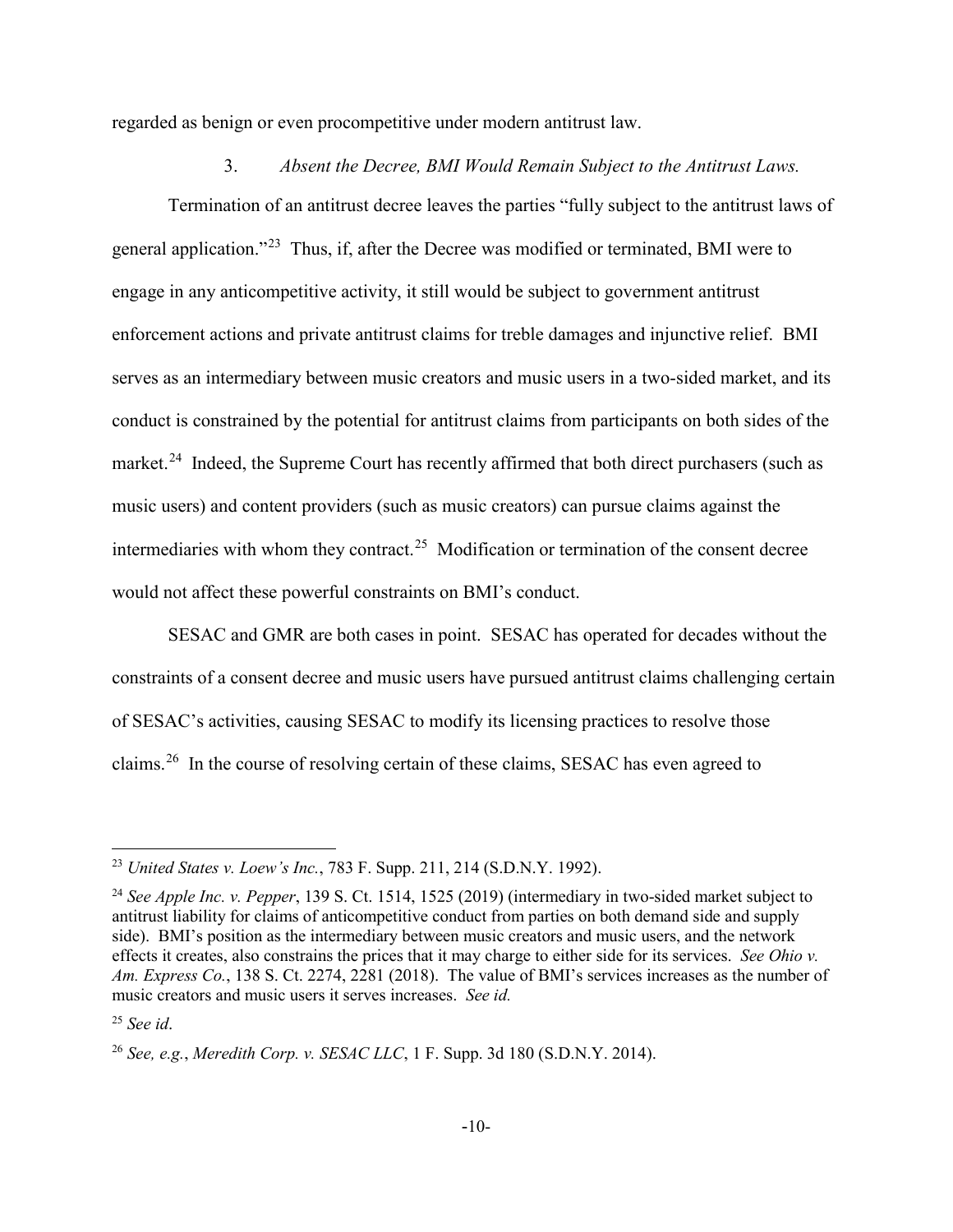mechanisms that imitate the restrictions of the Decree. For example, to resolve an antitrust suit brought against it by the Radio Music License Committee ("RMLC"), SESAC agreed to an arbitration process that would "impose some rate setting parameters upon SESAC that would mirror the consent decree process that has been in place with ASCAP and BMI for decades . . . ."[27](#page-11-0) GMR has been subject to antitrust claims as well, despite being a new entrant in the PRO arena.<sup>28</sup> In 2016, the RMLC brought antitrust claims against GMR and sought to enjoin it from extracting "exorbitant" fees for a license to the works within its repertoire.<sup>29</sup> RMLC alleged that GMR violated the antitrust laws, *inter alia*, by entering into *de facto* exclusive licenses with its affiliates and failing to offer any meaningful alternative to its blanket license.<sup>30</sup> These antitrust claims against SESAC and GMR underscore the fact that music users and the DOJ would have full recourse under the antitrust laws to challenge any BMI practice that even arguably crossed the line.<sup>[31](#page-11-4)</sup> There is thus no need to require BMI to operate within the straitjacket of a perpetual consent decree.

### **B. Changes in the Marketplace Have Rendered the Decree Unnecessary**

1. *Music Creators Have Numerous Competitive Alternatives to Affiliating with BMI or ASCAP.* 

<span id="page-11-2"></span><sup>29</sup> *Id.* ¶ 3.

 $\overline{a}$ 

<span id="page-11-3"></span> $30$  *Id.* **¶** 4–8.

<span id="page-11-0"></span><sup>27</sup> E. Christman, *SESAC Settles Antitrust Suit Brought by Commercial Radio Group*, BILLBOARD (July 24, 2015), [https://www.billboard.com/articles/business/6641868/sesac-settles-antitrust-suit-rmlc-commercial](https://www.billboard.com/articles/business/6641868/sesac-settles-antitrust-suit-rmlc-commercial-radio-group)[radio-group.](https://www.billboard.com/articles/business/6641868/sesac-settles-antitrust-suit-rmlc-commercial-radio-group)

<span id="page-11-1"></span><sup>28</sup> *See* Compl., *Radio Music License Comm., Inc. v. Glob. Music Rights, LLC*, Civ. No. 16-06076 (E.D. Pa. filed Nov. 18, 2016).

<span id="page-11-4"></span><sup>&</sup>lt;sup>31</sup> Indeed, the power of certain industry stakeholders that advocate for the continued regulation of PROs is such that they are often subject to scrutiny for alleged antitrust violations themselves. *See, e.g.*, Compl., *Glob. Music Rights, LLC v. Radio Music License Comm., Inc.*, Case No. 2:16-cv-09051-TJH-AS (C.D. Cal. filed Dec. 6, 2016) (alleging that the RMLC "operates an illegal cartel").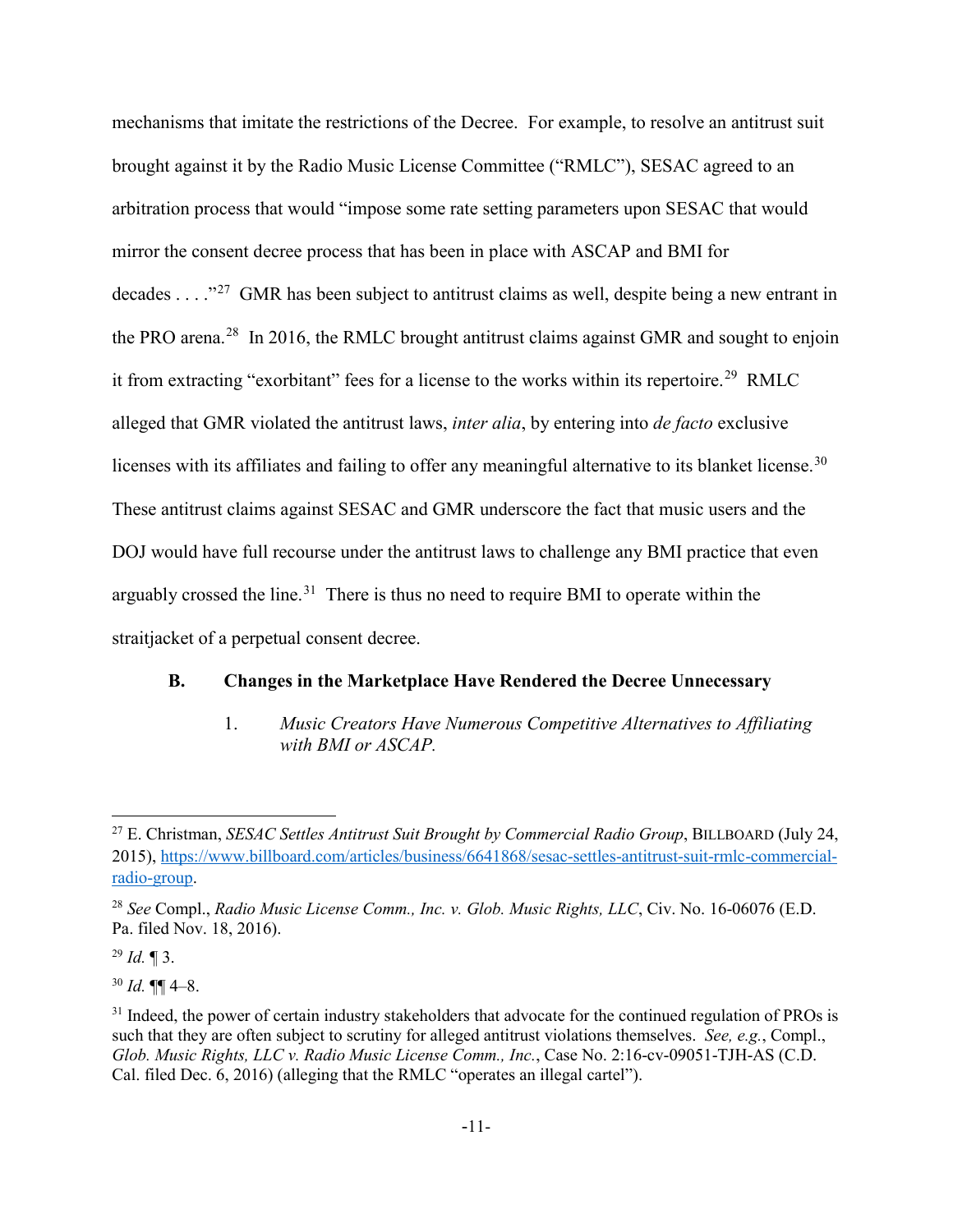In 1941, when BMI first entered into the Decree, the DOJ was concerned that songwriters and publishers had no meaningful alternatives to BMI and ASCAP to administer and license their public performance rights in the United States. Indeed, even SESAC was a boutique licensing organization that was not viewed as a meaningful competitor to ASCAP or BMI. The competitive landscape has shifted dramatically since then.

There are now four domestic PROs competing to attract songwriters and publishers to represent and administer their works. SESAC has transformed from a small organization of European stage authors into a for-profit enterprise owned by a venture capital firm, and is now believed to be worth at least \$1 billion.<sup>[32](#page-12-0)</sup> GMR, the most recent entrant to the marketplace, has gained traction since it was formed in 2013 and its market share in commercial radio is believed to equal or even exceed that of the long-established  $SESAC$ <sup>33</sup> Free from the restrictions of a consent decree, GMR has successfully attracted a select group of clients with promises of higher royalties. [34](#page-12-2)

Similarly, foreign PROs—which historically licensed and administered the complete

<span id="page-12-0"></span><sup>&</sup>lt;sup>32</sup> In early 2013, a 75% interest in SESAC was sold to private equity fund Rizvi Traverse for a reported price of approximately \$600 million. A. Das, *Music Rights Company SESAC Sells Majority Stake*, WALL ST. J. (Jan. 2, 2013 6:14 PM), [https://blogs.wsj.com/deals/2013/01/02/music-rights-company-sesac-sells](https://blogs.wsj.com/deals/2013/01/02/music-rights-company-sesac-sells-majority-stake/)[majority-stake/.](https://blogs.wsj.com/deals/2013/01/02/music-rights-company-sesac-sells-majority-stake/) Four years later, in early 2017, Rizvi Traverse sold its interest in SESAC to Blackstone Core Equity Partners in a deal rumored to be valued at \$1 billion. E. Christman, *Was Blackstone's SESAC Acquisition a \$1 Billion Deal?*, BILLBOARD (Jan. 6, 2017), [https://www.billboard.com/articles/business/7647846/blackstone-sesac-acquisition-price.](https://www.billboard.com/articles/business/7647846/blackstone-sesac-acquisition-price)

<span id="page-12-1"></span><sup>33</sup> *Compare* Compl. at ¶53, *Radio Music License Comm., Inc. v. Global Music Rights, LLC*, Civ. No. 16- 06076 (E.D. Pa. Nov. 18, 2016) (estimating GMR's share of radio performances as between 5%-7.5%), *with* E. Christman, *SESAC's Negotiations with Radio Group Result in Higher than Expected Licensing Rate*, BILLBOARD (July 31, 2017)[, https://www.billboard.com/articles/business/7882148/sesacs-rmlc](https://www.billboard.com/articles/business/7882148/sesacs-rmlc-negotiations-radio-group-higher-licensing-rate)[negotiations-radio-group-higher-licensing-rate](https://www.billboard.com/articles/business/7882148/sesacs-rmlc-negotiations-radio-group-higher-licensing-rate) (reporting that the RMLC assigned SESAC a 5% market share).

<span id="page-12-2"></span><sup>&</sup>lt;sup>34</sup> E. Gardner, *BMI Demands Licensing Documents from Irving Azoff-Led Competitor*, BILLBOARD (Sept. 12, 2018)[, https://www.billboard.com/articles/business/8474952/bmi-demands-licensing-documents](https://www.billboard.com/articles/business/8474952/bmi-demands-licensing-documents-from-irving-azoff-led-competitor)[from-irving-azoff-led-competitor.](https://www.billboard.com/articles/business/8474952/bmi-demands-licensing-documents-from-irving-azoff-led-competitor)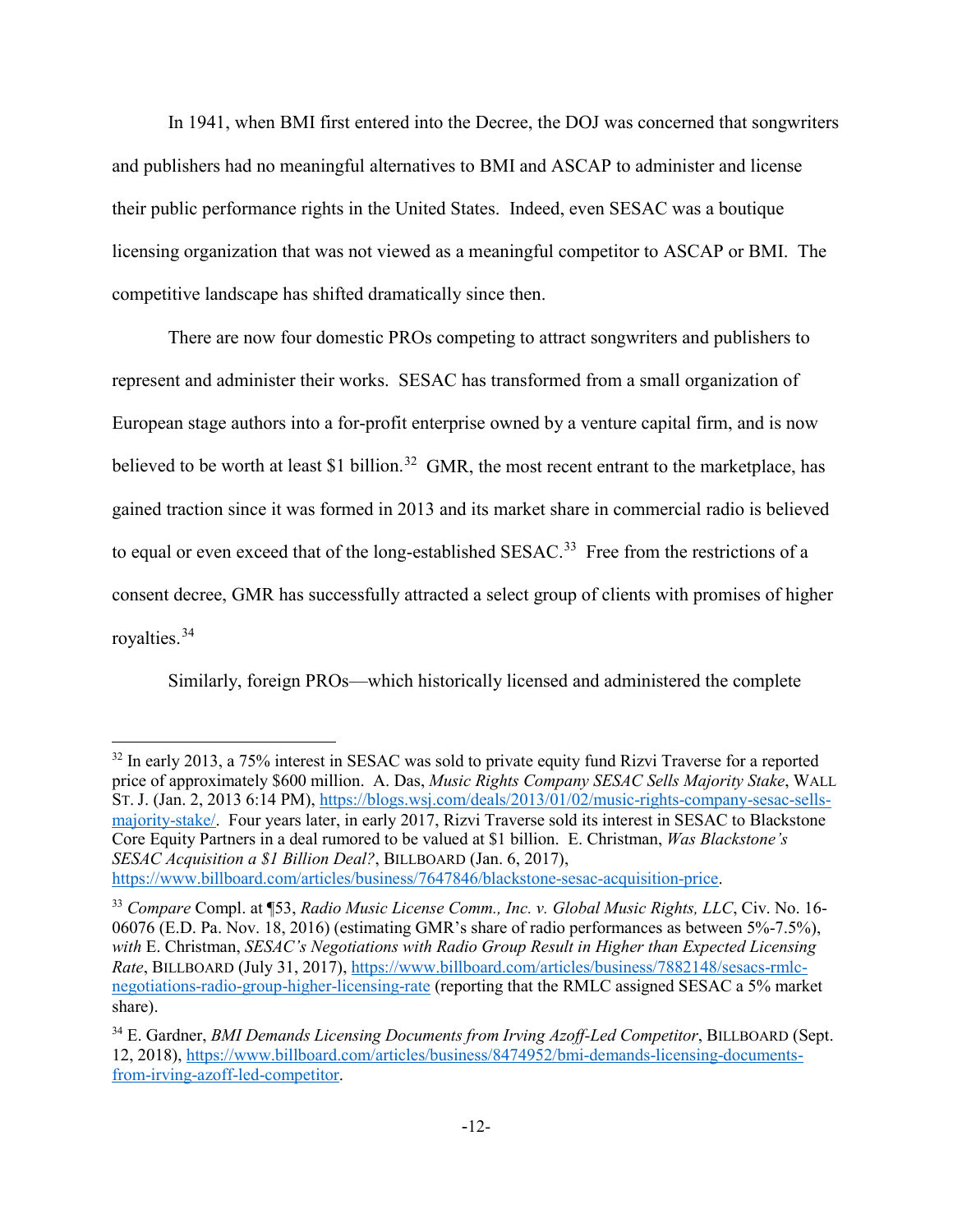universe of works in their respective territories—are increasingly expanding their geographic reach and now compete and license on a multi-territory, multi-rights basis. For example, the Society of Composers, Authors and Music Publishers of Canada ("SOCAN") (Canada), PRS for Music ("PRS") (U.K.), and Société des Auteurs, Compositeurs, et Éditeurs de Musique ("SACEM") (France) all have client bases in excess of 100,000 members. They also have reciprocal representation agreements with PROs around the world, allowing them to essentially represent a global repertoire within their territories (as opposed to the four U.S. PROs, which each represent only a subset of that universe of works within the United States). PRS and SACEM each have client bases that they represent on a multi-territory, multi-rights basis, offering international digital service providers a one-stop shop for certain repertoires on a regional, and, in some cases, world-wide, basis.<sup>35</sup> SOCAN has purchased businesses within the United States that service rights that are complementary to public performance rights $36$  and has begun offering administrative services in territories outside of Canada.<sup>37</sup> Like SESAC and

<span id="page-13-0"></span><sup>&</sup>lt;sup>35</sup> See Press Release, SACEM and SOCAN Sign an Unprecedented Transatlantic Agreement (June 3, 2016), [https://societe.sacem.fr/en/press-resources/per-publication/press-releases/sacem-and-socan-sign](https://societe.sacem.fr/en/press-resources/per-publication/press-releases/sacem-and-socan-sign-an-unprecedented-transatlantic-agreement)[an-unprecedented-transatlantic-agreement;](https://societe.sacem.fr/en/press-resources/per-publication/press-releases/sacem-and-socan-sign-an-unprecedented-transatlantic-agreement) Press Release, SACEM Announces Three Multi-Territorial Deals with Facebook (Mar. 19, 2018), [https://societe.sacem.fr/en/news/our-society/sacem-announces](https://societe.sacem.fr/en/news/our-society/sacem-announces-three-multi-territorial-deals-with-facebook)[three-multi-territorial-deals-with-facebook](https://societe.sacem.fr/en/news/our-society/sacem-announces-three-multi-territorial-deals-with-facebook) (use of SOCAN's repertoire was also included in the deals); *Multi-territory licensing*, PRS FOR MUSIC, [https://www.prsformusic.com/royalties/online-royalties/multi](https://www.prsformusic.com/royalties/online-royalties/multi-territory-licensing)[territory-licensing.](https://www.prsformusic.com/royalties/online-royalties/multi-territory-licensing)

<span id="page-13-1"></span><sup>&</sup>lt;sup>36</sup> In 2016, SOCAN bought Seattle-based MediaNet Digital Inc., which creates technology used to better collect real-time song-streaming data online, and New York–based Audiam, which audits and polices services such as YouTube to properly license content for reproduction royalties. *SOCAN acquires Montreal rights agency SODRAC in bid to deliver better returns*, GLOBE & MAIL (July 31, 2018), [https://www.theglobeandmail.com/arts/music/article-socan-acquires-montreal-rights-agency-sodrac-in](https://www.theglobeandmail.com/arts/music/article-socan-acquires-montreal-rights-agency-sodrac-in-bid-to-deliver-better/)[bid-to-deliver-better/](https://www.theglobeandmail.com/arts/music/article-socan-acquires-montreal-rights-agency-sodrac-in-bid-to-deliver-better/)*.*

<span id="page-13-2"></span><sup>37</sup> *See SOCAN Signs Admin Deal with Ducapro,* MUSIC BUSINESS WORLDWIDE (May 8, 2018), *<https://www.musicbusinessworldwide.com/socan-signs-admin-deal-with-dutch-caribbean-pro-ducapro/>*; *see also* Press Release, SOCAN Launches Dataclef Music Services (Oct. 22, 2018), [https://www.socan.com/socan-launches-dataclef-music-services/.](https://www.socan.com/socan-launches-dataclef-music-services/)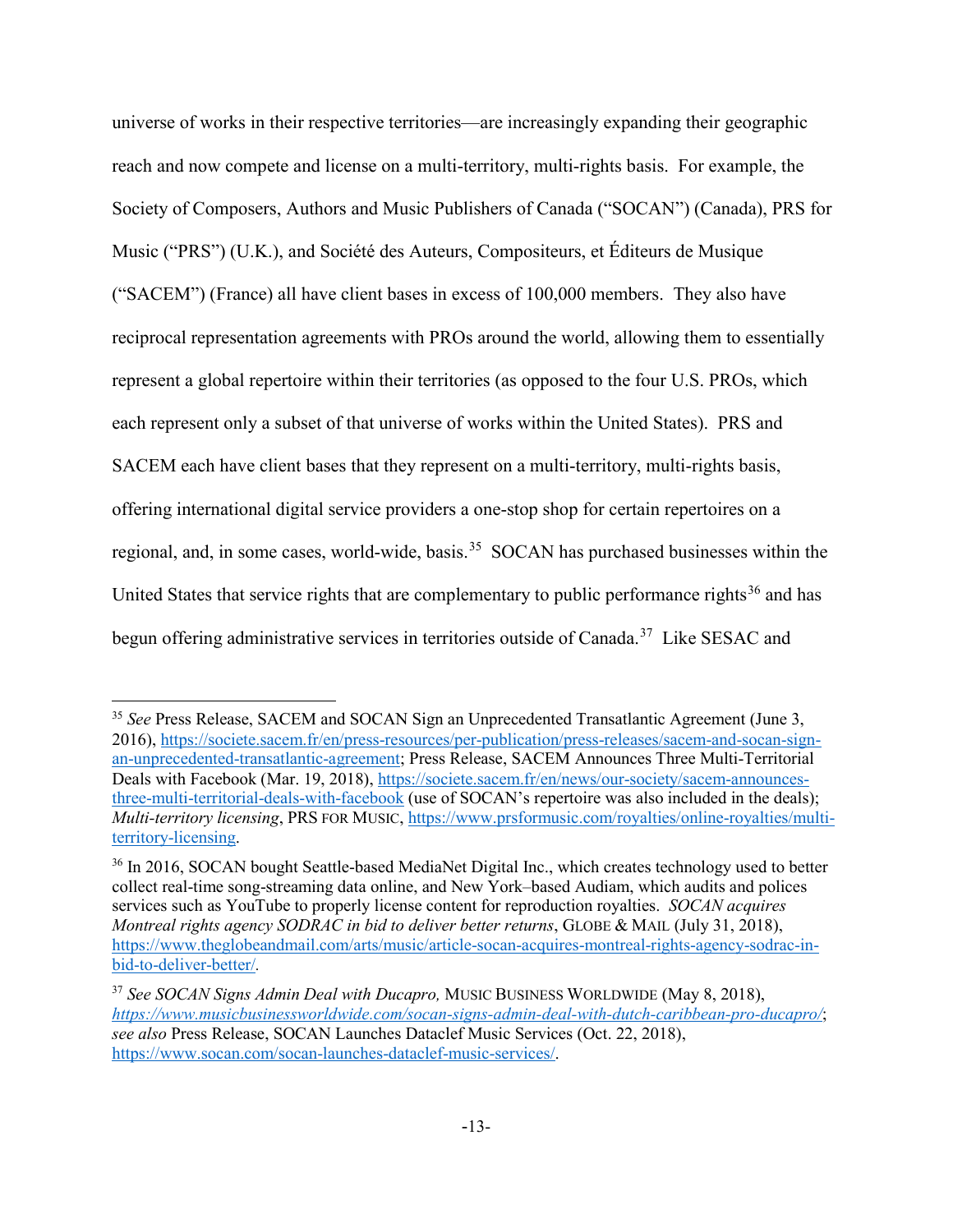GMR, these PROs are able to more freely compete while engaging in related business lines and conduct without the constraints that BMI is subject to under the Decree.<sup>[38](#page-14-0)</sup>

Furthermore, major music publishers such as Universal Music Publishing Group ("UMPG"), Sony/ATV Music Publishing ("Sony/ATV"), and BMG Rights Management GmbH ("BMG") have very significant catalogs in their own right (larger than those of SESAC and GMR) and provide a meaningful alternative to BMI's blanket license by directly licensing the works of their own songwriters and those with whom they have representation agreements. Sony/ATV's and UMPG's catalogs each represent a substantial portion of BMI's total repertoire<sup>[39](#page-14-1)</sup> and include major songwriters like Taylor Swift and Lady Gaga (Sony/ATV) and Eminem and Keith Urban (UMPG). Like songwriters, these publishers have the ability to remove their rights from BMI at the end of each affiliation term. Since there are many alternative organizations (including the publisher itself) that would be willing and able to license those rights, BMI must act competitively to respond to their needs or risk being displaced.

Additionally, other collective licensing entities and rights management organizations have significant client bases and relationships in the industry and are well-positioned to expand their activities to include the licensing of public performance rights in musical works. For

<span id="page-14-0"></span><sup>38</sup> For example, SOCAN recently acquired a reproduction rights business. *See* J. O'Kane, *SOCAN acquires Montreal rights agency SODRAC in bid to deliver better returns*, GLOBE & MAIL (July 31, 2018), [https://www.theglobeandmail.com/arts/music/article-socan-acquires-montreal-rights-agency](https://www.theglobeandmail.com/arts/music/article-socan-acquires-montreal-rights-agency-sodrac-in-bid-to-deliver-better/)[sodrac-in-bid-to-deliver-better/.](https://www.theglobeandmail.com/arts/music/article-socan-acquires-montreal-rights-agency-sodrac-in-bid-to-deliver-better/)

<span id="page-14-1"></span><sup>39</sup> *See* SONY CORP., SUPPLEMENTAL INFORMATION FOR THE CONSOLIDATED FINANCIAL RESULTS FOR THE FOURTH QUARTER ENDED MARCH 31, 2019 11 (Apr. 26, 2019)[, https://www.sony.net/SonyInfo/IR/](https://www.sony.net/SonyInfo/IR/%20library/presen/er/pdf/18q4_supplement.pdf)  [library/presen/er/pdf/18q4\\_supplement.pdf](https://www.sony.net/SonyInfo/IR/%20library/presen/er/pdf/18q4_supplement.pdf) (listing 4.53 million songs in music publishing catalog); *Universal Music Publishing Group Promotes Kevin Cady to Head of Finance*, VARIETY (July 5, 2017), [https://variety.com/2017/music/news/universal-music-publishing-group-kevin-cady-head-finance-](https://variety.com/2017/music/news/universal-music-publishing-group-kevin-cady-head-finance-1202488082/)[1202488082/](https://variety.com/2017/music/news/universal-music-publishing-group-kevin-cady-head-finance-1202488082/) (Universal "represents a collection of 3 million songs").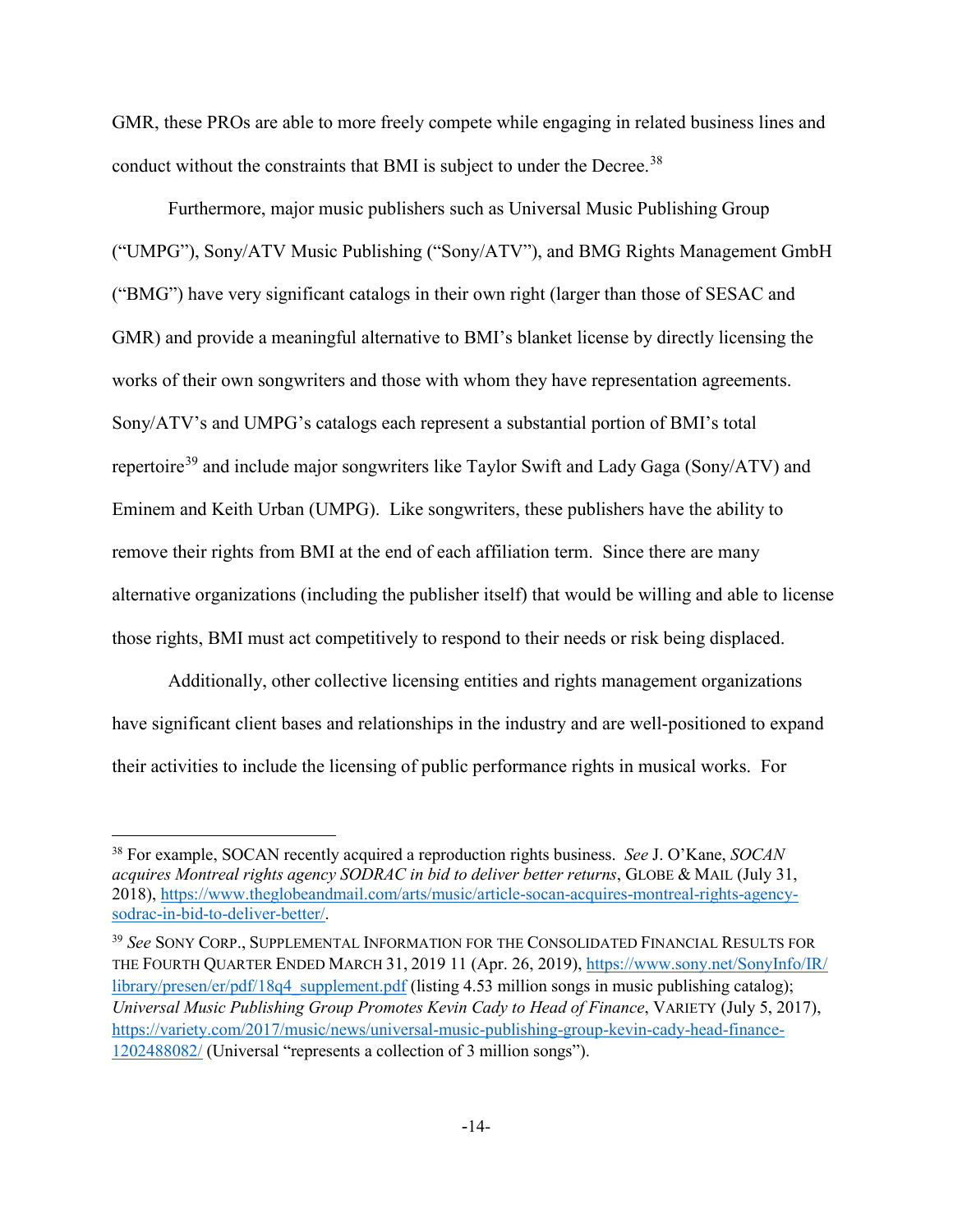example, SoundExchange already collects and distributes royalties for licensing complementary rights in the same works that digital music services need to digitally stream and reproduce sound recordings in the United States. SoundExchange serves a community of 170,000 artists, rights owners, and record labels, and is understood to be expanding into additional lines of services for a variety of customers.<sup>40</sup> SoundExchange recently acquired the Canadian Music Reproduction Rights Agency ("CMRRA"), and promoted the acquisition as providing it with "a unique opportunity to offer a broad and comprehensive range of services to rights holders in both sound recordings and music publishing and music users alike across North America."[41](#page-15-1) SoundExchange also created SXWorks, which "offers administration and back-office services for publishers to support multiple licensing configurations" and "will provide a robust platform capable of managing vast volumes of musical repertoire and rights data."[42](#page-15-2) SXWorks endeavors to "improve efficiency and transparency in the industry and ensure the music ecosystem can accurately track, report and compensate rights owners and creators for music usage."<sup>[43](#page-15-3)</sup> It has recently launched NOI Lookup, which allows publishers and songwriters to search address

<span id="page-15-0"></span><sup>40</sup> Press Release, SoundExchange, SoundExchange Appoints Richard Conlon Chief Corporate Development Officer (Sept. 19, 2018), [https://www.prnewswire.com/news-releases/soundexchange](https://www.prnewswire.com/news-releases/soundexchange-appoints-richard-conlon-chief-corporate-development-officer-300715140.html)[appoints-richard-conlon-chief-corporate-development-officer-300715140.html](https://www.prnewswire.com/news-releases/soundexchange-appoints-richard-conlon-chief-corporate-development-officer-300715140.html) (noting the company's expansion "into additional lines of services for labels, artists, music publishers and licensees").

<span id="page-15-1"></span><sup>&</sup>lt;sup>41</sup> Press Release, SoundExchange, SoundExchange Acquires Canadian Musical Reproduction Rights Agency (CMRRA) (May 15, 2017), [https://www.soundexchange.com/news/soundexchange-acquires](https://www.soundexchange.com/news/soundexchange-acquires-canadian-musical-reproduction-rights-agency-cmrra/)[canadian-musical-reproduction-rights-agency-cmrra/.](https://www.soundexchange.com/news/soundexchange-acquires-canadian-musical-reproduction-rights-agency-cmrra/)

<span id="page-15-2"></span><sup>&</sup>lt;sup>42</sup> Press Release, SXWorks, Music Publishers Join SXWorks Board of Directors (Dec. 7, 2017), [https://www.prnewswire.com/news-releases/music-publishers-join-sxworks-board-of-directors-](https://www.prnewswire.com/news-releases/music-publishers-join-sxworks-board-of-directors-300568363.html)[300568363.html.](https://www.prnewswire.com/news-releases/music-publishers-join-sxworks-board-of-directors-300568363.html)

<span id="page-15-3"></span><sup>43</sup> *Id.*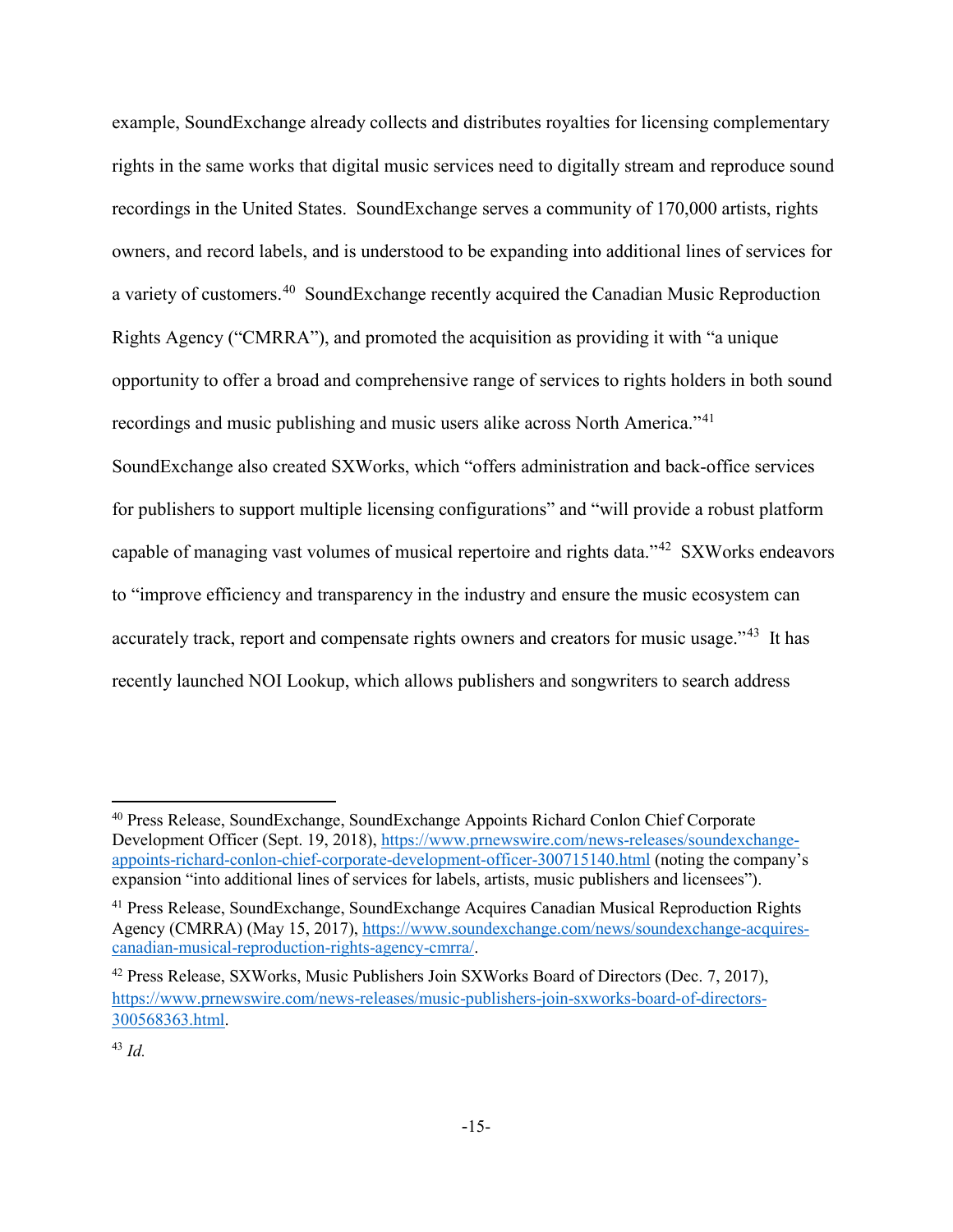unknown Notice of Intention to Use filings made with the U.S. Copyright Office.<sup>[44](#page-16-0)</sup> Further, SXWorks is under consideration to serve as the technology partner for the Mechanical Licensing Collective, which will permit it to track, capture, and disseminate mechanical royalties.<sup>45</sup> SoundExchange recently hired a former BMI executive to lead its expansion into additional lines of services for music creators and licensees and coordinate services across its growing portfolio of subsidiary companies.[46](#page-16-2)

# 2. *Music Users Have Numerous Competitive Alternatives to Licensing through BMI's Blanket License.*

In 1941, the DOJ was concerned that music users had no meaningful competitive alternative to taking a blanket license through BMI. Today, although many music users still prefer the efficiencies of BMI's blanket license, licensees have many alternatives and have chosen to use them when it has been economically efficient to do so.

(a) Direct licensing by music publishers is increasing.

Music publishers, including UMPG, Sony/ATV, BMG and others, have developed significant portfolios of musical works and can offer users a genuine alternative to a blanket license from a PRO.<sup>47</sup> Even independent publishers, with the assistance of technology, can

<span id="page-16-0"></span><sup>&</sup>lt;sup>44</sup> Press Release, SXWorks, sxworks launches new services for music publishers and songwriters (June 20, 2018)[, https://www.soundexchange.com/2018/06/20/sxworks-launches-new-services-music](https://www.soundexchange.com/2018/06/20/sxworks-launches-new-services-music-publishers-songwriters/)[publishers-songwriters/.](https://www.soundexchange.com/2018/06/20/sxworks-launches-new-services-music-publishers-songwriters/)

<span id="page-16-1"></span><sup>45</sup> *See* P. Resnikoff, *Music Publishers Request \$26-48 Million Just to Start the MLC – With Annual Operating Costs Approaching \$40 Million*, DIGITAL MUSIC NEWS (Mar. 17, 2019), <https://www.digitalmusicnews.com/2019/03/27/major-publishers-mlc-submissions/>(noting that SXWorks is "widely believed to [be] the pre-selected partner").

<span id="page-16-2"></span><sup>46</sup> SoundExchange, *supra* note 40.

<span id="page-16-3"></span><sup>47</sup> *See Broad. Music, Inc. v. DMX Inc.*, 683 F.3d 32, 38, 42, 48 (2d Cir. 2012) (affirming the rate court choice to set the value of an adjustable fee blanket license between BMI and DMX by benchmarking it at the value of approximately 550 direct licenses between DMX and music publishers, as this "reflected the competitive market"; also noting that DMX secured a direct license with Sony/ATV Music Publishing—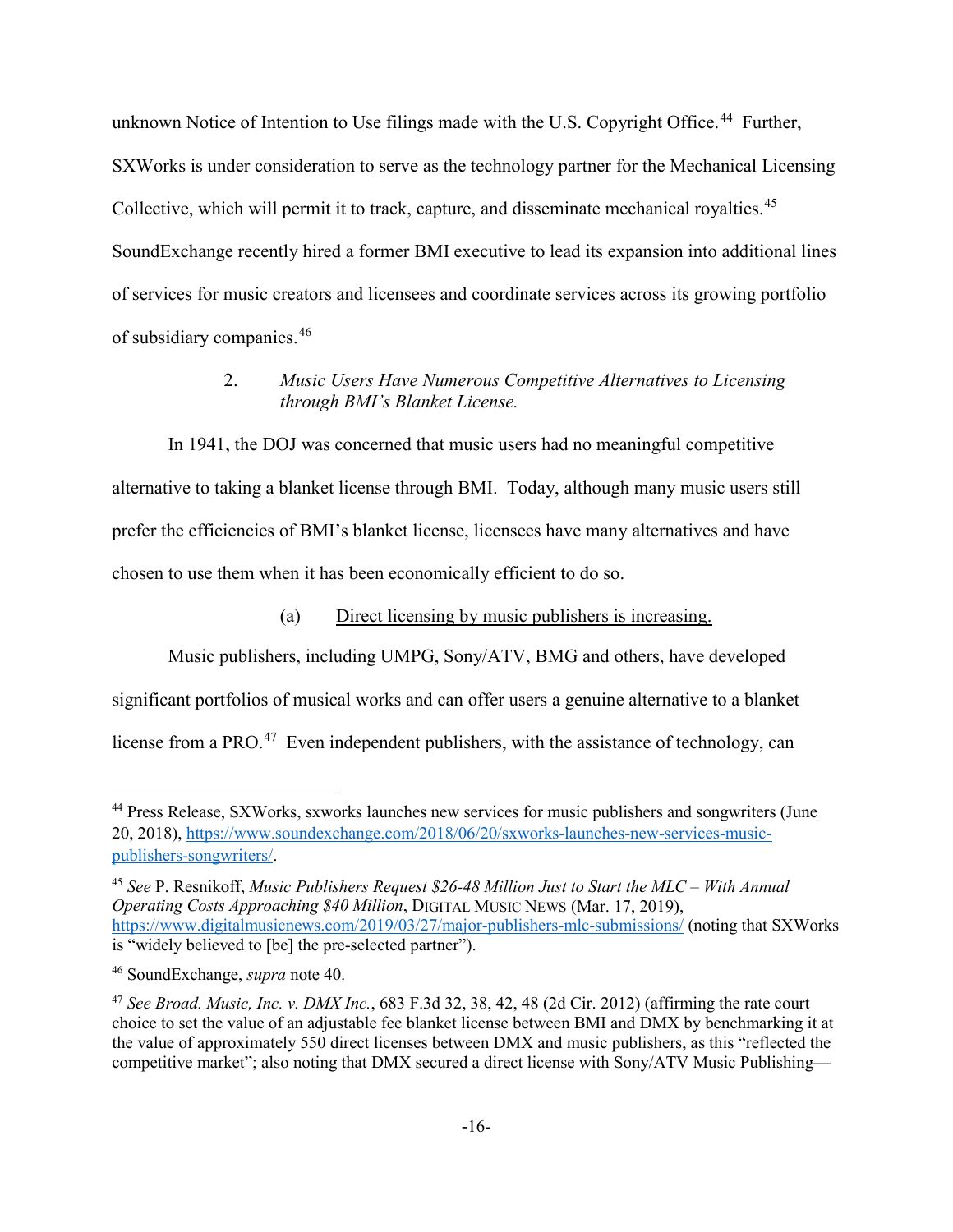efficiently engage in direct licensing with music users.<sup>[48](#page-17-0)</sup>

 $\overline{a}$ 

Several factors have driven the growth in direct licensing.

Advances in music technology that allow music users to accurately track performances have facilitated the use and growth of direct licensing options and substantially reduced the cost of license administration. Developments in data tracking and music-recognition technology are significantly improving the ability of music users to actively and accurately track, ingest, log, and report public performances of works.<sup>[49](#page-17-1)</sup> Advances in technology have also facilitated the electronic submission of cue sheets and other critical information by music users, program producers, and rights holders. These technologies have lowered the administrative burden and overhead required to ensure that royalties are collected and paid to the songwriters, composers, and publishers who own the public performance rights in the works performed.<sup>50</sup> As a result, even smaller rights owners will be able to track the use of their repertoires and enforce their

<sup>&</sup>quot;one of the industry's largest music publishers"); *see also* Comments Submitted to the Dep't of Justice in Connection with its Review of the ASCAP and BMI Consent Decrees: "Split Works" at 36 (Nov. 20, 2015), Sony/ATV Music Publishing LLC, [https://www.justice.gov/atr/public/ascapbmi2015/](https://www.justice.gov/atr/public/ascapbmi2015/%20ascapbmi6.pdf)  [ascapbmi6.pdf](https://www.justice.gov/atr/public/ascapbmi2015/%20ascapbmi6.pdf) (noting that in 2013, Sony withdrew its new media rights from BMI and ASCAP and entered into direct licensing deals with YouTube, iTunes Radio, Pandora, and Google Play). Sony/ATV continues to engage in direct licensing even after the withdrawal of new media rights was ruled impermissible under the BMI and ASCAP consent decrees.

<span id="page-17-0"></span><sup>&</sup>lt;sup>48</sup> For example, in 2016, Downtown Music Publishing expanded its licensing agreement with YouTube to directly license performance rights for the songs within its repertoire. Press Release, Downtown Music Publishing, Downtown x YouTube | Direct Performance License (Apr. 6, 2016), [https://www.dmpgroup.com/news/2016/04/downtown-x-youtube-direct-performance-license.](https://www.dmpgroup.com/news/2016/04/downtown-x-youtube-direct-performance-license)

<span id="page-17-1"></span><sup>49</sup> *See, e.g.*, P. Resnikoff, *Music Recognition Technology Will Generate Millions for Indie Artists—But Only If Distributors & PROs Play Ball*, DIGITAL MUSIC NEWS (July 8, 2018), [https://www.digitalmusicnews.com/2018/07/08/music-recognition-technology-mrt-2019/.](https://www.digitalmusicnews.com/2018/07/08/music-recognition-technology-mrt-2019/)

<span id="page-17-2"></span><sup>&</sup>lt;sup>50</sup> Digital use and the increase in the sheer amount of data presents the new challenge of analyzing and processing exponentially larger amounts of information. Although currently offsetting many of the cost savings, BMI expects that technology will continue to develop to reduce this administrative burden as well.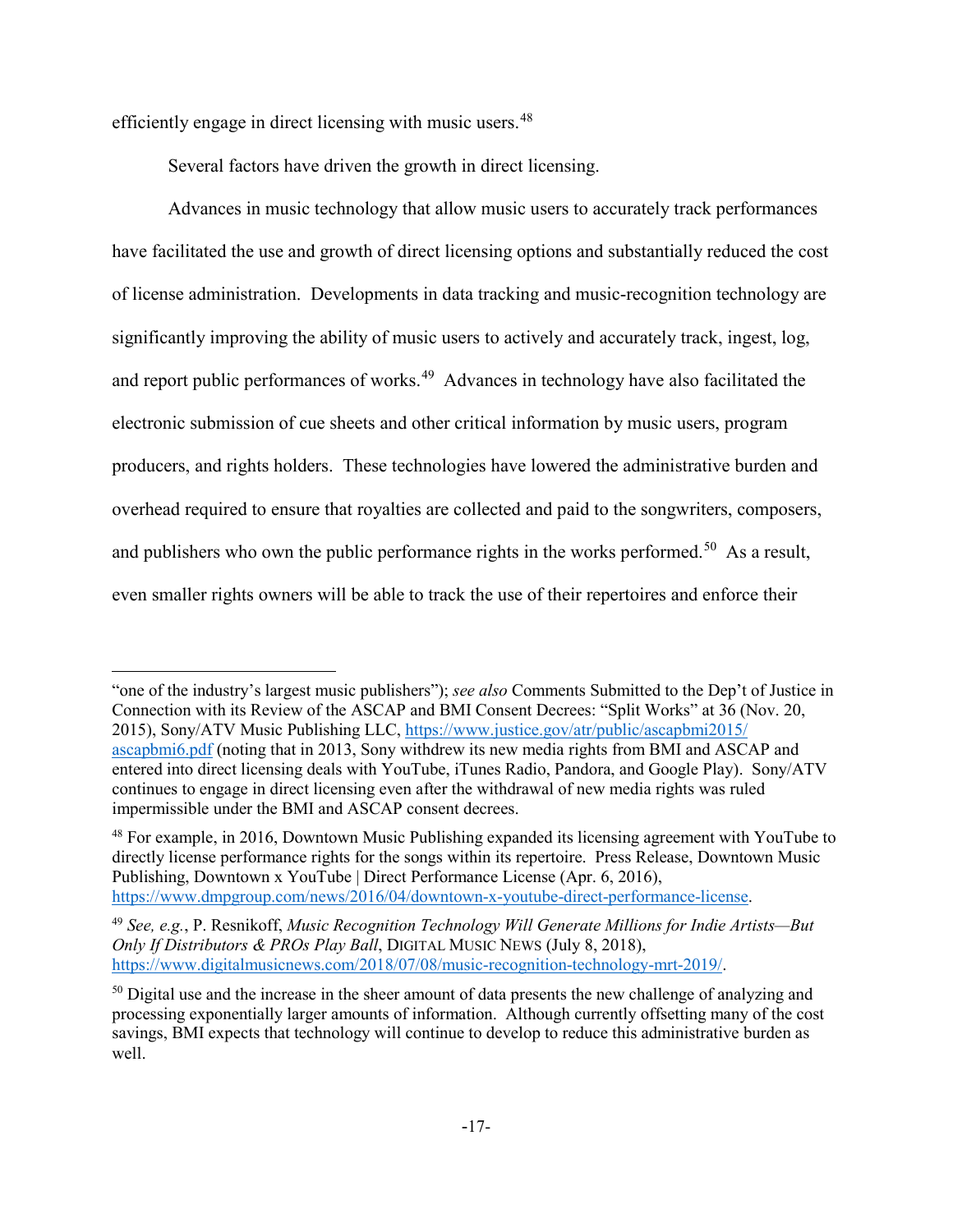rights. It is no longer always necessary to have the scale and resources of a PRO to monitor, identify and distribute royalty payments.

For example, in 2016, Music Reports, Inc. ("MRI"), administered over \$500 million in royalty payments for mechanical, public performance, and synchronization rights by processing more than 600 billion performances on digital music services, social network applications, and television broadcasts.<sup>51</sup> MRI has developed technology that allows "rights owners to register and correct their catalogs, including offering a claiming system to fix songs with missing and faulty data, as well as helping to find cover recordings."[52](#page-18-1) It also allows rights owners to "access full archives of their licensing, royalty reporting and payment histories, and showing publishers' relative performance across on-demand streaming services."<sup>53</sup> It also offers tools that allow music users to avoid engaging with PROs entirely, as it has developed "a portal that allowed music services like Pandora and Amazon to enter into direct licensing deals with publishers."[54](#page-18-3)

New technology also allows users to more easily curate around music content they would prefer not to license. With increased information transparency and reduced switching costs, users no longer need to take a blanket license (or claim that they are compelled to do so) because they are now able to identify and control what music is contained in programs.

Television and radio broadcasters have been able to do this for decades. Both, along with

 $\overline{a}$ 

<span id="page-18-3"></span><sup>54</sup> *Id.* 

<span id="page-18-0"></span><sup>51</sup> E. Christman, *Publishing Briefs: Music Reports Inc. Administered Over \$500M in 2016*, BILLBOARD (Mar. 2, 2017)[, https://www.billboard.com/articles/business/7709314/publishing-briefs-music-reports](https://www.billboard.com/articles/business/7709314/publishing-briefs-music-reports-mri-warner-chappell)[mri-warner-chappell.](https://www.billboard.com/articles/business/7709314/publishing-briefs-music-reports-mri-warner-chappell)

<span id="page-18-1"></span><sup>52</sup> *Id.*

<span id="page-18-2"></span><sup>53</sup> *Id.*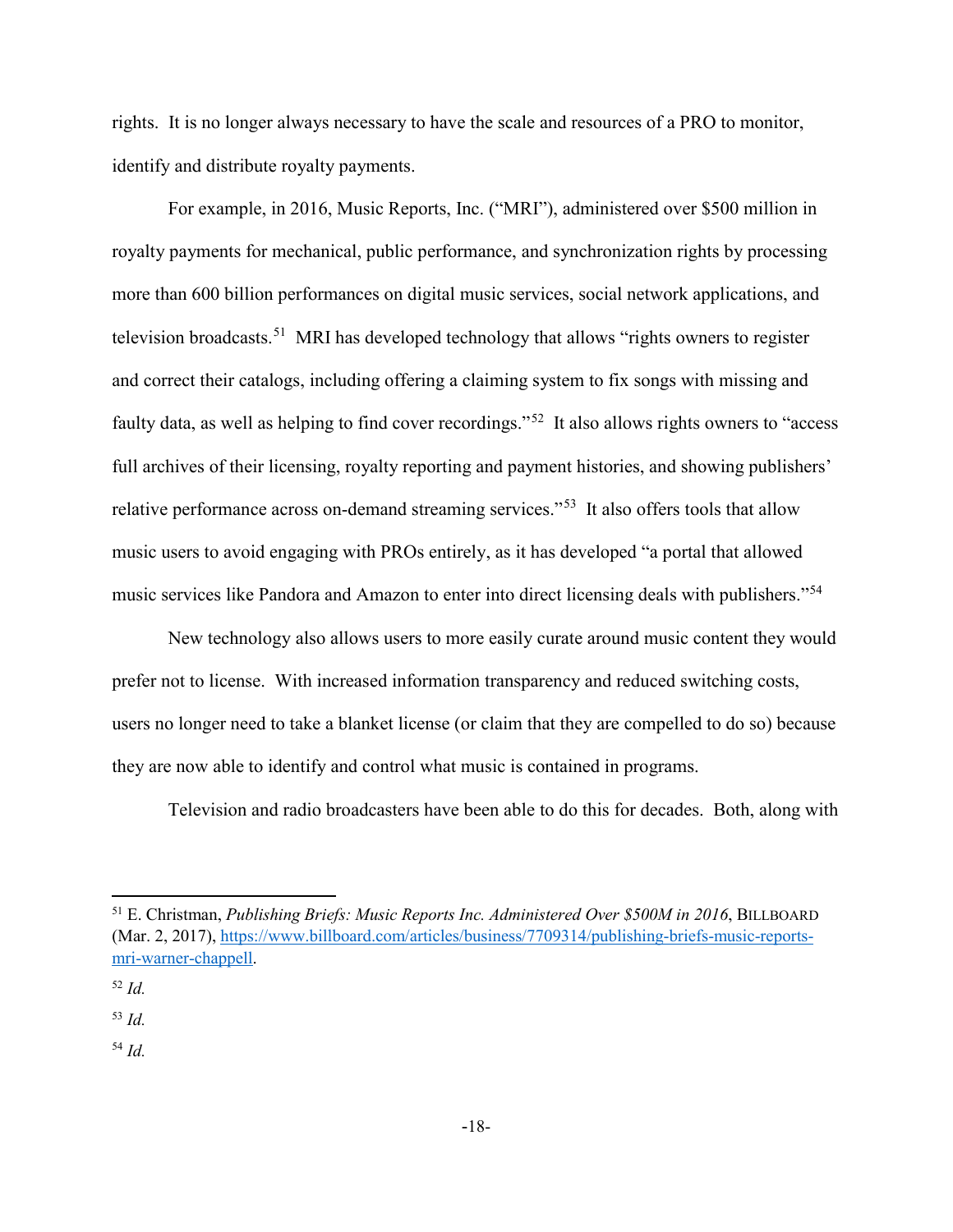background music services, have directly licensed, or curated around, works in the BMI repertoire embedded within their original programming to reduce their overall cost of licensing.<sup>55</sup> Through BMI's per-program license and the adjustable fee blanket license, hundreds of television and radio stations are able to obtain credit for public performances of works licensed directly or at the source.<sup>[56](#page-19-1)</sup>

Recently, Pandora, Spotify, and other digital media companies successfully avoided licensing entire repertoires of certain publishers. Pandora, for example, opted to remove BMG musical works from its streaming services for six months. By using data from the ASCAP and BMI online repertoire databases and third-party services such as LyricFind, Pandora successfully curated around the BMG catalog.<sup>[57](#page-19-2)</sup>

This ability to license selectively will only increase as new options and tools that improve access to data and facilitate the use of that data are developed and made available to the public.

In fact, BMI and ASCAP are leading this effort. Specifically, BMI and ASCAP are working on an initiative to provide a reconciled set of information related to who has the right to license the musical works within their respective repertoires to the public.<sup>58</sup> This dataset will include comprehensive information on the vast majority of all musical works licensed in the

<span id="page-19-0"></span><sup>&</sup>lt;sup>55</sup> The fee for the blanket license also must be adjusted to reflect any direct licenses that music users have negotiated with BMI's affiliates in what is called an adjustable fee blanket license. *See, e.g.*, *DMX Inc.*, 683 F.3d at 42–43 (describing an adjustable fee blanket license requested from BMI); *United States v. Broad. Music, Inc. (In re AEI Music Network, Inc.)*, 275 F.3d 168, 176 (2d Cir. 2001).

<span id="page-19-1"></span><sup>56</sup> *See* Decree §§ VIII(B) and IX(C), respectively. As noted below, BMI supports preserving the perprogram license and adjustable fee blanket license in a modified decree.

<span id="page-19-2"></span><sup>57</sup> *See Broad. Music, Inc. v. Pandora Media, Inc.*, 140 F. Supp. 3d 267, 283 (S.D.N.Y. 2015).

<span id="page-19-3"></span><sup>58</sup> *See* Press Release, ASCAP, ASCAP & BMI Announce Creation of a New Comprehensive Musical Works Database to Increase Ownership Transparency in Performing Rights Licensing (July 26, 2017), [https://www.ascap.com/press/2017/07-26-ascap-bmi-database.](https://www.ascap.com/press/2017/07-26-ascap-bmi-database)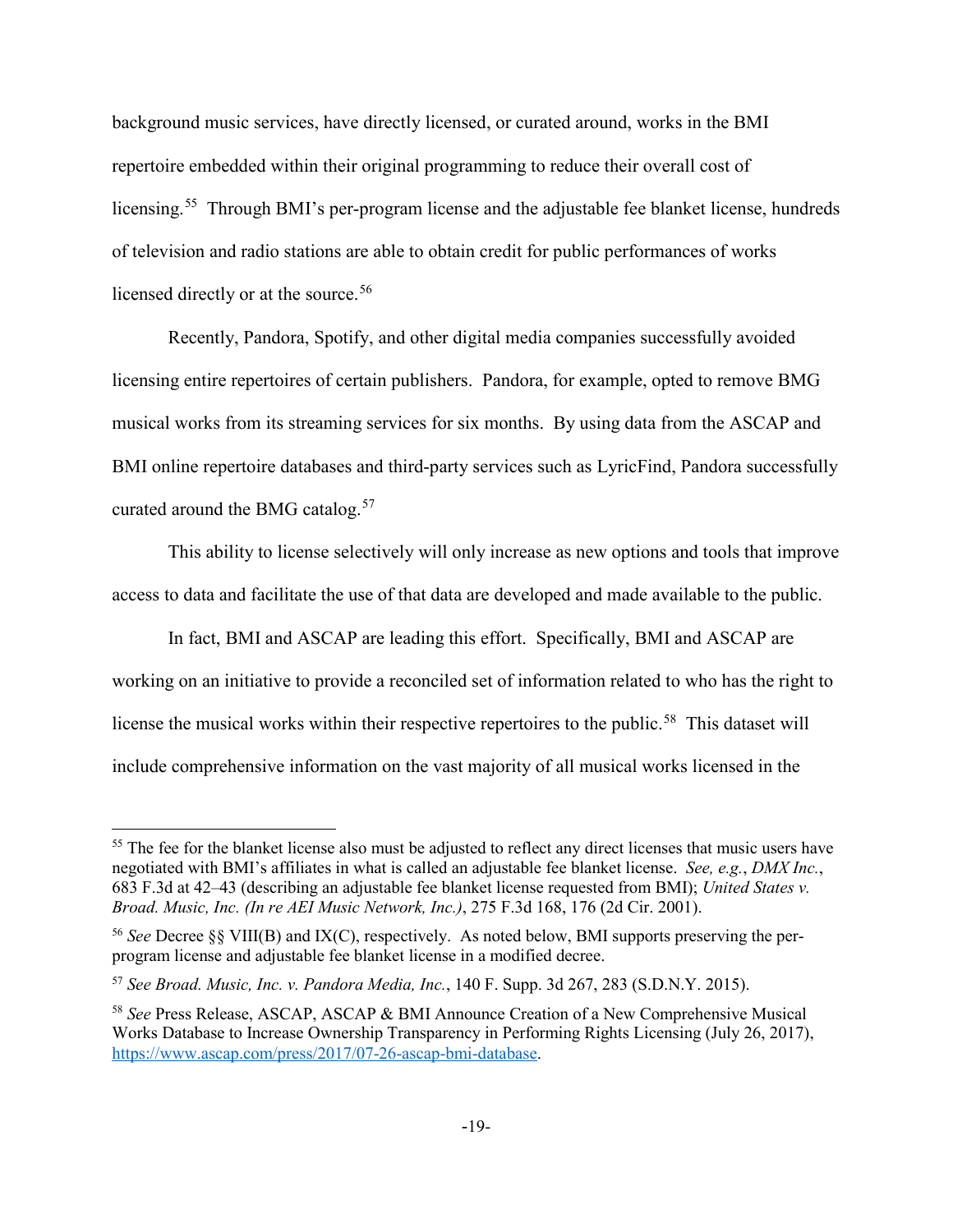United States and is expected to be available to the public within the next six months.

Additionally, as part of the Music Modernization Act, a new copyright licensing organization, the Mechanical Licensing Collective, "will create and maintain the world's most thorough database of music composition copyrights and their owners."[59](#page-20-0)

In addition to tracking music spins and ownership, new technology has made it easier than ever for music creators to connect directly with music users. A variety of firms, including TuneCore, CD Baby, INgrooves, Songtrust, and The Orchard, have created platforms that allow publishers and songwriters to make their music available and licensable on the internet, facilitating their ability to directly license various music uses.

Digital music use has made direct licensing more attractive and feasible. Music streaming now captures 75% of all revenue generated by the U.S. music industry.<sup>[60](#page-20-1)</sup> To digitally stream music, digital music services (*e.g.*, Spotify, Pandora, and Apple) often need to negotiate directly with publishers for other required rights in addition to public performance rights. Licensing directly with music publishers is a more attractive option for these users for two reasons. First, publishers can license a variety of rights (such as mechanical, synchronization, lyric display, and public performance rights) that users require. Second, publishers are able to efficiently bundle those same rights and provide "one-stop shop" licensing for music users. While the Second Circuit recently confirmed that BMI is permitted to bundle rights,<sup>[61](#page-20-2)</sup> the

<span id="page-20-0"></span><sup>59</sup> J. Miranda, *The Music Modernization Act Will Create a New Copyright Licensing Organization Called the 'MLC'. What Will It Look Like?*, Digital Music News (May 6, 2018), [https://www.digitalmusicnews.com/2018/05/06/music-modernization-act-mma-mechanical-licensing](https://www.digitalmusicnews.com/2018/05/06/music-modernization-act-mma-mechanical-licensing-collective-mlc/)[collective-mlc/.](https://www.digitalmusicnews.com/2018/05/06/music-modernization-act-mma-mechanical-licensing-collective-mlc/)

<span id="page-20-1"></span><sup>60</sup> Recording Indus. Ass'n of Am., Mid-Year 2018 RIAA Music Revenues Report, [https://www.riaa.com/wp-content/uploads/2018/09/RIAA-Mid-Year-2018-Revenue-Report.pdf.](https://www.riaa.com/wp-content/uploads/2018/09/RIAA-Mid-Year-2018-Revenue-Report.pdf)

<span id="page-20-2"></span><sup>61</sup> *United States v. Broad. Music, Inc.*, 720 F. App'x 14, 16–17 (2d Cir. 2017) (holding that BMI is not enjoined from any activity not expressly prohibited in the Decree).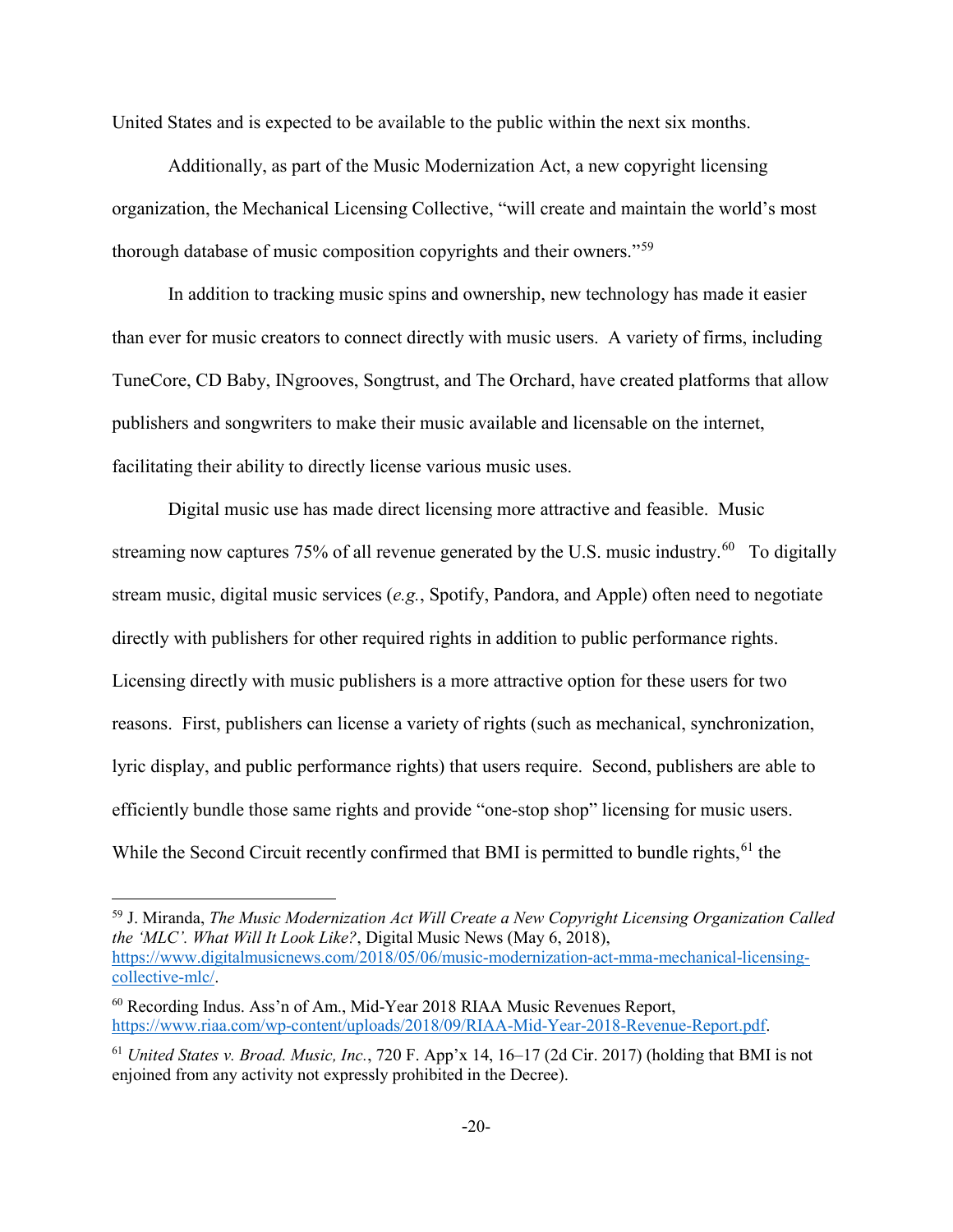express prohibition on bundling in the ASCAP consent decree previously led to uncertainty regarding BMI's ability to do so. This is an example of how the Decree has impeded BMI's ability to meet marketplace demand for more efficient licensing solutions.

In addition to the consolidation of music publishers, media companies—including current BMI licensees—have aggregated their programming, increasing their purchasing power and economies of scale, thereby increasing the efficiency of direct licensing:

- Major technology and internet companies, like Amazon, Google, Apple, and Netflix, now dominate the entertainment landscape.
- Digital music streaming is dominated by Spotify, Pandora and Apple Music.<sup>[62](#page-21-0)</sup>
- In radio, large media companies actively acquired local stations following the passage of the Telecommunications Act of 1996.<sup>[63](#page-21-1)</sup> For example, iHeart Media now owns more than 800 broadcast and digital-only radio stations from 150 cities.<sup>[64](#page-21-2)</sup>
- The cable and television broadcasting industry also has consolidated significantly. Most recently, in December 2018, Nexstar Media Group agreed to purchase Tribune Media.<sup>[65](#page-21-3)</sup> The combined company's reach will extend to 39% of the country.<sup>66</sup> Its

<span id="page-21-0"></span><sup>62</sup> *See* F. Richter, *The Music Streaming Landscape*, STATISTA (Dec. 14, 2017), [https://www.statista.com/chart/5152/music-streaming-subscribers/.](https://www.statista.com/chart/5152/music-streaming-subscribers/)

<span id="page-21-1"></span><sup>63</sup> Comments of musicFIRST Coalition and Future of Music Coalition at i (Sept. 24, 2018), [http://musicfirstcoalition.org/wp-content/uploads/2018/09/MUSISCFIRST-FMC-FCC-COMMENT-](http://musicfirstcoalition.org/wp-content/uploads/2018/09/MUSISCFIRST-FMC-FCC-COMMENT-FINAL.pdf)[FINAL.pdf.](http://musicfirstcoalition.org/wp-content/uploads/2018/09/MUSISCFIRST-FMC-FCC-COMMENT-FINAL.pdf)

<span id="page-21-2"></span><sup>64</sup> Press Release, iHeart Media, Inc., Greater Media Radio Stations Join iHeartRadio Digital Platform (Jan. 9, 2012), [https://www.iheartmedia.com/press/greater-media-radio-stations-join-iheartradio-digital](https://www.iheartmedia.com/press/greater-media-radio-stations-join-iheartradio-digital-platform)[platform.](https://www.iheartmedia.com/press/greater-media-radio-stations-join-iheartradio-digital-platform)

<span id="page-21-3"></span><sup>65</sup> P. Bond, *Nexstar's \$6.4 Billion Tribune Buy Spurs More Dealmaking*, HOLLYWOOD REPORTER (Dec. 7, 2018), [https://www.hollywoodreporter.com/news/nexstars-64-billion-tribune-buy-spurs-more](https://www.hollywoodreporter.com/news/nexstars-64-billion-tribune-buy-spurs-more-dealmaking-1166501)[dealmaking-1166501.](https://www.hollywoodreporter.com/news/nexstars-64-billion-tribune-buy-spurs-more-dealmaking-1166501)

<span id="page-21-4"></span><sup>66</sup> *Id.*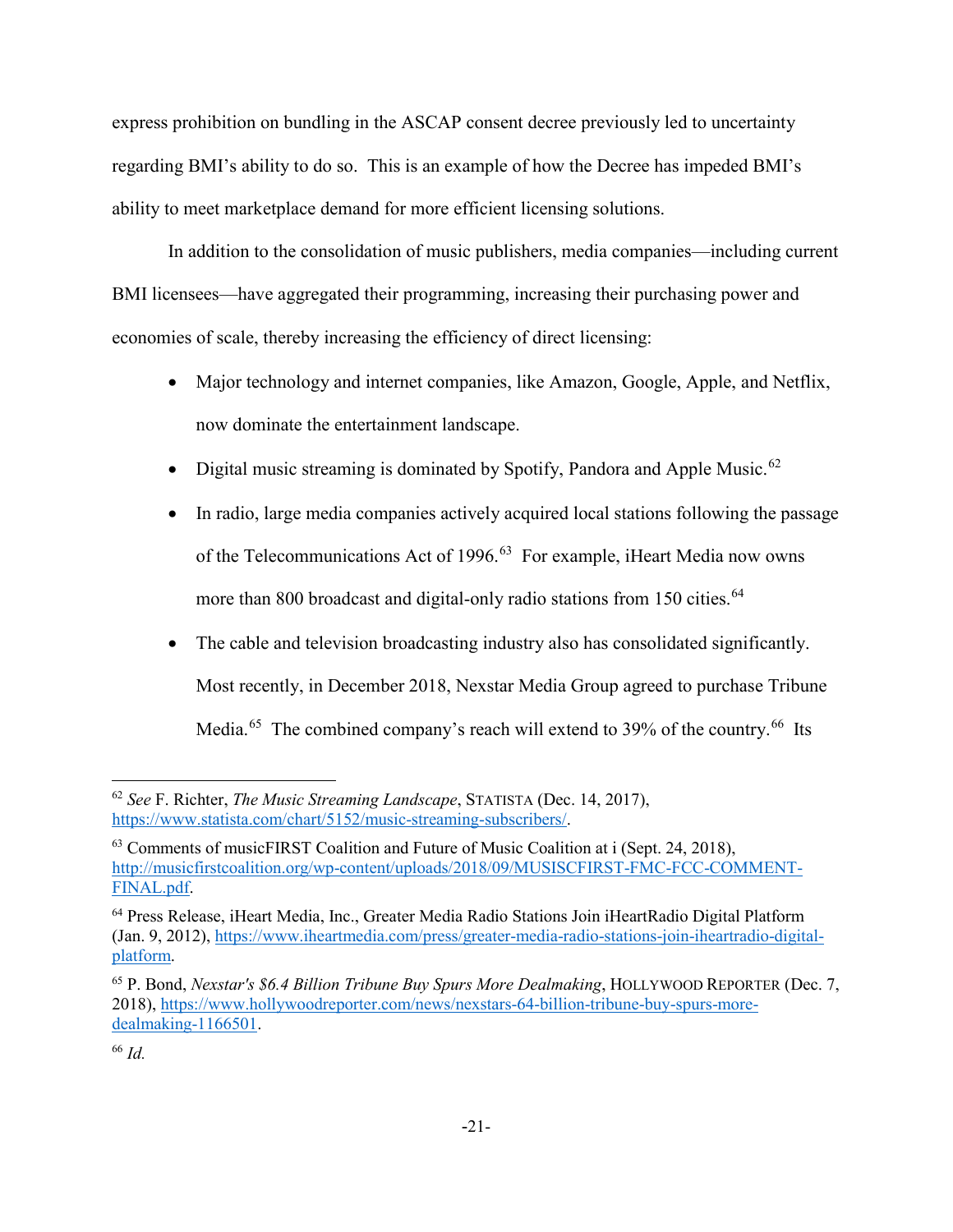largest competitor, Sinclair Broadcast Group, reached 38% of the country as of May 2017.[67](#page-22-0)

- Content creators also have consolidated. For example, The Walt Disney Company purchased 21st Century Fox<sup>68</sup> and is launching a streaming service (Disney+) that will allow it to distribute its content directly to consumers.<sup>[69](#page-22-2)</sup>
- SiriusXM, which (itself the product of merger) is now the only commercial satellite radio service in the United States, recently acquired Pandora Media to create "the world's largest audio entertainment company."<sup>[70](#page-22-3)</sup>
- Background music services have consolidated into a single player, Mood Media, which acquired competitors including Muzak and DMX.<sup>[71](#page-22-4)</sup>
- The live concert industry has also transformed, shifting away from the hundreds of regional promoters to national mega-promoters like Live Nation Worldwide, Inc. and Anschutz Entertainment Group ("AEG").<sup>[72](#page-22-5)</sup>

<span id="page-22-0"></span> $\overline{a}$ 67 M. Snider, *\$4 billion TV deal creates nation's largest broadcaster*, USA TODAY (May 7, 2017), [https://www.usatoday.com/story/money/business/2017/05/07/sinclair-broadcasting-buy-tribune-media-4](https://www.usatoday.com/story/money/business/2017/05/07/sinclair-broadcasting-buy-tribune-media-4-billion-deal-reports-say/101409222/) [billion-deal-reports-say/101409222/.](https://www.usatoday.com/story/money/business/2017/05/07/sinclair-broadcasting-buy-tribune-media-4-billion-deal-reports-say/101409222/)

<span id="page-22-1"></span><sup>68</sup> B. Barnes, *Disney Moves from Behemoth to Colossus with Closing of Fox Deal*, N.Y. TIMES (Mar. 20, 2019), [https://www.nytimes.com/2019/03/20/business/media/walt-disney-21st-century-fox-deal.html.](https://www.nytimes.com/2019/03/20/business/media/walt-disney-21st-century-fox-deal.html)

<span id="page-22-2"></span><sup>69</sup> N. Jarvey, *Disney+ Launch Date, Price and Additional Details Revealed*, HOLLYWOOD REPORTER (Apr. 11, 2019), [https://www.hollywoodreporter.com/news/disney-launch-date-price-additional-details](https://www.hollywoodreporter.com/news/disney-launch-date-price-additional-details-revealed-1201341)[revealed-1201341.](https://www.hollywoodreporter.com/news/disney-launch-date-price-additional-details-revealed-1201341)

<span id="page-22-3"></span><sup>70</sup> J. Aswad, *Sirius XM Completes Acquisition of Pandora*, VARIETY (Feb. 1, 2019), [https://variety.com/2019/biz/news/sirius-xm-completes-acquisition-of-pandora-1203125882/.](https://variety.com/2019/biz/news/sirius-xm-completes-acquisition-of-pandora-1203125882/)

<span id="page-22-4"></span><sup>71</sup> J. Horn, *Mood Media rebrands, merges music services*, STRATEGY (Feb. 14, 2013), [http://strategyonline.ca/2013/02/14/mood-media-rebrands-merges-music-services/.](http://strategyonline.ca/2013/02/14/mood-media-rebrands-merges-music-services/)

<span id="page-22-5"></span><sup>72</sup> B. Sisario & G. Bowley, *Live Nation Rules Music Ticketing, Some Say with Threats*, N.Y. TIMES (Apr. 1, 2018), [https://www.nytimes.com/2018/04/01/arts/music/live-nation-ticketmaster.html.](https://www.nytimes.com/2018/04/01/arts/music/live-nation-ticketmaster.html)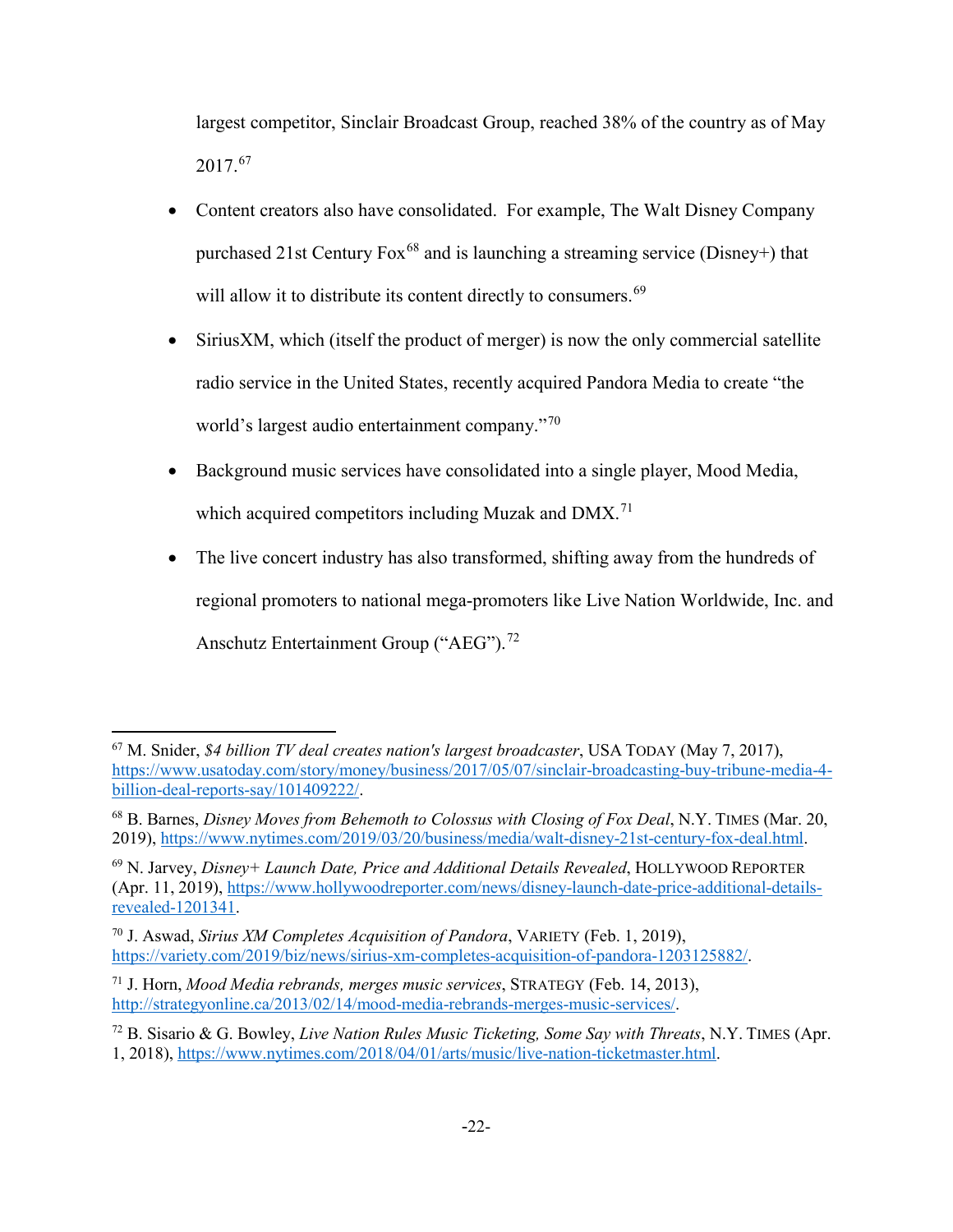- There has also been significant vertical consolidation within the media industry. Programming distributors have acquired ownership stakes in content providers in an attempt to turn what were previously programming expenses into a potential source of revenue.[73](#page-23-0) For example, in 2011, Comcast Corporation acquired NBC Universal, "creating a \$30 billion media behemoth that controls not just how television shows and movies are made but how they are delivered to people's homes."[74](#page-23-1) More recently, AT&T's acquisition of Time Warner "unite[d] the nation's second-largest mobile phone provider, third-largest home broadband provider, and second-largest pay-TV provider with a deep well of content."[75](#page-23-2)
	- (b) Source licensing is increasing.

An increasing number of program producers are source licensing the public performance rights for music within their programs and embedding these public performance rights in the programs. For such programs, no additional license must be obtained for the public performance, either from a PRO or through a direct license with a music publisher:

• ESPN Inc. obtains the majority of the rights required for the programming it produces through source or direct licenses with music publishers—including BMI affiliates—

<span id="page-23-0"></span><sup>&</sup>lt;sup>73</sup> Fed. Comme'ns Comm'n, Eighteenth Report on the Status of Competition in the Market for the Delivery of Video Programming ¶ 48 (Jan. 17, 2017), [https://www.fcc.gov/general/media-bureau-reports](https://www.fcc.gov/general/media-bureau-reports-industry)[industry.](https://www.fcc.gov/general/media-bureau-reports-industry)

<span id="page-23-1"></span><sup>74</sup> Y. Adegoke & D. Levine, *Comcast completes NBC Universal merger*, REUTERS (Jan. 29, 2011), [https://www.reuters.com/article/us-comcast-nbc/comcast-completes-nbc-universal-merger](https://www.reuters.com/article/us-comcast-nbc/comcast-completes-nbc-universal-merger-idUSTRE70S2WZ20110129)[idUSTRE70S2WZ20110129.](https://www.reuters.com/article/us-comcast-nbc/comcast-completes-nbc-universal-merger-idUSTRE70S2WZ20110129)

<span id="page-23-2"></span><sup>75</sup> K. Finley, *The AT&T-Time Warner Merger Is a Done Deal. Now What?*, WIRED (June 12, 2018), [https://www.wired.com/story/the-atandt-time-warner-merger-is-a-done-deal-now-what/.](https://www.wired.com/story/the-atandt-time-warner-merger-is-a-done-deal-now-what/)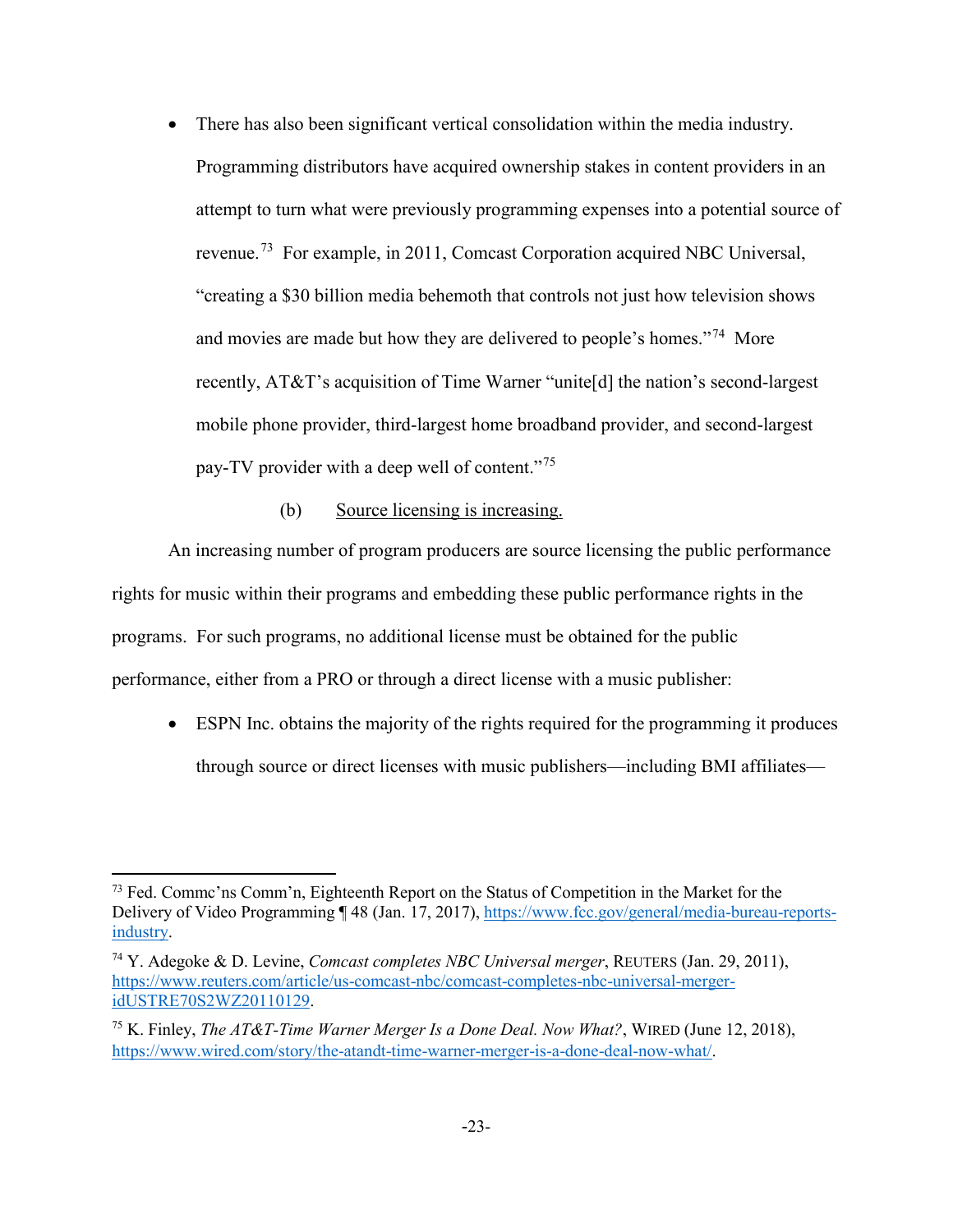and through "work-for-hire" agreements with songwriters/artists.<sup>[76](#page-24-0)</sup> ESPN also requires all of its third-party program producers to pre-clear music at the source for all programming to be aired on  $ESPN<sup>77</sup>$  $ESPN<sup>77</sup>$  $ESPN<sup>77</sup>$ 

- Discovery, Inc., owner of the Discovery Channel, TLC, Animal Planet, Food Network, HGTV, and the Travel Channel, among others, engages with third parties or wholly-owned production studios to develop and produce original content.<sup>78</sup> Discovery retains editorial control and owns all or most of the rights in exchange for paying all development and production costs.[79](#page-24-3)
- Other market participants, such as Netflix, are increasingly partnering directly with copyright owners to develop their own new programming content.<sup>[80](#page-24-4)</sup> For example, Netflix is actively working with songwriters and artists to build a body of works whose copyrights it will own. Netflix recently signed an agreement with BMG to administer its music publishing rights outside the United States.<sup>[81](#page-24-5)</sup>

<span id="page-24-0"></span><sup>76</sup> Petition of ESPN, Inc. for the Determination of Reasonable Final License Fees at ¶4, *ESPN, Inc. v. Broad. Music, Inc.*, No. 16-cv-1067 (S.D.N.Y. Feb. 11, 2016) (ECF No. 1).

<span id="page-24-1"></span><sup>77</sup> *Id.* 

<span id="page-24-2"></span><sup>78</sup> Discovery Inc., Annual Report (Form 10-K) at 18 (Mar. 1, 2019).

<span id="page-24-3"></span><sup>79</sup> *Id.* 

<span id="page-24-4"></span><sup>80</sup> *See, e.g.*, B. Desowitz, *How The Clash Became an Integral Part of the "Stranger Things" Musical Emmy Nomination*, INDIEWIRE (Aug. 18, 2017), [https://www.indiewire.com/2017/08/stranger-things-the](https://www.indiewire.com/2017/08/stranger-things-the-clash-should-i-stay-or-should-go-emmy-nomination-1201867771/)[clash-should-i-stay-or-should-go-emmy-nomination-1201867771/](https://www.indiewire.com/2017/08/stranger-things-the-clash-should-i-stay-or-should-go-emmy-nomination-1201867771/) (detailing the efforts of a Netflix original show's music supervisor to convince a band to license one of its songs).

<span id="page-24-5"></span><sup>81</sup> *See* M. Schneider, *Netflix Taps BMG for Music Publishing Rights Outside U.S.*, BILLBOARD (Feb. 2, 2017), [https://www.billboard.com/articles/business/7677752/netflix-bmg-music-publishing-rights](https://www.billboard.com/articles/business/7677752/netflix-bmg-music-publishing-rights-originals)[originals.](https://www.billboard.com/articles/business/7677752/netflix-bmg-music-publishing-rights-originals)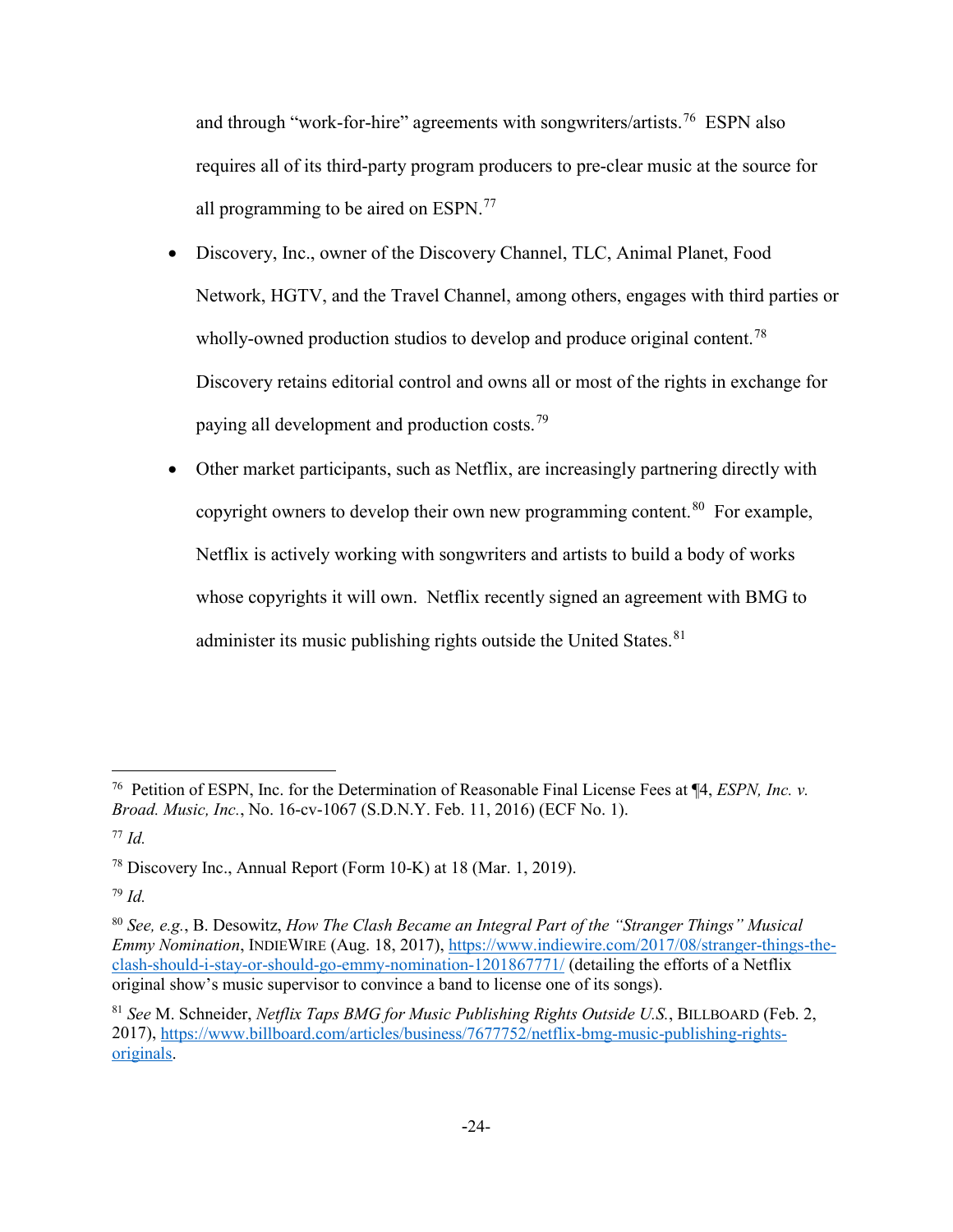# (c) New licensing models, demanded by music users, incentivize rights holders to license their works.

The emergence of claims-based licensing models by music users presents another alternative licensing model to the blanket license.<sup>[82](#page-25-0)</sup> One of the hallmarks of the blanket license is that the amount payable under the license does not vary during the term of the agreement no matter how much of a rights holder's music is performed.<sup>[83](#page-25-1)</sup> By contrast, in a claims-based license model, copyright holders must "claim" the performances during each reporting period and fees are calculated based on the percentage of claimed performances to total performances. In a claims-based system, music users also take responsibility for tracking their performances and providing to all rights holders a comprehensive set of information on works performed against which they can claim their rights. Certain users require pre-registration of rights, automatically process the performances, and calculate the fee payable based on the works registered.

The increasing use of source and direct licensing arrangements and alternative licensing models means that there are now even more robust alternatives to BMI's blanket license than when alternatives to BMI's blanket license were last judicially considered and found to be viable.<sup>[84](#page-25-2)</sup>

<span id="page-25-0"></span> $82$  For example, the Mechanical Licensing Collective, established by the Music Modernization Act, will engage in claims-based licensing. Miranda, *supra* note 59.

<span id="page-25-1"></span><sup>83</sup> *Broad. Music, Inc. v. Columbia Broad. Sys., Inc.*, 441 U.S. 1, 5 (1979) ("Fees for blanket licenses are ordinarily a percentage of total revenues or a flat dollar amount, and do not directly depend on the amount or type of music used.").

<span id="page-25-2"></span><sup>84</sup> *See id.* at 20; *Columbia Broad. Sys., Inc. v. Am. Soc'y of Composers, Authors & Publishers*, 620 F.2d 930, 938 (2d Cir. 1980) (direct licensing viable alternative); *see also Buffalo Broad. Co., Inc. v. Am. Soc'y of Composers, Authors & Publishers*, 744 F.2d 917, 926–32 (2d Cir. 1984) (determining that the per-programming license, source licensing, and direct licensing were viable alternatives to the blanket license).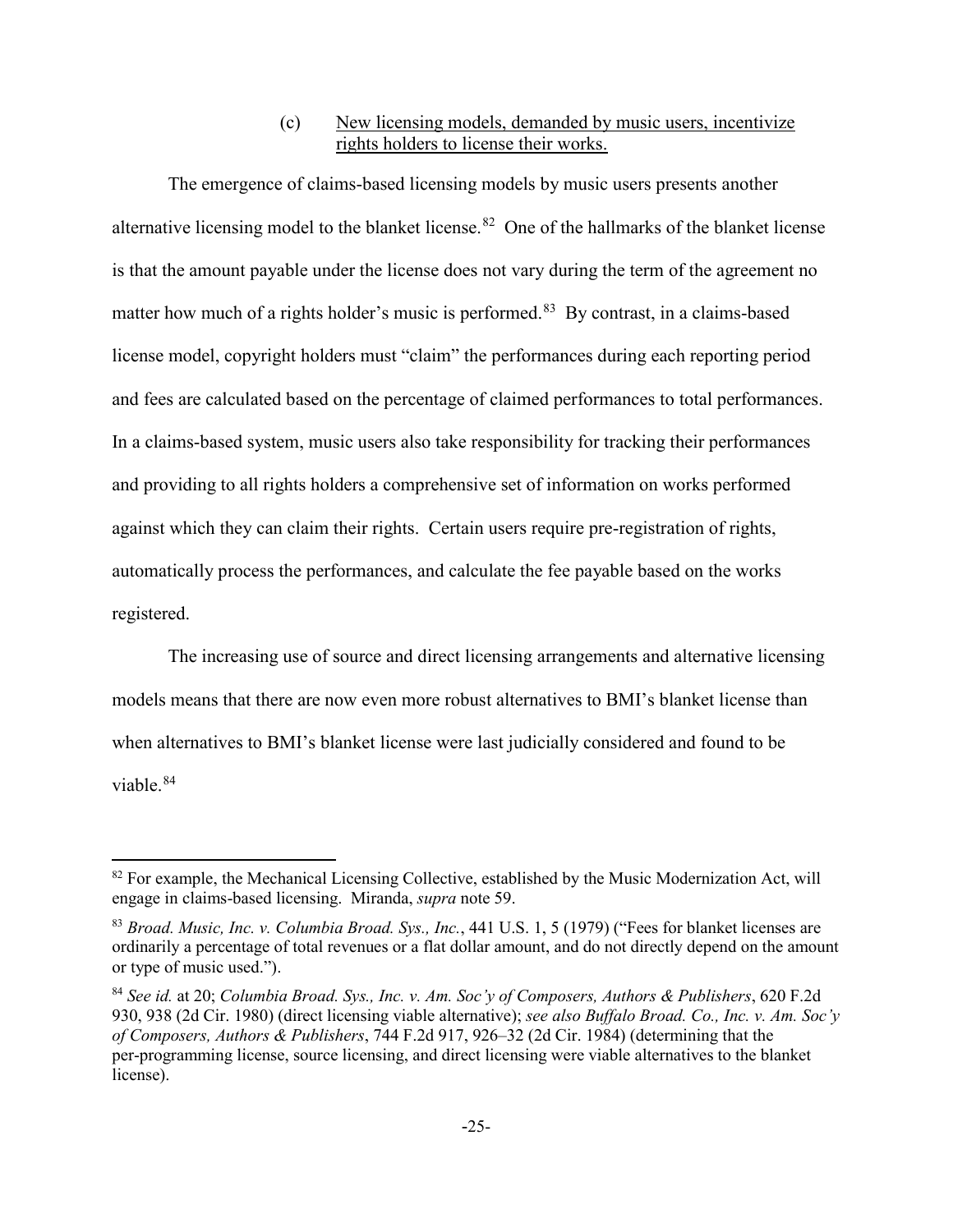# 3. *The Decree Serves No Purpose for Large Swaths of Music Users.*

Many music users benefit from licenses that were put in place without resort to the rate court or any other provision of the Decree. This is particularly true of BMI's general licensees, many of whom are small businesses that have benefited from a form of general license with minimal fees that BMI developed prior to the addition of the rate court in the 1994 amendment to the Decree.

Minimizing transaction costs and maximizing licensing efficiencies is of primary importance to these small users<sup>[85](#page-26-0)</sup> and to BMI. For instance, BMI's Music License for Eating  $\&$ Drinking Establishments calculates fees based on a simple formula that combines the type of music used by an establishment (jukebox, live performance, karaoke, etc.) with the establishment's occupancy to charge fees that are affordable for these establishments. BMI's goal is to maximize license coverage by making it as cost-effective and efficient as possible for these establishments to take the license.

The shared economic incentives of BMI and its general licensees resulted in efficient licensing outcomes independently of the rate court<sup>[86](#page-26-1)</sup> and would continue in the absence of the Decree. Moreover, these small businesses (and the larger membership organizations to which they belong) will continue to have the protections of the antitrust laws absent the Decree.

\* \* \* \* \* \* \*

<span id="page-26-0"></span><sup>85</sup> *See, e.g.*, Comments of the Oklahoma Restaurant Ass'n Submitted to the Dep't of Justice in Connection with its 2014 Review of the ASCAP and BMI Consent Decrees (July 31, 2014), <https://www.justice.gov/sites/default/files/atr/legacy/2014/08/13/307601.pdf> ("It is important that Performance Rights Organizations like BMI be allowed to act as a 'one-stop-shop' for musical works rights in order to provide maximum value and efficiency to our members.").

<span id="page-26-1"></span><sup>86</sup> Although under 17 U.S.C. § 513(2), individual proprietors who own fewer than seven non-publicly traded establishments have the right to challenge license fees in the federal district courts in which their establishments are located, they rarely do so.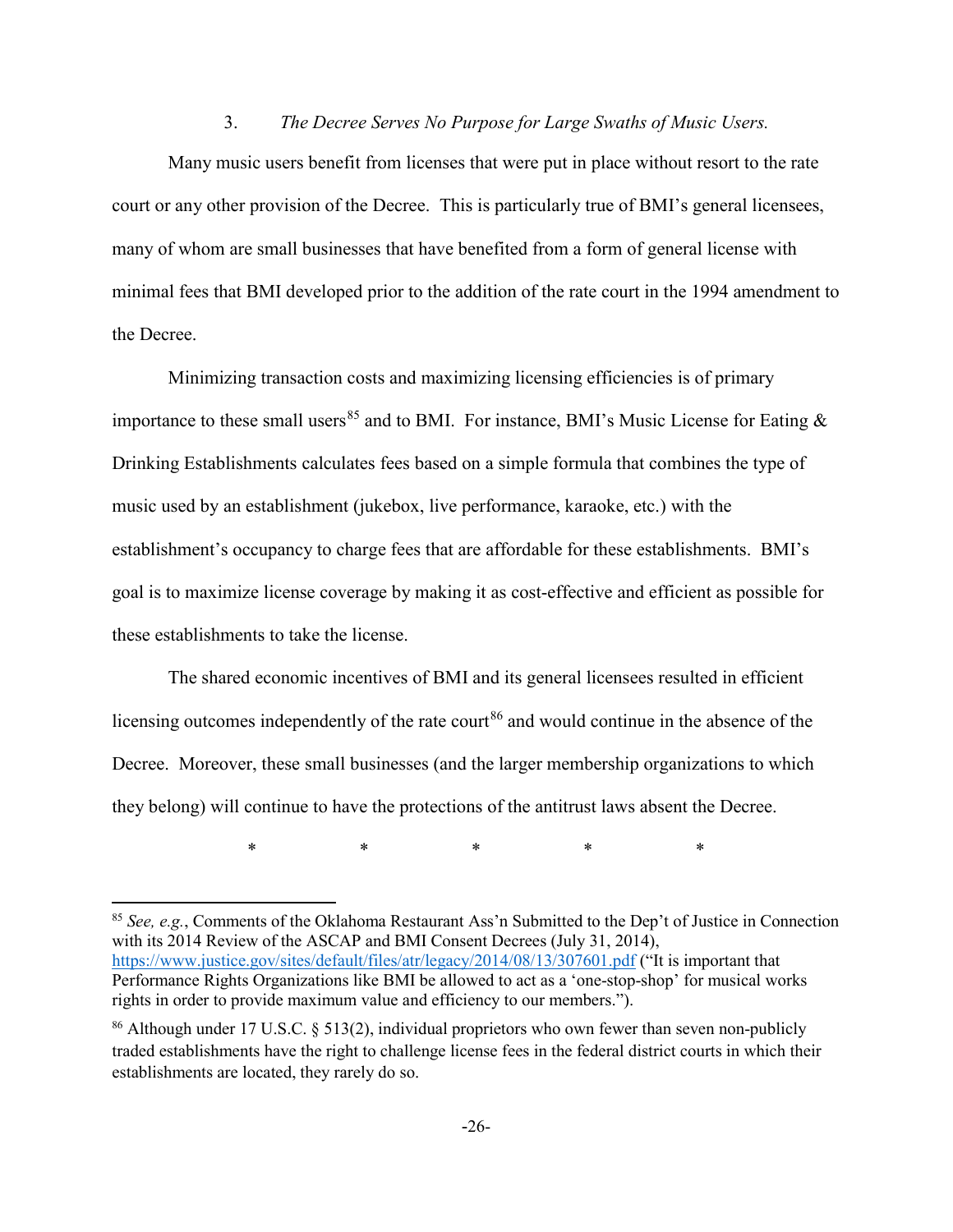For all of these reasons, the Decree is no longer necessary to preserve competition in the music performance licensing marketplace. Furthermore, the continued existence of the Decree in a dynamic and increasingly global music licensing marketplace has the perverse effect of restricting competition and impeding innovation by BMI, as well as other stakeholders throughout the entire industry.

### **III. THE DECREE IMPEDES INNOVATION AND COMPETITION**

The Decree impairs BMI's ability to innovate, and distorts competition in three important ways. *First*, certain prohibitions in the Decree conflict with modern antitrust law and prevent BMI from pursuing business activities that are now viewed as benign or even procompetitive. *Second,* BMI is regulated by a contractual framework that was negotiated more than 70 years ago, and did not contemplate the music distribution models and licensing practices that are prevalent today. As a result, BMI (and on occasion, the DOJ) has needed to expend significant time and resources analyzing and defending whether certain practices comply with the terms of an antiquated Decree, rather than whether they comply with the underlying antitrust laws. *Third*, BMI's competitors—which include SESAC and GMR, SoundExchange, and its partners and affiliates including international PROs and music publishers—are able to offer a broader range of services to meet the needs of music creators and users. By contrast, BMI and ASCAP are constrained by their consent decrees from offering comparable services to their members and music users.

These effects are discussed in further detail below.

#### **A. The Decree Prohibits Procompetitive Licensing Conduct**

1. *The Decree's* Per Se *Prohibition on Treating "Similarly Situated" Licensees Differently Is Not Procompetitive.*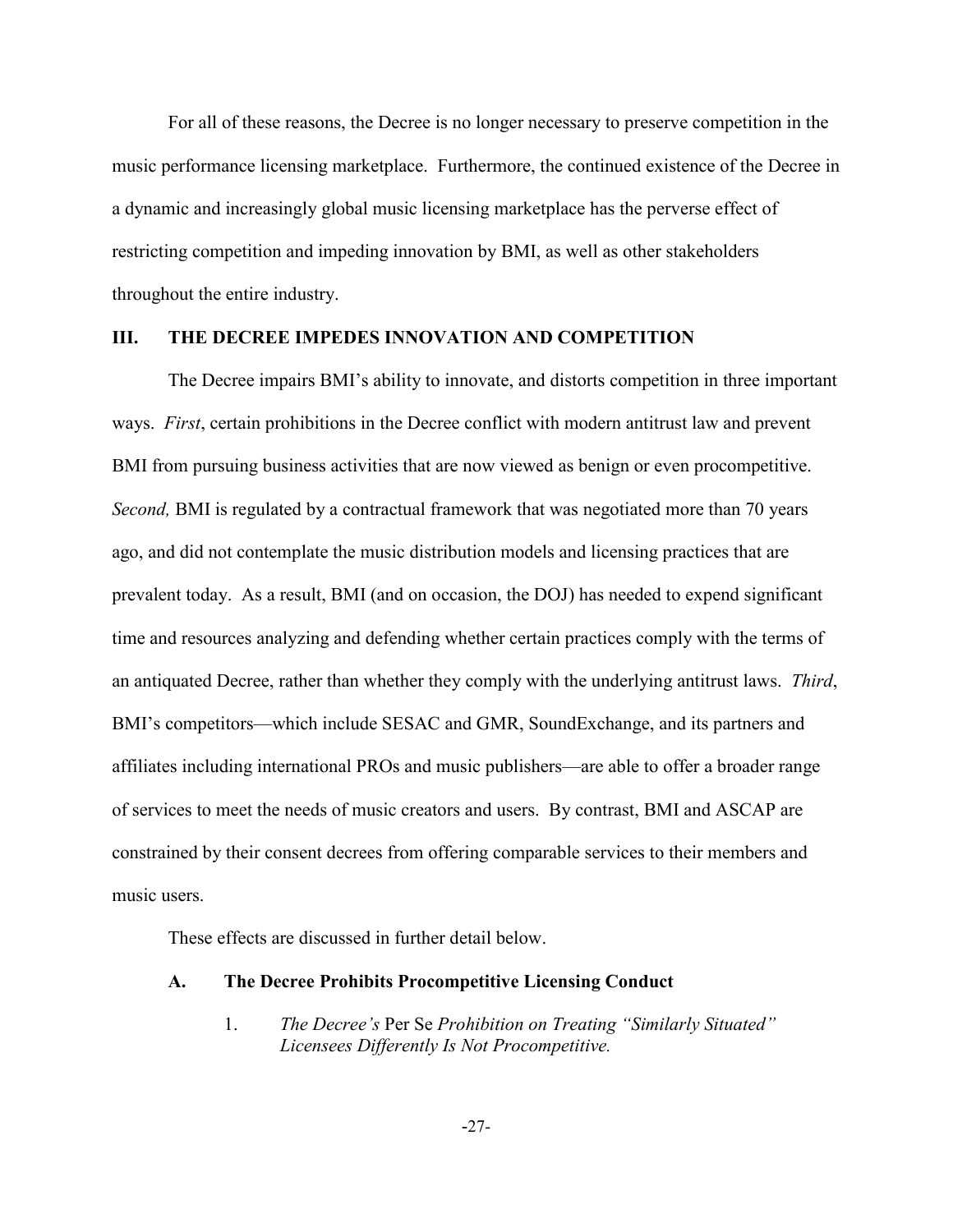The Decree prevents BMI from "enter[ing] into . . . any performing rights license agreement [that] discriminat[es] in rates or terms between licensees similarly situated."<sup>87</sup> There is no basis in modern antitrust case law to justify maintaining what is in effect a *per se* prohibition on treating customers differently. To the contrary, modern antitrust law and economic theory recognizes that sellers (even monopolists) should be permitted to provide different economics (including rates and terms) to different customers because this may increase overall output and total welfare.<sup>[88](#page-28-1)</sup>

To be clear, it is BMI's intention to continue to treat all licensees fairly and to quote reasonable rates consistent with those in the licensee's particular market. However, as described below, this provision goes beyond ensuring that music users are treated fairly, and reduces innovation and efficiencies.

# (a) The "similarly situated" obligation distorts pricing incentives.

First, by requiring BMI to license to all "similarly situated" users at the same rate and on the same terms, the Decree, in effect, has created a regulated "most favored nation" ("MFN") licensing obligation. While MFNs can be commercially reasonable and even procompetitive,

 $\overline{a}$ 

<span id="page-28-1"></span><sup>88</sup> *See* Dennis W. Carlton & Ken Heyer, *Appropriate Antitrust Policy Towards Single-Firm Conduct*, DEP'T OF JUSTICE ANTITRUST DIV. ECON. ANALYSIS GRP. (Jan. 2008), [https://www.justice.gov/atr/appropriate-antitrust-policy-towards-single-firm-conduct#N\\_20.](https://www.justice.gov/atr/appropriate-antitrust-policy-towards-single-firm-conduct#N_20) Although certain forms of price discrimination are prohibited under the Robinson-Patman Act, this Act does not apply to the licensing of intellectual property. *See, e.g.*, *First Comics, Inc. v. World Color Press, Inc.*, 884 F.2d 1033, 1036 (7th Cir. 1989) (defining the "commodities" to which the Robinson-Patman Act applies as "goods, wares, merchandise, machinery or supplies" (citing *Columbia Broad. Sys., Inc. v. Amana Refrigeration, Inc.*, 295 F.2d 375, 378 (7th Cir. 1961))); *see also Tri-State Broad. Co. v. United Press Int'l, Inc.*, 396 F.2d 268, 270 (5th Cir. 1966) (contract for sale of news information services not a sale of a "commodity" within contemplation of the Robinson-Patman Act). Furthermore, the price discrimination prohibition has been substantially eviscerated by the courts and federal antitrust enforcers have declined to bring any enforcement actions under the Robinson-Patman Act for decades.

<span id="page-28-0"></span><sup>87</sup> Decree § VIII(A).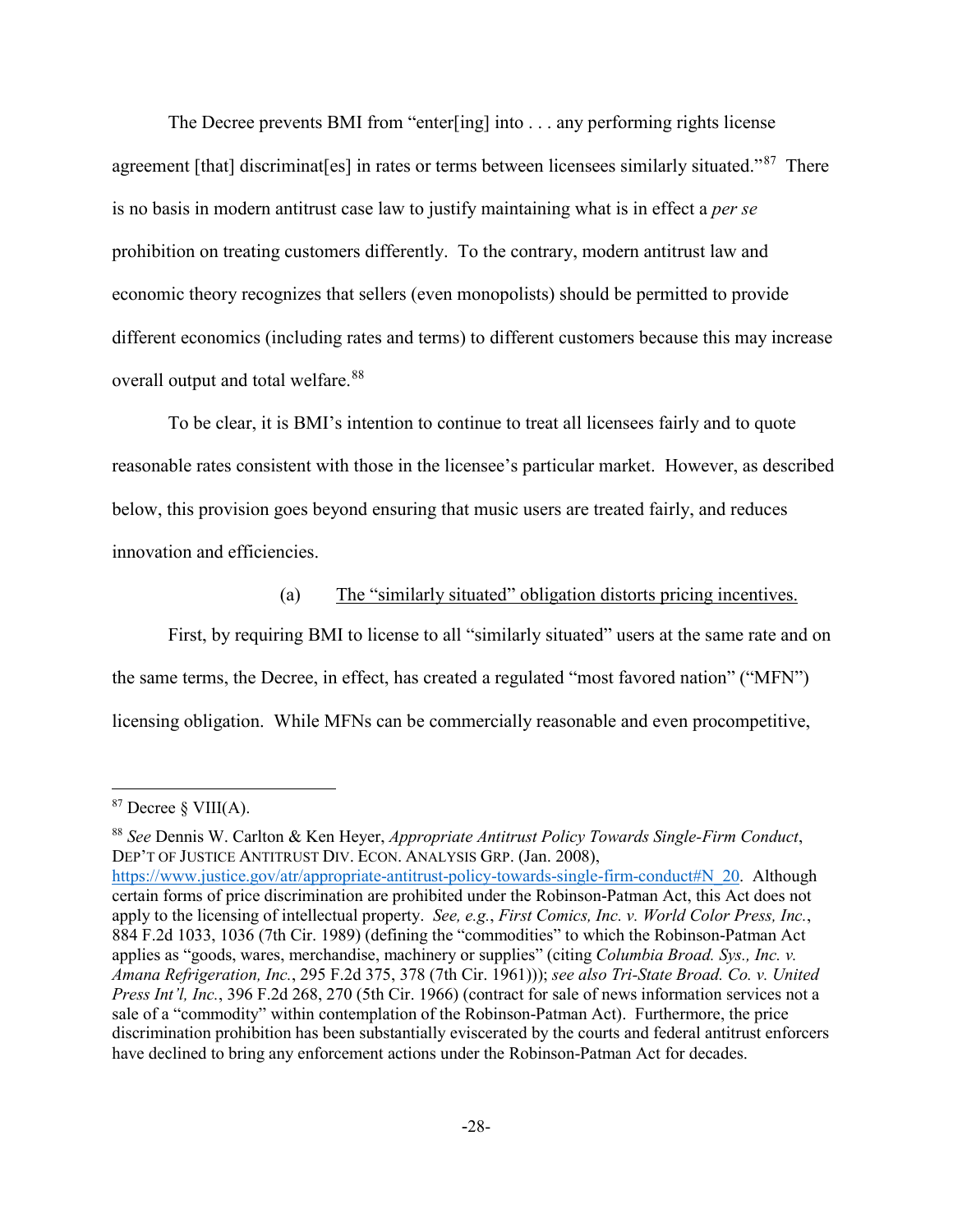MFNs also have been recognized, in certain circumstances, to have anticompetitive effects as well. For example, MFN obligations can discourage a seller from lowering prices for potential future buyers once the seller has set a price and entered into an MFN provision with one initial buyer (an economic phenomenon known as "price stickiness"). The global MFN requirement in the Decree thus economically disincentivizes BMI from lowering its prices or offering more innovative licensing terms. The more times a seller enters into a transaction that includes an MFN provision, the less likely the seller is to lower prices because the overall associated costs continue to increase.<sup>89</sup> This provision also incentivizes BMI to offer rates and conditions that are standardized to all users that could be deemed to be "similarly situated" rather than negotiate customized rates and terms that better reflect business models and needs of particular users.

The unregulated PROs are not similarly limited, placing BMI at a competitive disadvantage. For example, SESAC frequently alters its rate quote depending on the nature of the licensee or the market in which it resides. A small, local radio station will pay less for the public performance rights to SESAC's repertoire than one broadcasting to New York City. SESAC also can treat differently two licensees that superficially appear to be similar but in fact operate in different economic environments. Although BMI has the ability to make business distinctions to justify different rates, the looming threat of an alleged Decree violation chills its

<span id="page-29-0"></span><sup>&</sup>lt;sup>89</sup> MFNs also may reduce competition by facilitating horizontal coordination among competitors to standardize rates and terms in an industry. *See United States v. Apple, Inc.*, 791 F.3d 290, 305, 320 (2d Cir. 2015) (noting that MFNs can be misused to achieve anticompetitive ends). For these reasons, a number of recent DOJ consent decrees have prohibited, rather than required, the use of MFN provisions. *See, e.g.*, Final Judgment as to Defs. Verlagsgruppe Georg Von Holtzbrinck GMBH & Holtzbrinck Publishers, LLC D/B/A MacMillan at 10, *United States v. Apple, Inc.*, 12-cv-2826 (Aug. 12, 2013) (ECF No. 354); Final Judgment as to Defs. The Penguin Grp., a Div. of Pearson PLC, and Penguin Grp. (USA), Inc. at 11, *United States v. Apple, Inc.*, 12-cv-2826 (May 17, 2018) (ECF No. 259); Final Judgment as to Defs. Hachette, HarperCollins, and Simon & Schuster at 11, *United States v. Apple, Inc.*, 12-cv-2826 (Sept. 6, 2012) (ECF No. 119).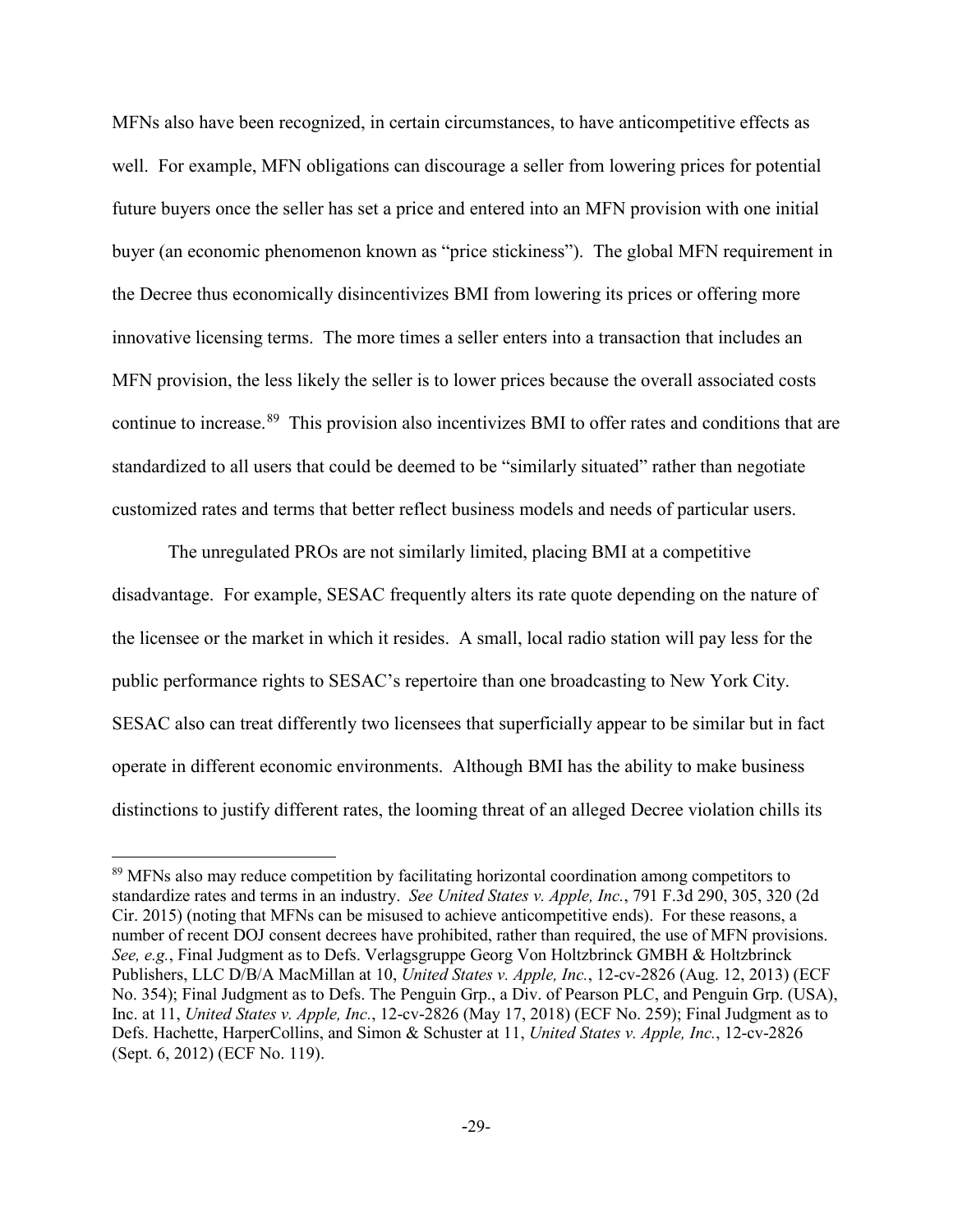propensity to do so and, thus, limits BMI's ability to offer rates tailored to the attributes of its customers.

The Decree also prohibits BMI, "during the term of any license agreements," from making "any voluntary reductions in the fees payable" unless doing it for "any or all classes of licensees in response to changing conditions affecting the value or marketability of its catalogue."[90](#page-30-0) This prohibition prevents BMI from lowering prices in reaction to market forces unless it does so on a class-wide basis, which again, is a form of MFN that inhibits price competition.

# (b) The "similarly situated" obligation stifles innovation and experimentation.

Second, the "similarly situated" requirement inhibits BMI from supporting new licensing structures or royalty arrangements. BMI cannot offer an experimental licensing structure or fee arrangement on a trial basis to a particular user without bearing the risk that other users claiming to be "similarly situated" will assert that they are entitled to the same deal, even before the feasibility of such a license can be evaluated. As a consequence, BMI is constrained from efficiently testing alternative licensing options that might ultimately meet a new market need and benefit consumers.

The business tools that encourage innovation—for example, a pilot program with a single licensee by which new license terms and forms could be tested—are denied to BMI as a result of its "similarly situated" obligation. These requirements chill BMI's ability to support emerging distribution models that would benefit consumers.

<span id="page-30-0"></span> $90$  Decree §  $X(B)$ .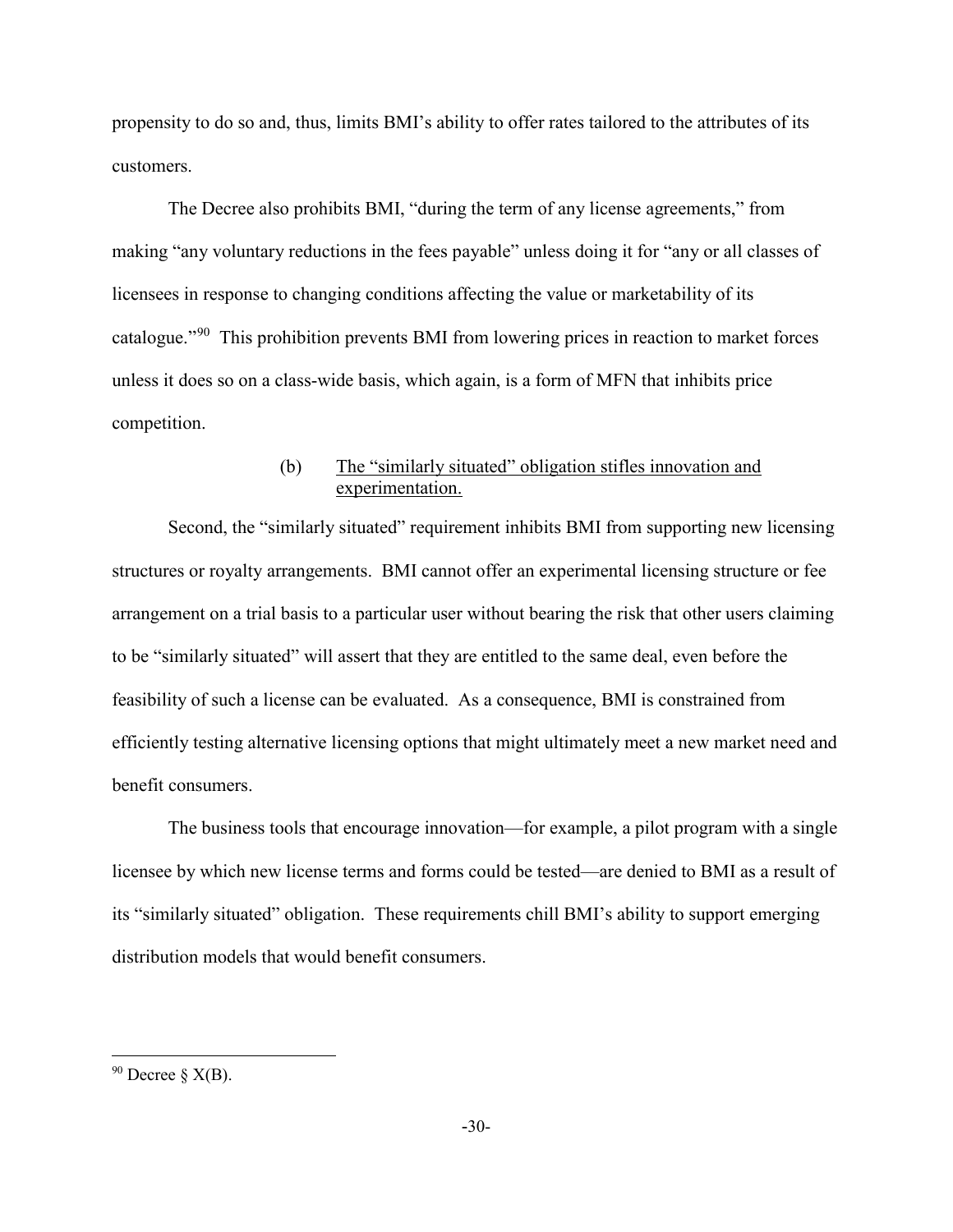# (c) The "similarly situated" obligation creates inefficiency and increases transaction costs.

Third, the "similarly situated" requirement has unnecessarily increased the transaction costs of negotiating licenses for decades. In order to maintain compliance with the Decree, BMI cannot negotiate new rates or contract terms with a significant music user unless it also cancels existing licenses for all other "similarly situated" music users within an industry. Otherwise, the significant music user could simply demand the legacy rates and terms that still applied to other "similarly situated" music users and BMI would be required to offer them or risk being held in contempt of the Decree. This restriction has imposed enormous burdens on BMI as it has tried to adjust many of its prevailing rates and terms to account for market changes. Since BMI is obligated to offer the same terms to "similarly situated" parties, before BMI can negotiate a new license with one licensee, as a practical matter it must cancel the licenses of all "similarly situated" licensees to avoid running afoul of the "similarly situated" requirement.<sup>91</sup> By way of example, BMI cancelled its then-standard license for digital music services before offering a new digital music service form license to Pandora, the license at issue in *BMI v. Pandora*. [92](#page-31-1)  Similarly, with respect to live concerts, BMI recently cancelled all concert promoter licenses so that it can introduce a new license with different fees and terms to the market.

Categorical licenses for classes of users are not, on their own, inefficient. However, a mechanism that requires the cancellation of the licenses of all "similarly situated" users to enable

<span id="page-31-0"></span><sup>&</sup>lt;sup>91</sup> Were it not to do so, a potential licensee could simply demand that BMI offer it the same terms as the prior license in the market.

<span id="page-31-1"></span><sup>92</sup> *See Broad. Music, Inc. v. Pandora*, 140 F. Supp. 3d 267, 274–75 (S.D.N.Y. 2015) (describing BMI's transition from its 1995 "BMI Web Site Performance Agreement" to its 2011 "Music Service Web Site Music Performance Agreement" to its 2012 "Music Service Music Performance License Agreement" in order to adjust to the changing marketplace).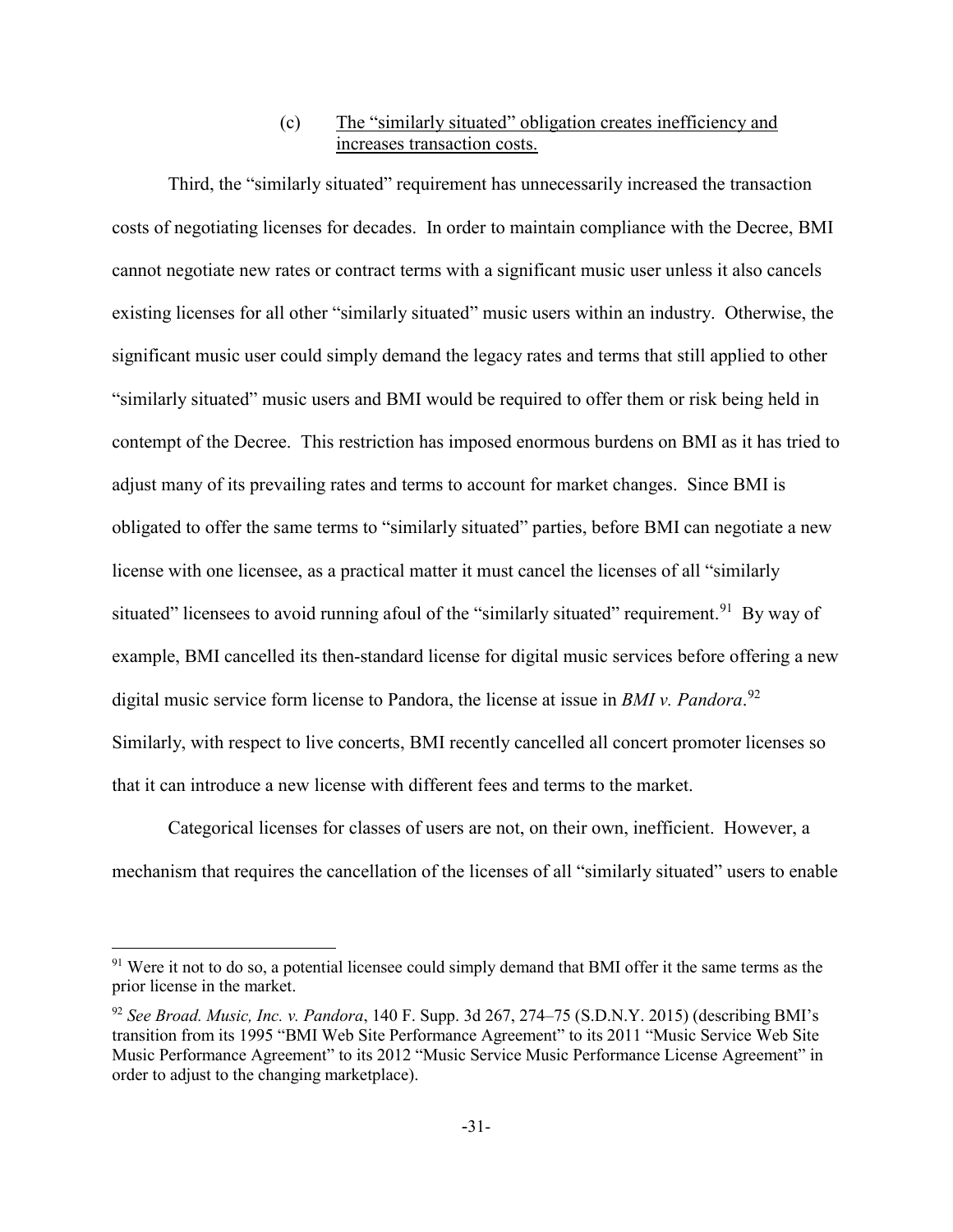BMI to negotiate differing terms and rates with a single user inhibits competition, creates licensing inefficiencies, and imposes unnecessary transaction costs. The cancellation and renegotiation of licensing rates and terms for an entire class of users is extraordinarily inefficient and BMI could avoid doing so, but for the Decree's "similarly situated" requirement. There is no public interest in maintaining a provision with such effects. Without this prohibition, BMI would be free to make competitive offers based on the economic circumstances and market opportunities presented by each licensee, rather than be constrained by a one-size-fits-all limitation in the category.

# 2. *BMI Cannot Offer Volume Discounts to Incentivize Music Use.*

The Decree prevents BMI from "enter[ing] into any agreement for the acquisition or the licensing of performing rights which requires the recording or public performance of any stated amount or percentage of music."[93](#page-32-0) 

This prohibition prevents BMI from offering volume discounts in the form of lower rates in return for a music user performing a greater percentage of BMI-licensed music. This is directly at odds with modern antitrust law, which treats volume discounts as unequivocally procompetitive.[94](#page-32-1) The prohibition also limits competition. In addition, it arguably would prevent BMI from offering licenses for "all-BMI" programming at preferable rates, which would enable music services to provide new music channels from BMI at lower cost to consumers while curating around the content of other PROs and avoiding taking additional licenses. In this way, content from BMI could be an effective substitute for content from another PRO and music

<span id="page-32-0"></span> $93$  Decree § VI(B).

<span id="page-32-1"></span><sup>94</sup> *See Matsushita Elec. Indus. Co. v. Zenith Radio Corp.*, 475 U.S. 574, 594 (1986) ("[C]utting prices in order to increase business often is the very essence of competition.").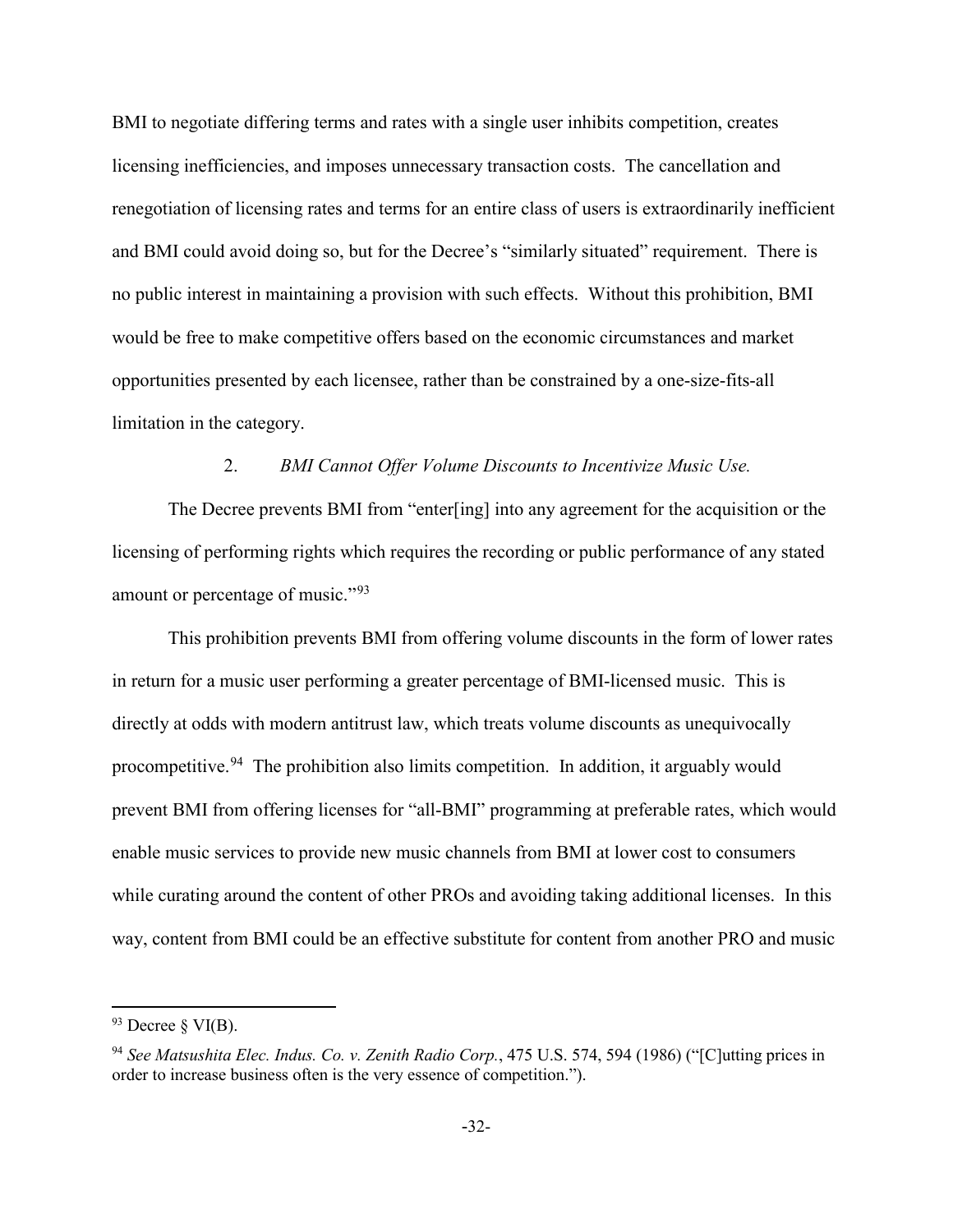users would only need to take one license, which in turn would stimulate competition among the PROs to provide that license. The Decree's restrictions inhibit these types of procompetitive licensing solutions, are unnecessary to address any anticompetitive concerns and prevent BMI's affiliates—songwriters and publishers—from earning greater royalties by promoting more performances of their licensed works. Multiple stakeholders in the music licensing marketplace would benefit from removing this unnecessary and competition-inhibiting prohibition.

Indeed, unregulated participants in the music licensing marketplace routinely offer incentives to encourage additional plays of the music within their repertoires.<sup>95</sup> For example, it has become commonplace for music services to obtain an exclusivity window (usually a number of weeks) to debut new songs.<sup>96</sup> BMI, however, has felt constrained from offering such incentives because of the possibility other music users might argue that BMI was violating its obligation to offer identical terms and conditions to all "similarly situated" users. In the absence of the Decree, if any market participant was concerned that BMI was attempting to impose anticompetitive restrictions beyond incentivizing users to play its music (such as long-term exclusivity that foreclosed competition), that user—and the DOJ—could rely on the general antitrust laws to constrain any actual or threatened anticompetitive conduct.<sup>97</sup>

 $\overline{a}$ 

<span id="page-33-1"></span><sup>96</sup> *See, e.g.*, D. Rys, *Beyonce's 'Lemonade' Release: Tidal Has Streaming Exclusive 'In Perpetuity,' Purchase Exclusive Ends at 10 P.M.*, BILLBOARD (Apr. 24, 2016), <https://www.billboard.com/articles/news/7341800/how-long-beyonce-lemonade-tidal-streaming-exclusive> (also describing limited exclusive releases).

<span id="page-33-0"></span><sup>95</sup> *See Pandora*, 140 F. Supp. 3d at 292 (describing the agreement between Pandora and BMG as "[f]or the same dollar amount . . . encourag[ing] additional spins of BMG music on Pandora, which increase[s] sound recording fees paid to BMG and promote<sup>[s]</sup> BMG artists and writers").

<span id="page-33-2"></span><sup>97</sup> *See, e.g*., *McWane, Inc. v. Fed. Trade Comm'n*, 783 F.3d 814 (11th Cir. 2015); *ZF Meritor, LLC v. Eaton Corp.*, 696 F.3d 254 (3d Cir. 2012); *United States v. Dentsply Int'l, Inc.*, 399 F.3d 181 (3d Cir. 2005).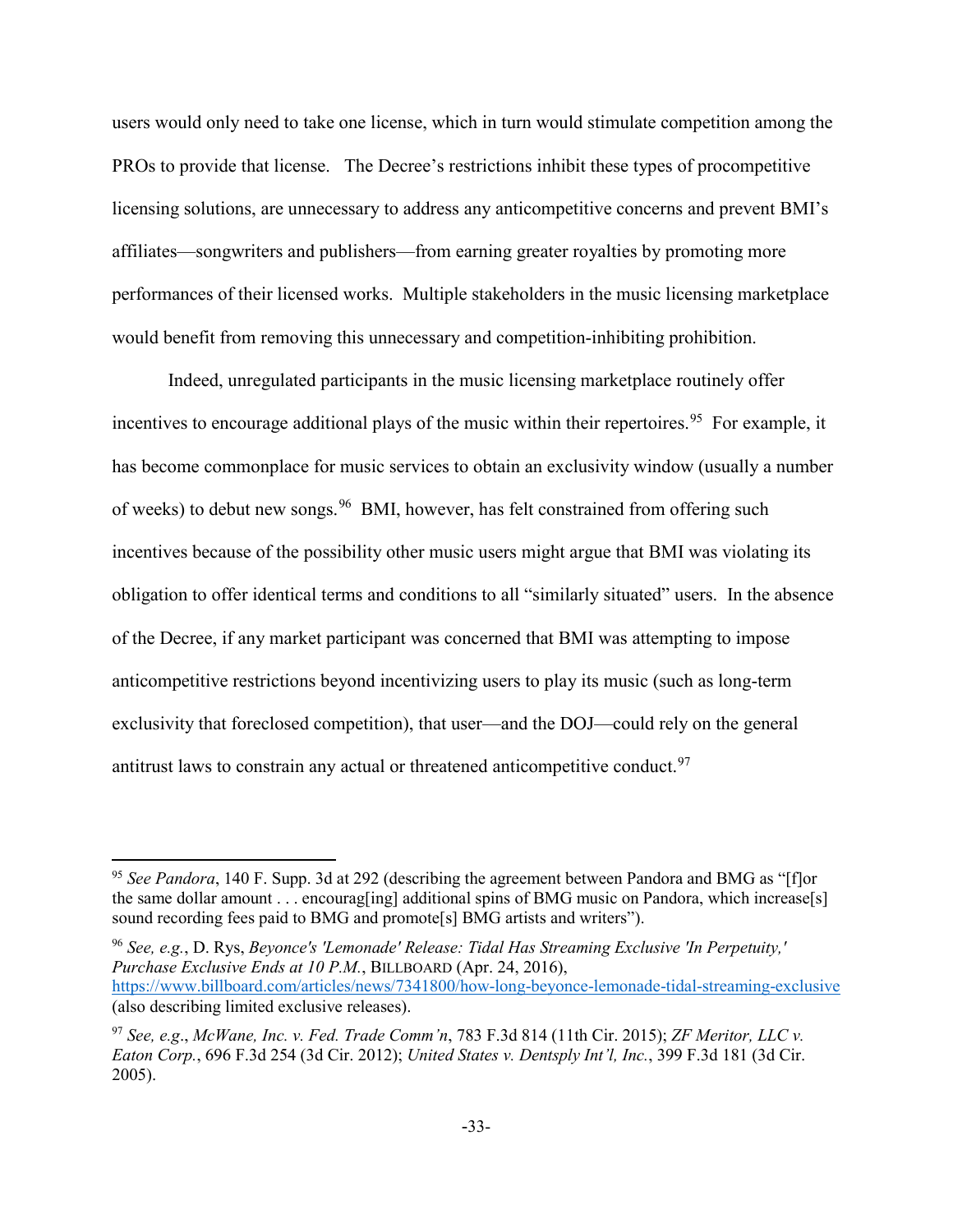# 3. *Until Recently, ASCAP's Prohibition on Offering Bundled Licenses Deterred BMI from Offering Bundled Licensing Options.*

Music distribution increasingly occurs through digital streaming, which requires licensing multiple rights, including some or all of performance rights, mechanical rights, synchronization rights, lyric display, distribution, and reproduction rights. The most efficient licensing solution for digital streaming services would be a bundled license for the full set of rights.

Historically, however, BMI has refrained from licensing music rights other than the public performance right, and has not negotiated with its affiliates for the right to license these rights. Although the Decree does not prohibit BMI from bundling other music-related rights in licenses for performance rights in musical compositions, ASCAP's consent decree explicitly prohibits ASCAP from doing so.<sup>[98](#page-34-0)</sup> Because courts have stated that BMI's and ASCAP's decrees should be interpreted consistently,<sup>[99](#page-34-1)</sup> BMI historically did not seek to bundle these rights for fear that a court would read the two PRO decrees in a consistent manner and impute a prohibition against BMI from offering bundled licenses. Although the Second Circuit has now clearly affirmed that BMI is permitted to engage in any activity that is not expressly prohibited by the Decree,<sup>[100](#page-34-2)</sup> for decades the restrictions in ASCAP's consent decree deterred BMI from

<span id="page-34-0"></span><sup>98</sup> *See United States v. Am. Soc'y of Composers & Publishers*, 2011-2 Trade Cas. ¶ 73, 474 (S.D.N.Y. 2011), § IV(A) (enjoining and restraining ASCAP from "[h]olding, acquiring, licensing, enforcing, or negotiating concerning any foreign or domestic rights in copyrighted musical compositions other than rights of public performance on a non-exclusive basis").

<span id="page-34-1"></span><sup>99</sup> *See, e.g., United States v. Broad. Music, Inc.*, 316 F.3d 189, 194 (2d Cir. 2003) ("We see no reason why our approach to this case should differ from any of the numerous occasion on which we have reviewed rate court decisions pursuant to the ASCAP consent decree."); *Broad. Music, Inc. v. DMX Inc.*, 683 F.3d 32, 36, 44 (2d Cir. 2012) (referring to "two separate, but largely similar, consent decrees" and observing, "[u]nder the AFJ2 and the BMI Decree, ASCAP and BMI are required "to grant any music user making a written request therefor a non-exclusive license to perform all of the works within the ASCAP repertory").

<span id="page-34-2"></span><sup>100</sup> *United States v. Broad. Music, Inc.*, 720 F. App'x 14, 16–17 (2d Cir. 2017) (BMI permitted to engage in conduct "unless a clear and unambiguous command of the decree would thereby be violated").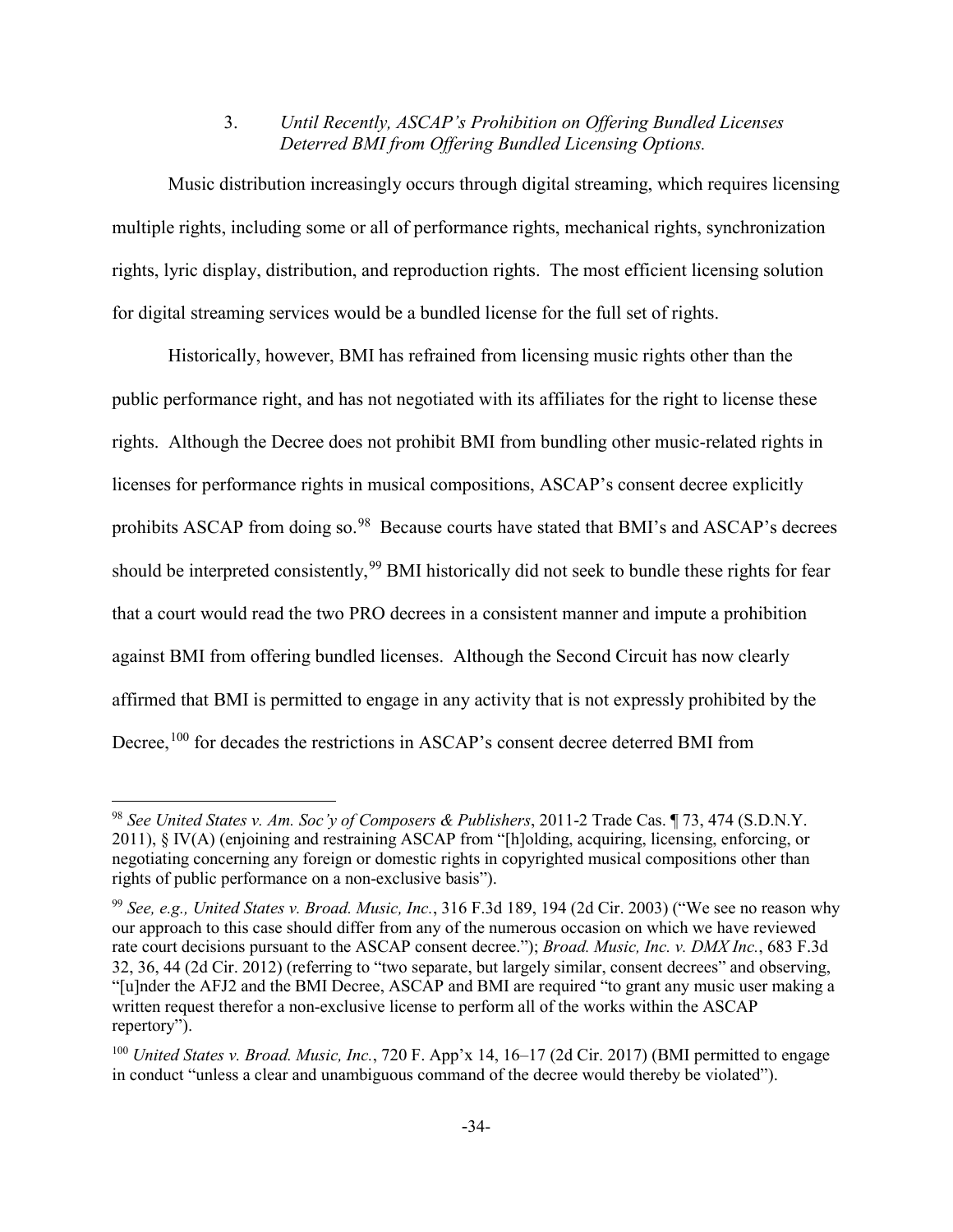developing or acquiring the means to offer an efficient "one-stop shop" for licensing rights for the musical works in its repertoire. This would have benefited users and its affiliates alike, and is an example of how differences in the two consent decrees, and a focus on decree compliance rather than antitrust compliance, can have potentially unanticipated anticompetitive effects.

These restrictions also distort competition in the marketplace because ASCAP's and BMI's competitors, including unregulated PROs and music publishers, are able to offer licenses for multiple rights. For example, in 2015, SESAC purchased the Harry Fox Agency, acquiring its significant mechanical rights repertoire.<sup>[101](#page-35-0)</sup> As a result, through the Harry Fox Agency, SESAC is able to administer multi-rights licensing<sup>[102](#page-35-1)</sup> and could offer a license that bundled performing and mechanical rights. The ability to service licenses for multiple rights—and potentially offer a bundled license—is a significant competitive advantage that meets a clear marketplace need.

Indeed, stakeholders in the music licensing marketplace have long advocated for the ability of BMI to offer bundled licenses.<sup>[103](#page-35-2)</sup> For example, in a 2014 submission of public comments to the United States Copyright Office's Notice of Inquiry regarding its 2014-2015

<span id="page-35-0"></span><sup>101</sup> *See* E. Christman, *SESAC Finalizes Acquisition of Harry Fox Agency*, BILLBOARD (Sept. 14, 2015), <https://www.billboard.com/articles/business/6693385/sesac-finalizes-acquisition-of-harry-fox-agency> (detailing SESAC's acquisition of Harry Fox Agency).

<span id="page-35-1"></span><sup>102</sup> E. Christman, *SESAC Gets New Leadership, Plans to Greatly Expand*, BILLBOARD (July 31, 2014), <https://www.billboard.com/articles/business/6203852/sesac-leadership-plans-expand> (noting that SESAC's acquisition of Harry Fox Agency would allow it to move into interactive streaming, which requires both performance and mechanical licensing—which the author noted ASCAP was prohibited from doing under its consent decree and some debate about BMI's ability to do so under the Decree).

<span id="page-35-2"></span><sup>103</sup> *See, e.g.,* Comments of the Production Music Ass'n, at 1, *In re Music Licensing Study*, No. 2014-03, [https://www.copyright.gov/policy/musiclicensingstudy/comments/Docket2014\\_3/extension\\_](https://www.copyright.gov/policy/musiclicensingstudy/comments/Docket2014_3/extension_%20comments/Production_Music_Association_PMA.pdf)  comments/Production Music Association PMA.pdf ("The PMA supports bundled licensing of all rights. Practically speaking, ASCAP and BMI should be allowed to represent all composition rights in a piece of music.").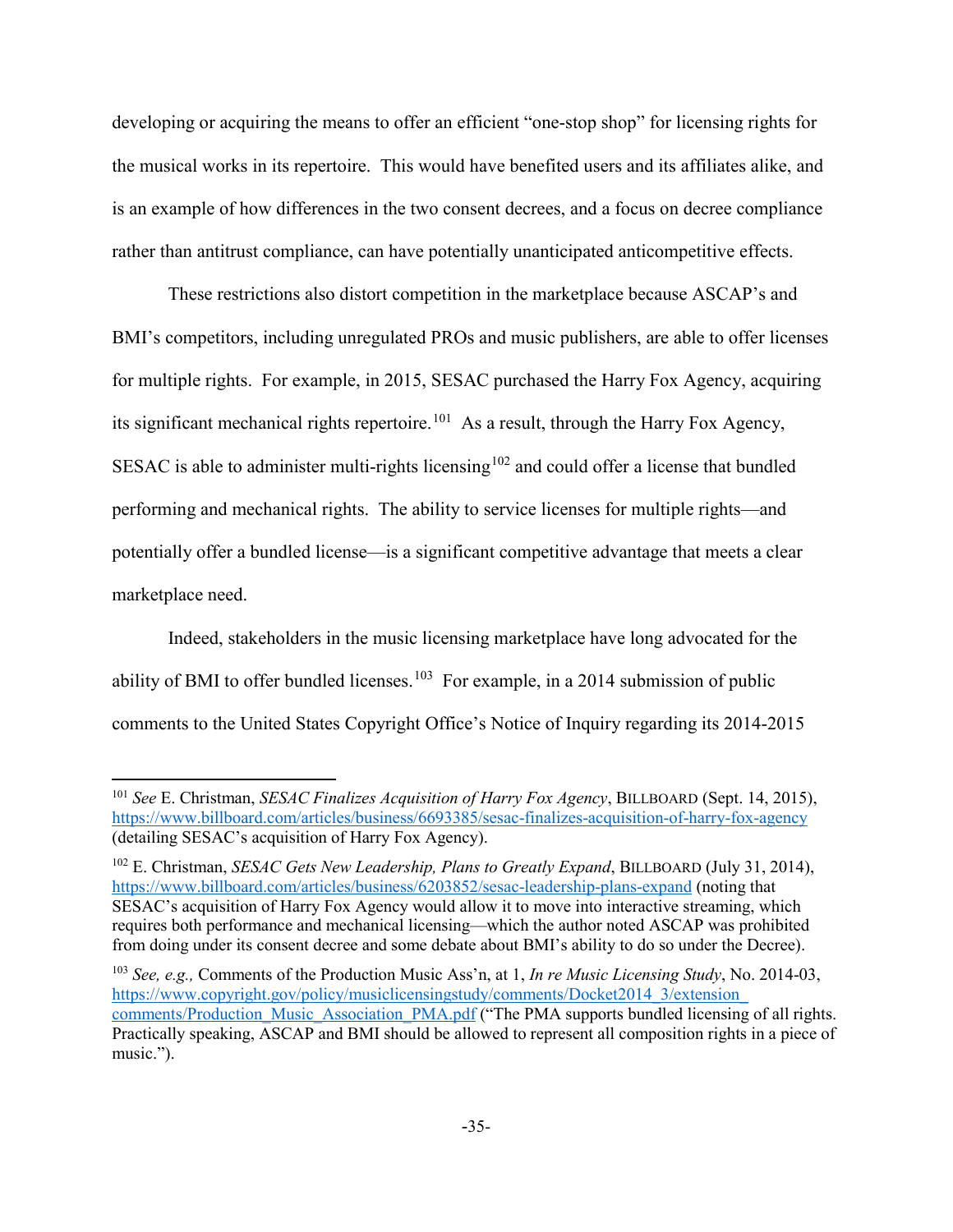Music Licensing Study, the Society of Composers and Lyricists stated that it "believe[d] that music creators w[ould] be best served by rights collection organizations having the ability to bundle all rights and the clearance thereof, creating 'one-stop-shops' for end users."<sup>104</sup> Similarly, the Digital Media Association ("DiMA"), whose members included Amazon, Apple, Google/YouTube, Microsoft, and Pandora, advocated for "[a] mechanism . . . that enables the collective administration of an 'all-in' combined mechanical and performance royalty."[105](#page-36-1)  Likewise, the Copyright Office Report concluded, "[t]here appears to be broad consensus among stakeholders that PROs and other licensing entities should be able to bundle performance rights with reproduction and distribution rights, and potentially other rights to meet the needs of modern music services."[106](#page-36-2)

### **B. The Decree Constrains Competition for Songwriters and Publishers**

The Decree limits BMI's ability to compete for affiliates by limiting its affiliation agreements to five-year terms and preventing it from offering guaranteed advances to certain prospective affiliates currently under contract with other PROs.

# 1. *BMI Cannot Enter Affiliation Agreements for a Term Longer than Five Years.*

The Decree prohibits BMI from "enter[ing] into any contract with a writer or publisher

<span id="page-36-0"></span><sup>104</sup> Comments of the Soc'y of Composers and Lyricists at 12, *In re Music Licensing Study*, No. 2014-03, [https://www.copyright.gov/policy/musiclicensingstudy/comments/Docket2014\\_3/Society\\_of\\_Composers](https://www.copyright.gov/policy/musiclicensingstudy/comments/Docket2014_3/Society_of_Composers_and_Lyricists_MLS_2014.pdf) and Lyricists MLS 2014.pdf.

<span id="page-36-1"></span><sup>105</sup> Comments of the Digital Media Ass'n ("DiMA") at 25, *In re Music Licensing Study*, No. 2014-03, [https://www.copyright.gov/policy/musiclicensingstudy/comments/Docket2014\\_3/Digital\\_Media\\_](https://www.copyright.gov/policy/musiclicensingstudy/comments/Docket2014_3/Digital_Media_Association_MLS_2014.pdf) Association MLS 2014.

<span id="page-36-2"></span><sup>&</sup>lt;sup>106</sup> Copyright and the Music Marketplace: A Report of the Register of Copyrights, UNITED STATES COPYRIGHT OFFICE (Feb. 2015), [https://www.copyright.gov/policy/musiclicensingstudy/copyright-and](https://www.copyright.gov/policy/musiclicensingstudy/copyright-and-the-music-marketplace.pdf)[the-music-marketplace.pdf.](https://www.copyright.gov/policy/musiclicensingstudy/copyright-and-the-music-marketplace.pdf)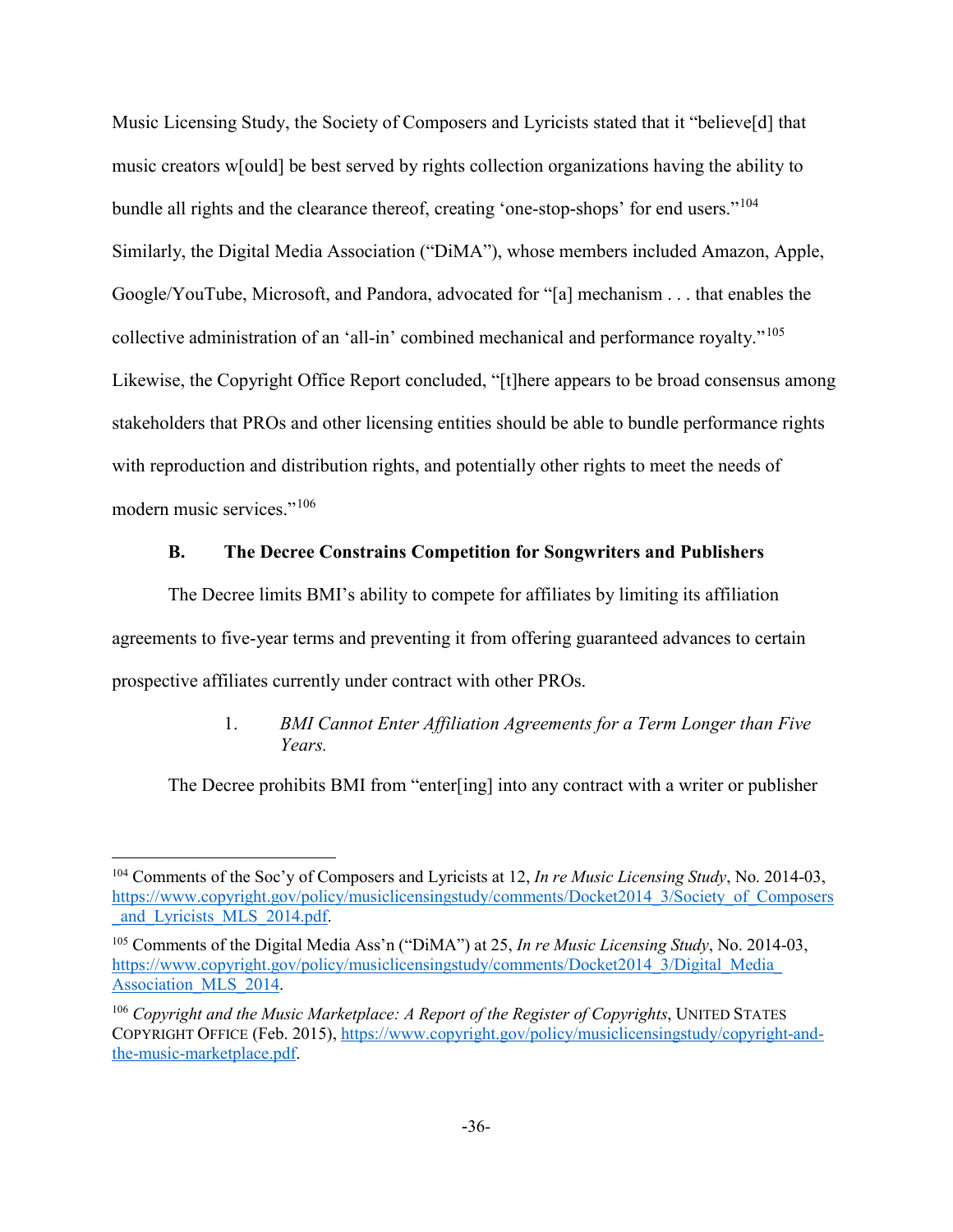requiring such writer or publisher to grant . . . performing rights for a period in excess of five years."<sup>[107](#page-37-0)</sup>

There is no *per se* antitrust prohibition on contracting with counterparties for a term that exceeds five years. Duration is only one of several elements that courts consider when evaluating licensing arrangements under the rule of reason and the federal antitrust agencies have explicitly rejected the use of *per se* rules in this area: "[T]he Agencies will not attempt to draw fine line distinctions regarding duration; rather, their focus will be on situations in which the duration exceeds the period needed to achieve the procompetitive efficiency."[108](#page-37-1) 

The arbitrary five-year limit for affiliation agreements reduces the benefits that BMI can provide to affiliates and constrains BMI's ability to compete with unregulated PROs. For example, while BMI understands that SESAC's standard publisher affiliation agreement—like its own—is effective for a five-year term, SESAC is free to offer affiliation agreements in excess of this standard term—and has done so.<sup>[109](#page-37-2)</sup> On a strict reading of the Decree, BMI could not respond to a competitive proposal from SESAC by offering a longer term and higher advances even when an affiliate affirmatively requested those terms. Permitting affiliation agreements to exceed five years would allow BMI to offer more generous and customized services to affiliates, including advances and other benefits that are predicated on a longer-term relationship. In turn, this would give users greater certainty that they could rely on licenses to BMI's repertoire on a longer term basis while curating around the repertoire of other PROs. BMI would also be able

<span id="page-37-0"></span> $107$  Decree § V(B).

<span id="page-37-1"></span><sup>108</sup> U.S. DEP'T OF JUSTICE AND FED. TRADE COMM'N, ANTITRUST GUIDELINES FOR THE LICENSING OF INTELLECTUAL PROPERTY (2017) § 4.2.

<span id="page-37-2"></span><sup>109</sup> *See Meredith Corp. v. SESAC LLC*, 1 F. Supp. 3d 180, 207 (S.D.N.Y. 2014) (identifying an affiliation agreement effective for 12 years).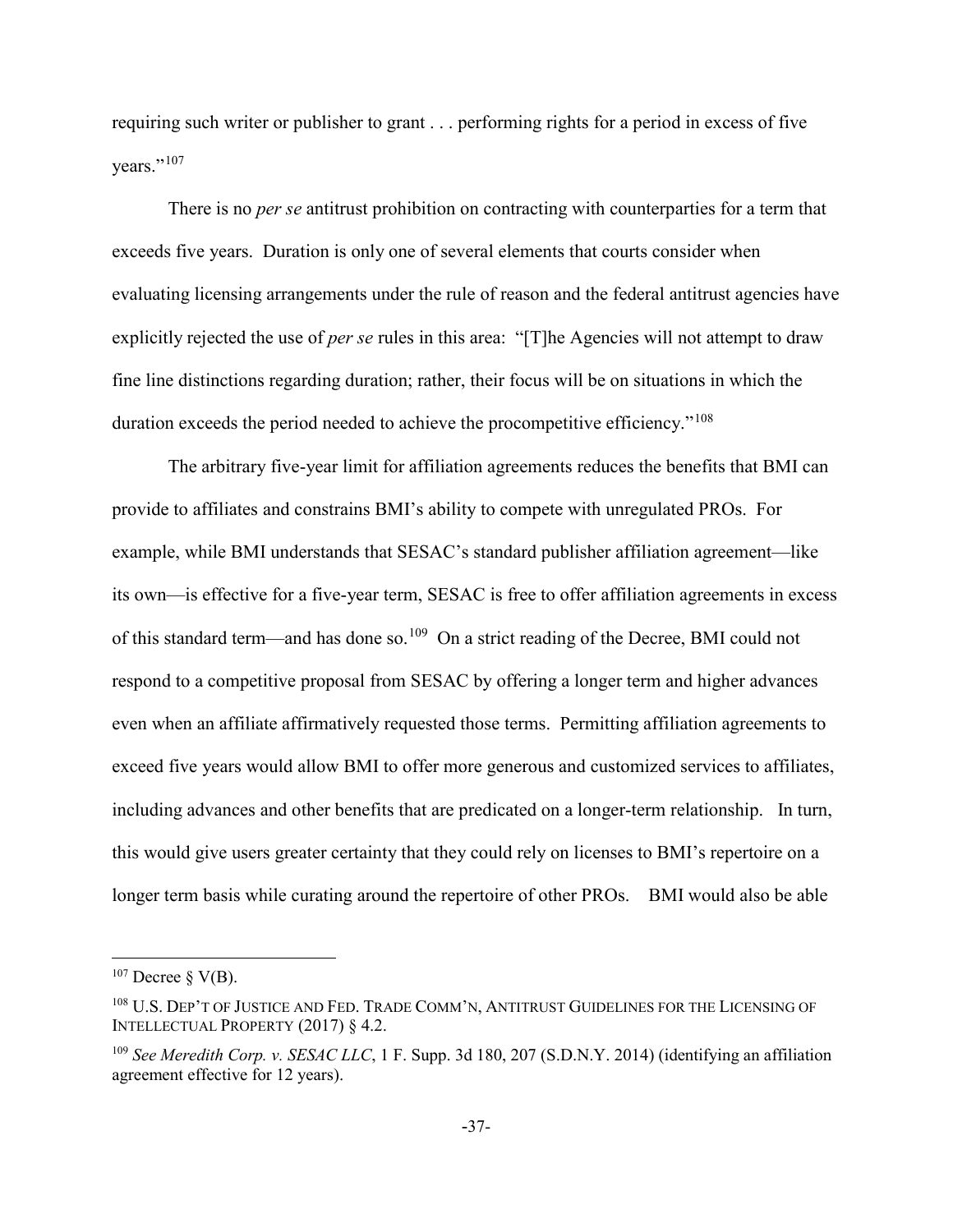to more effectively invest in new talent and make additional investments to promote existing affiliates.

There is no practical risk that BMI could somehow coerce all of its members into longterm affiliation agreements. If songwriters or publishers had concerns about the duration of BMI's affiliation agreements, they would remain free to not sign with BMI and move to another PRO or license directly through a publisher or other licensing entity. Likewise, BMI's competitors could seek relief under the antitrust laws if they had concerns about the anticompetitive impact of BMI's affiliation agreements. Thus, in the absence of the Decree, the competitive alternatives in the market and the constraints of the antitrust laws disincentivize anticompetitive conduct with respect to affiliation agreements.

### 2. *BMI Cannot Offer Guarantees to Certain Prospective Affiliates.*

The Decree also prohibits BMI from "offer[ing] or agree[ing] to make payments in advance for a stated period for future performing rights which are not either repayable or to be earned by means of a future performance" to any songwriter or publisher under contract with another PRO.<sup>[110](#page-38-0)</sup> This restriction limits the ability of BMI to compete for new affiliates and, again, artificially suppresses the remuneration that songwriters and publishers can receive.

Paying guarantees to songwriters and publishers is lawful (indeed procompetitive) under the antitrust laws and there is no economic reason to prohibit payments simply because they are not based on actual performances. BMI should be permitted to offer guarantees (which are not necessarily recoupable against future performances) as well as advances (which are recoupable

<span id="page-38-0"></span><sup>110</sup> Decree § VII(B). This restriction does not apply if the songwriter or publisher was a previous BMI affiliate or if the PRO with which it is currently under contract also makes non-repayable advance payments.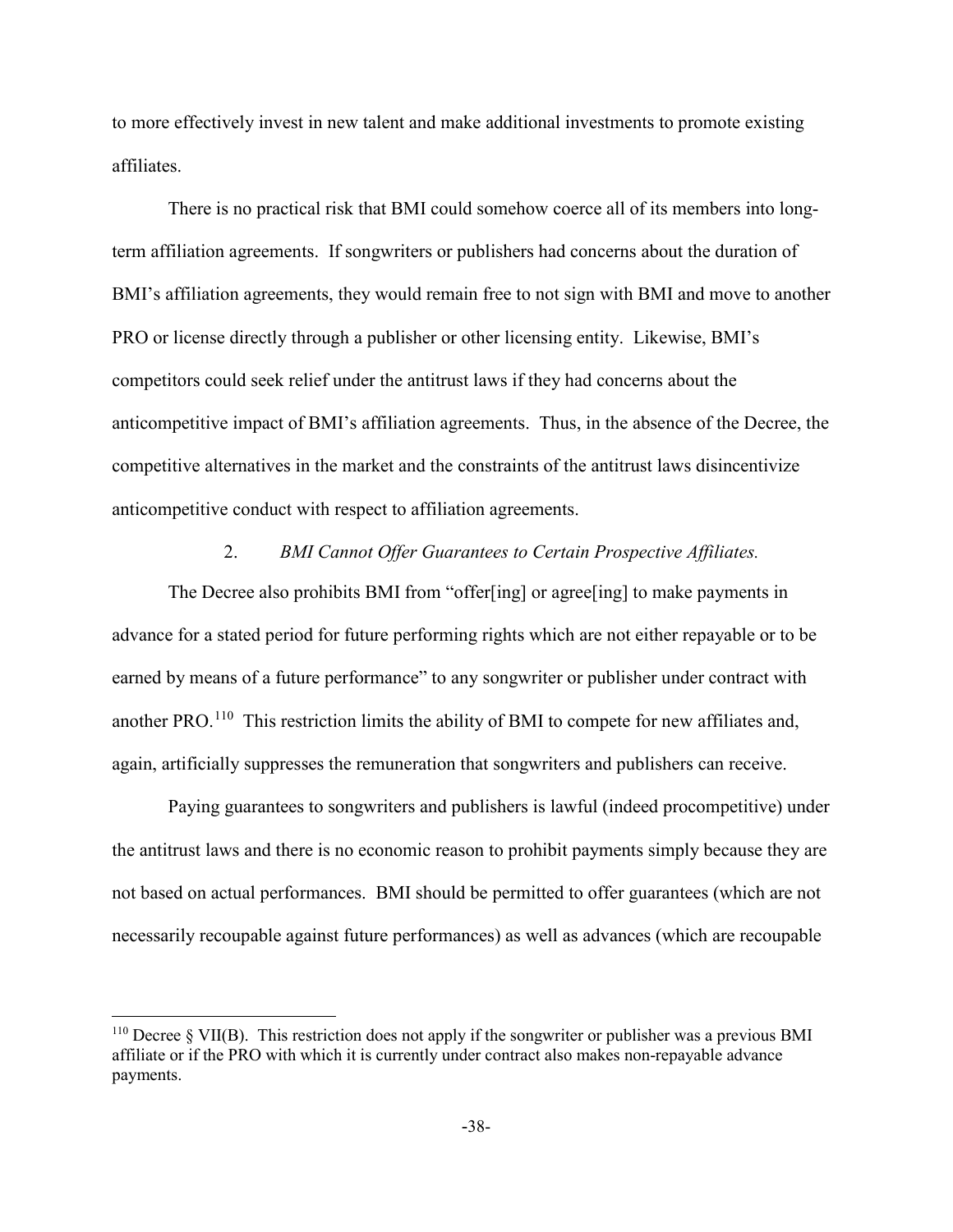against future performances) to songwriters and music publishers under contract with another PRO provided they are not conditioned on anticompetitive restrictions. To date, the DOJ has only raised concerns about advance payments made by other PROs when they have prevented affiliates from directly licensing their works (which has never been part of any BMI advance agreement). [111](#page-39-0)Again, to the extent that a PRO's advances have prevented direct licensing or have had other actual or threatened anticompetitive effects, the antitrust laws have effectively addressed these concerns. In *Meredith*, for example, a putative class of television stations alleged that SESAC illegally restrained trade by providing certain affiliates with significant advances if they agreed to penalties and other terms that effectively prevented them from direct licensing.<sup>[112](#page-39-1)</sup> SESAC ultimately settled the case and adjusted its practices.

### 3. *BMI Is Required to Contract with All Publishers and Composers.*

The Decree requires BMI "to enter into a contract providing for the licensing by [BMI] of performance rights with any [eligible] writer  $\dots$  or  $\dots$  publisher  $\dots$ ."<sup>[113](#page-39-2)</sup>

A requirement that BMI must represent any and all rights holders, under threat of a possible contempt proceeding, is inconsistent with modern antitrust laws. Indeed, the Supreme Court recognizes that parties are free to contract or refuse to do so.<sup>[114](#page-39-3)</sup> To be clear, BMI has no

<span id="page-39-0"></span><sup>111</sup> *See Meredith*, 1 F. Supp. 3d at 213–14; *see also* Mem. in Supp. of United States' Unopposed Mot. to Enter Proposed Settlement Agreement and Order at 4–5, *United States v. Am. Soc'y of Composers, Authors & Publishers*, 41 Civ. 1395 (May 12, 2016) (ECF No. 750) (in which the DOJ took issue with ASCAP's practice of paying advances only after it "inserted into many . . . advance . . . agreements [terms] providing that ASCAP would be the exclusive licensor of the members' rights").

<span id="page-39-1"></span><sup>112</sup> *Id.* at 193.

<span id="page-39-2"></span> $113$  Decree  $\delta$  V(A).

<span id="page-39-3"></span><sup>114</sup> *Verizon Commc'ns, Inc. v. Law Offices of Curtis v. Trinko, LLP*, 540 U.S. 398, 408 (2004) ("Thus, as a general matter, the Sherman Act 'does not restrict the long recognized right of [a] trader or manufacturer engaged in an entirely private business, freely to exercise his own independent discretion as to parties with whom he will deal.'" (citing *United States v. Colgate & Co.*, 250 U.S. 300, 307 (1919))).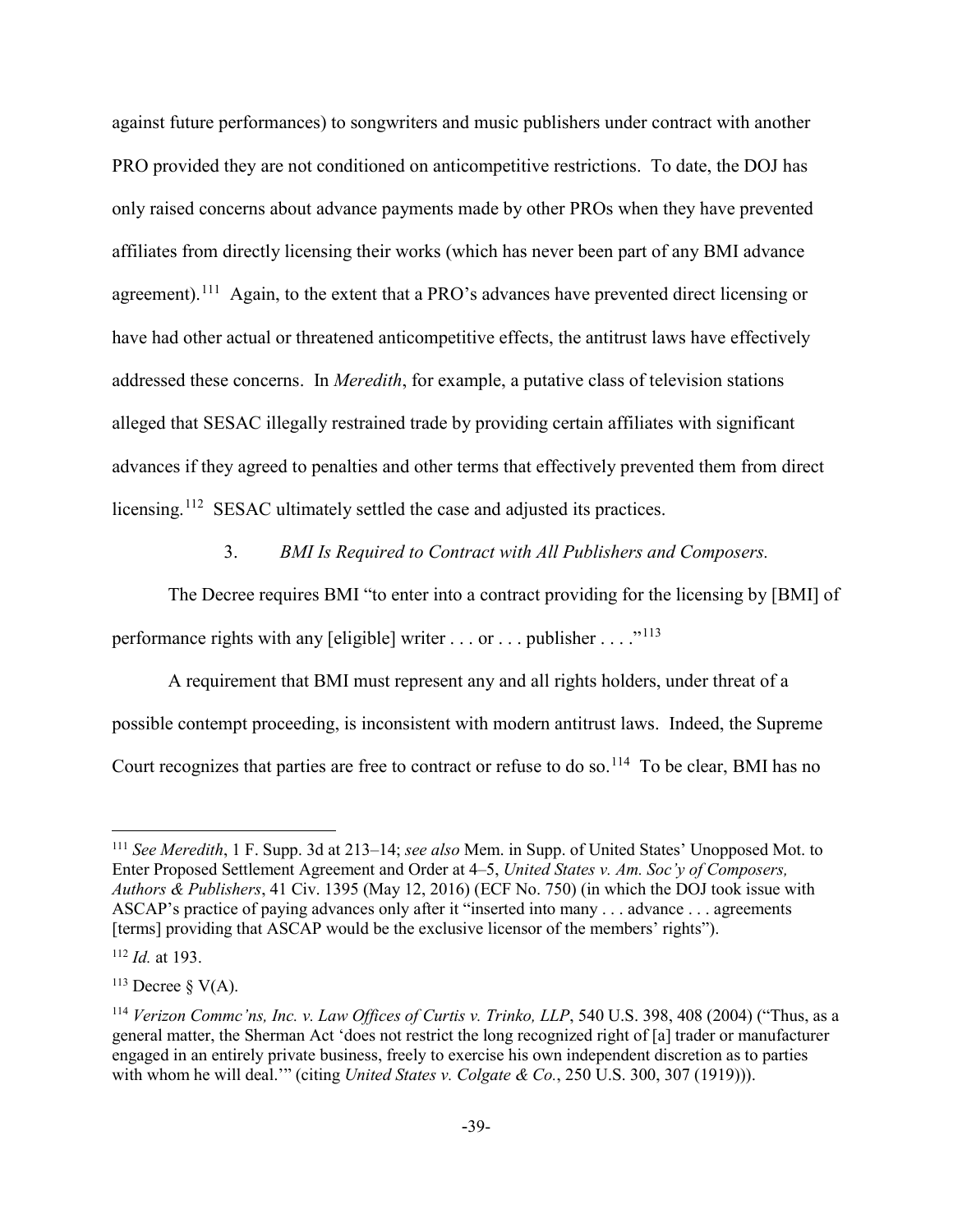intention of turning away publishers or songwriters that desire to affiliate with it. BMI made its name by supporting country, jazz, and R&B artists who could not gain entry into ASCAP. However, BMI should not be at risk of a Decree violation (and the possibility of contempt proceedings) simply because it fails to enter into, or maintain, an affiliation agreement.

This prohibition also inhibits innovation. SESAC and GMR are able to differentiate themselves competitively in order to attract new affiliates. For example, in 2013, GMR entered the market as a boutique PRO and sought to attract a distinct group of publishers and composers that owned high-value works and believed they had been unable to achieve rates reflecting the fair market value of their compositions as a result of the consent decree constraints. GMR began representing these rights holders and successfully licensed their works at higher rates. Similarly, SESAC holds itself out as an "invitation-only" PRO.<sup>[115](#page-40-0)</sup> It would likewise be procompetitive for BMI to have the ability and flexibility to attract affiliates and offer a competitive bundle of services driven by market forces. It should not be prevented from doing so because it is required to contract with all eligible rights holders under the Decree.

\* \* \* \* \*

In sum, there are irreconcilable differences between the antitrust laws and the Decree's prohibitions, which are unnecessary, inefficient, and inhibit competition and innovation. To address these anomalies, the Decree must be modified and ultimately terminated. The end result would be an industry free to evolve in response to market forces, and a BMI freed to innovate to meet the needs of that evolving industry. With the stifling *per se* prohibitions of the Decree removed, BMI and other music industry stakeholders would be empowered to develop more

<span id="page-40-0"></span><sup>115</sup> *See* [www.SESAC.com](http://www.sesac.com/) ("SESAC is an invitation-only Performing Rights Organization that represents the world's top songwriters, composers and music publishers.").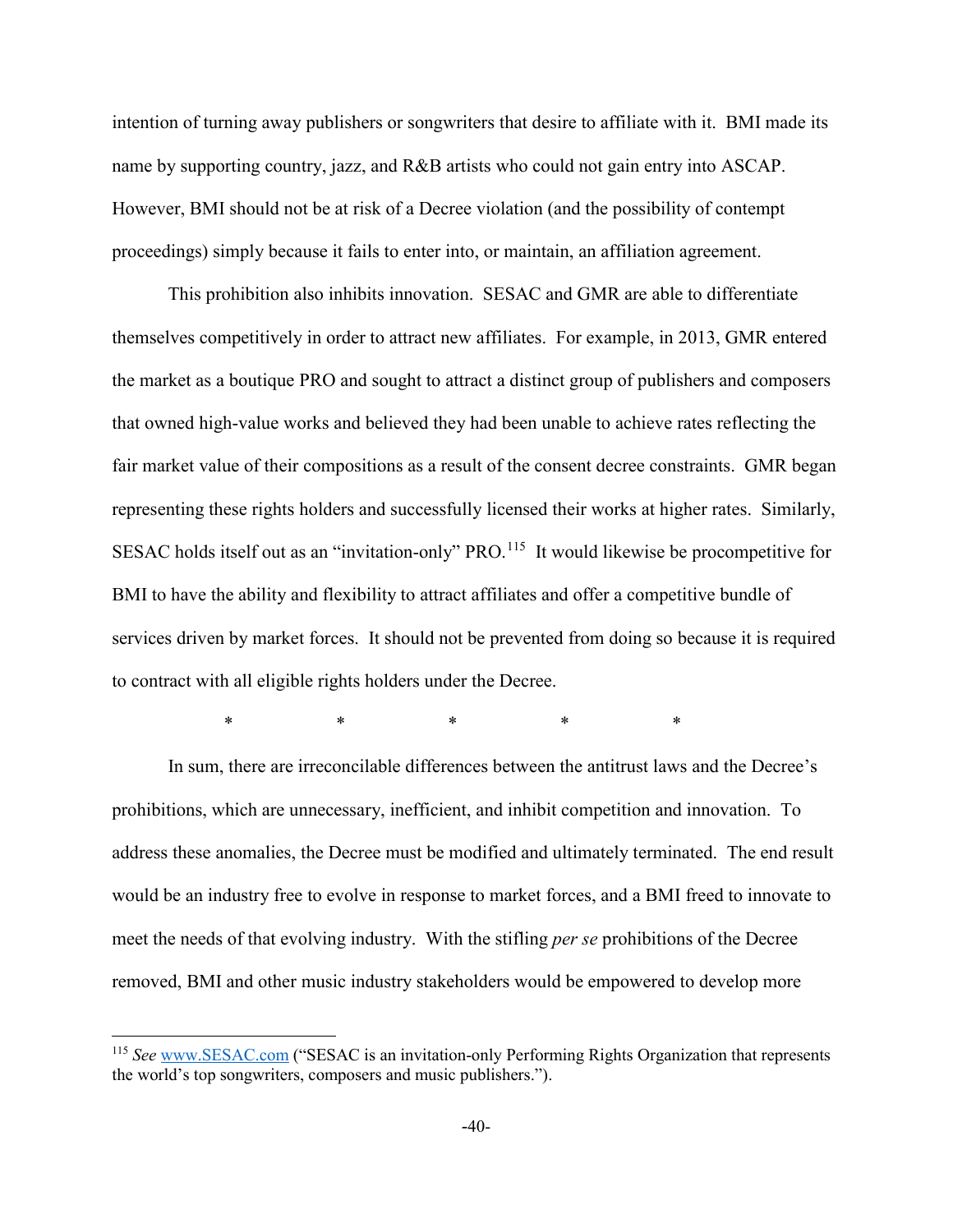innovative services and licensing models.

### **C. Compliance with the Decree Is Economically Inefficient**

Unlike certain of its competitors, BMI cannot avoid antitrust liability simply by avoiding anticompetitive conduct. Instead, BMI must also consider the propriety of its actions under an outmoded contract that never contemplated, much less addressed, many of the issues BMI navigates in the current music licensing marketplace.<sup>116</sup> Unlike the general antitrust laws, the Decree is frozen in time and is unable to adapt to the questions posed by market changes and evolving technologies. As a result, BMI has been forced to expend substantial resources responding to DOJ civil investigative demands and defending litigation that does not turn on the legality of its conduct under the antitrust laws, but rather on the meaning of contractual language that was negotiated decades ago in a different legal and economic context. Assessment of the potential procompetitive or anticompetitive effects of its conduct is not required, and indeed, not even permitted in the inquiry.

### 1. *Fractional Licensing.*

 $\overline{a}$ 

The recent litigation with the DOJ over the permissibility of fractional licensing is illustrative. In 2014, BMI and ASCAP asked the Antitrust Division to open an investigation into the operation and effectiveness of their consent decrees.<sup>[117](#page-41-1)</sup> However, this review transformed into an inquiry regarding whether, under the terms of their decrees, BMI and ASCAP were

<span id="page-41-0"></span><sup>116</sup> *United States v. Broad. Music, Inc. (In re AEI Music Network, Inc.)*, 275 F.3d 168, 175 (2d Cir. 2001) ("Because consent decrees embody a compromise between parties who have waived their rights to litigation, 'they should be construed basically as contracts.'" (citing *United States v. ITT Cont'l Baking Co.*, 420 U.S. 223, 236 (1975))).

<span id="page-41-1"></span><sup>&</sup>lt;sup>117</sup> Statement of the Dep't of Justice on the Closing of the Antitrust Division's Review of the ASCAP and BMI Consent Decrees (Aug. 4, 2016) at 2[, https://www.justice.gov/atr/file/882101/download.](https://www.justice.gov/atr/file/882101/download)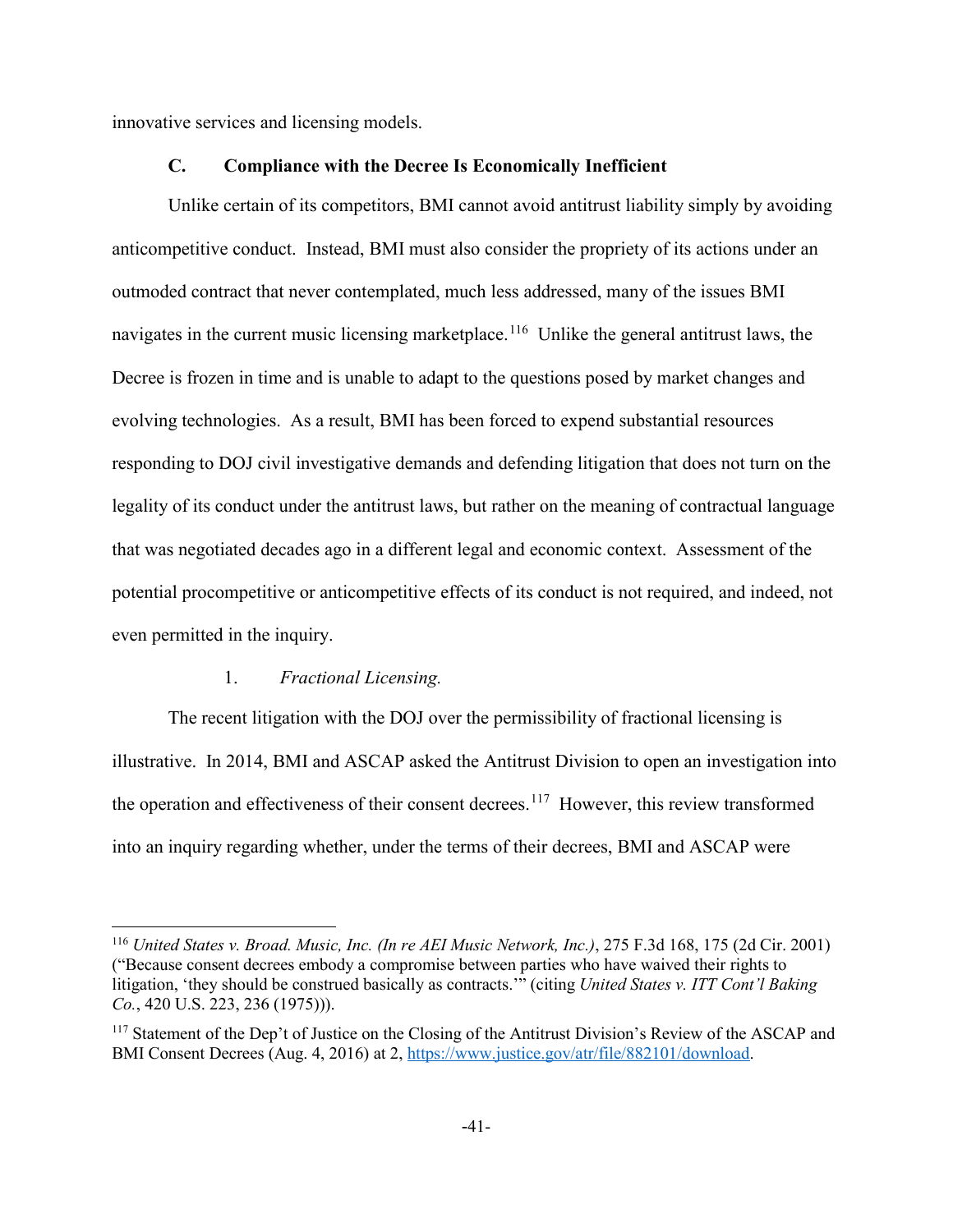permitted to license their affiliates' fractional interests in certain works.<sup>118</sup> In 2016, the DOJ concluded that the consent decrees required BMI and ASCAP to offer only "full-work" licenses.<sup>119</sup>

In response, BMI sought, and received, declaratory relief that the Decree did not prohibit fractional licensing.<sup>[120](#page-42-2)</sup> The DOJ appealed to the Second Circuit, which affirmed that the Decree does not preclude BMI from licensing fractional interests in the right of public performance.<sup>[121](#page-42-3)</sup> In so holding, the Second Circuit expressly stated that the DOJ's appeal turned not on the competitive effects of offering fractional licenses, but rather, "beg[an] and end[ed] with the language of the consent decree." $122$  Indeed, the court held that arguments regarding the pro- or anticompetitive effects of fractional licensing were "out of place."[123](#page-42-5) The fractional licensing review diverted the DOJ from the original purpose of its investigation—to evaluate whether the BMI and ASCAP consent decrees were necessary to fulfill the purposes for which they were intended or would benefit from modernization.

Certain industry stakeholders will likely attempt to use this review of the Decree to advocate that it be modified to require full-work licensing. However, BMI's right to fractionally

<span id="page-42-0"></span><sup>118</sup> *Id.* at 3.

<span id="page-42-1"></span><sup>119</sup> *Id.*

<span id="page-42-2"></span><sup>120</sup> *United States v. Broad. Music, Inc.*, 207 F. Supp. 3d 374, 376 (S.D.N.Y. 2016).

<span id="page-42-3"></span><sup>121</sup> *United States v. Broad. Music, Inc.*, 720 F. App'x 14, 16–17 (2d Cir. 2017).

<span id="page-42-4"></span><sup>122</sup> *Id.* at 16; *see also United States v. Armour & Co.*, 402 U.S. 673, 682 (1971) ("[T]he scope of a consent decree must be discerned within its four corners, and not by reference to what might satisfy the purposes of one of the parties to it.").

<span id="page-42-5"></span><sup>&</sup>lt;sup>123</sup> *Broad. Music, Inc.*, 720 F. App'x at 18 ("[A]lthough the relief . . . may be in keeping with the purposes of the antitrust laws, we do not believe that it is supported by the terms of the consent decree under which it is sought." (citing *Armour*, 402 U.S. at 681, 683) (internal quotation marks omitted)).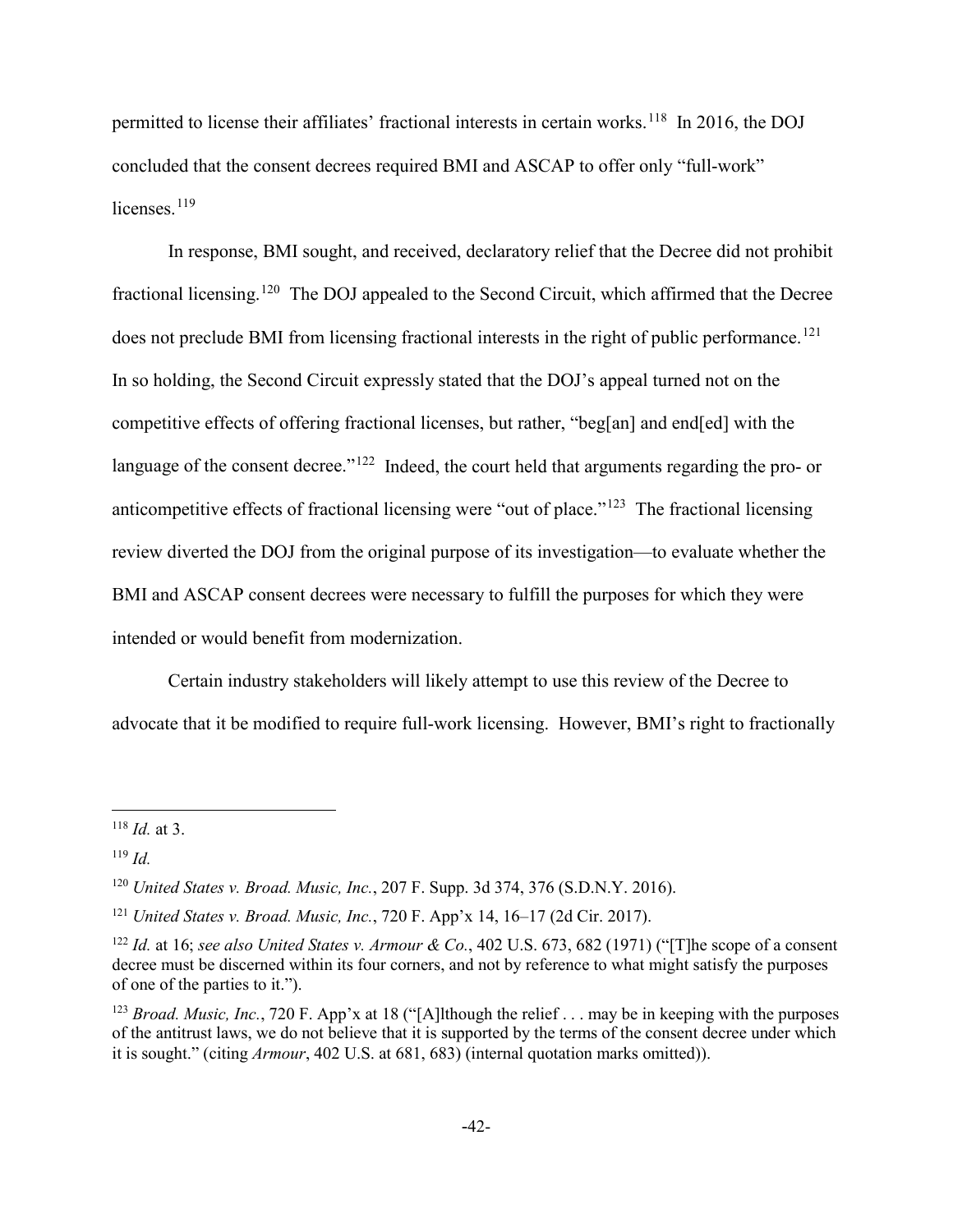license the compositions within its repertoire should not be altered.<sup>124</sup> Fractional licensing has been the prevailing industry practice for decades without any question of its legality under the antitrust laws. Efforts by some users to prohibit the regulated PROs from engaging in fractional licensing and to require them only to offer only "full work" licenses appear to be motivated by a desire to deal with only BMI and ASCAP and avoid taking licenses from unregulated PROs. However, the fact that licenses may be required from multiple PROs is the product of a competitive marketplace for licensing performance rights, and raises no antitrust concerns under the Sherman Act or legal basis for modifying the Decree to prohibit it. Indeed, a prohibition on fractional licensing would distort and undermine competition and innovation in a number of ways. Doing so would (1) reduce the number of compositions available to be licensed by regulated PROs because they would be prohibited from licensing split works (works represented by multiple licensors) if they did not have the right to license on behalf of all licensors; (2) increase transaction costs by forcing the industry to overhaul its current relationships and operations; (3) deter collaboration and innovation in the creation of new music works; and (4) reduce competition between PROs and undermine access to direct licensing alternatives.

#### 2. *Selective Rights Withdrawal.*

 $\overline{a}$ 

Another example of how the Decree forces needless investment in analyzing and addressing issues that raise no material antitrust concerns is Pandora's litigation against BMI and ASCAP over whether third-party publishers' efforts to withdraw the right to license digital uses of their works was consistent with the BMI and ASCAP decrees. Those disputes created market uncertainty and inefficiencies that were amplified by the fact that BMI's and ASCAP's

<span id="page-43-0"></span><sup>&</sup>lt;sup>124</sup> *Id.* at 16–17 ("Slince the decree is silent on fractional licensing, BMI may (and perhaps must) offer [fractional licenses] unless a clear and unambiguous command of the decree would thereby be violated.").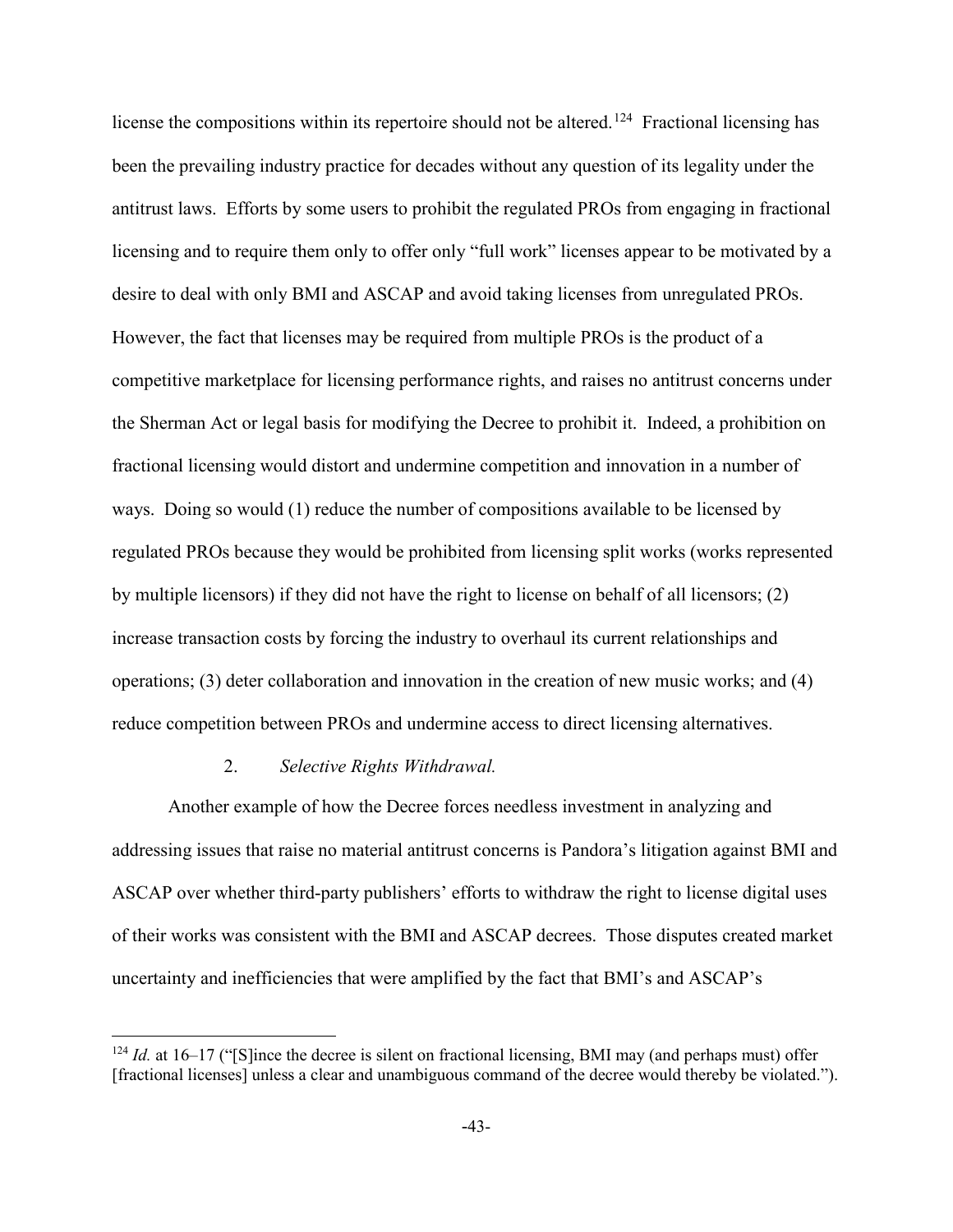respective rate courts reached different conclusions on the same issue. The BMI court interpreted the Decree to impose an "all-out" rule, determining, "[w]hen BMI no longer is authorized by music publisher copyright holders to license their compositions to Pandora and New Media Services, those compositions are no longer eligible for inclusion in BMI's repertory."[125](#page-44-0) However, the ASCAP court interpreted the virtually identical provision in the ASCAP consent decree as imposing an "all-in" rule, meaning that if a songwriter or publisher authorized ASCAP to license the public performance rights in its works to any music user, ASCAP was required to license the public performance rights in such works for all music uses, and any purported withdrawal of rights for any category would be ineffective.<sup>126</sup> In neither of those cases was there any consideration of whether rights withdrawal itself was beneficial or detrimental to competition. Rather, the sole focus was on the language of the respective decrees.

Absent the Decree, the legality of such practices would be subject to the rule of reason using an inquiry that evaluates the economic effects of BMI's and other market participants' actions.[127](#page-44-2) Instead, in its day-to-day operations, BMI must constantly evaluate whether its own conduct and third parties' business practices are permissible under the Decree or must be tempered to avoid the Decree's *per se* prohibitions.<sup>128</sup>

<span id="page-44-0"></span><sup>125</sup> Op. & Order at 2*, Broad. Music, Inc. v. Pandora Music, Inc.*, No. 13 Civ. 4037 (S.D.N.Y. Dec. 19, 2013) (ECF No. 74).

<span id="page-44-1"></span><sup>126</sup> Op. & Order at 16–17, *In re Petition of Pandora Media, Inc.*, No. 12 Civ. 8035 (S.D.N.Y. Sept. 17, 2013) (ECF No. 70).

<span id="page-44-2"></span><sup>127</sup> *See State Oil Co. v. Khan*, 522 U.S. 3, 10 (1997) ("[M]ost antitrust claims are analyzed under a 'rule of reason,' according to which the finder of fact must decide whether the questioned practice imposes an unreasonable restraint on competition, taking into account a variety of factors, including specific information about the relevant business, its condition before and after the restraint was imposed, and the restraints history, nature, and effect." (citation omitted)).

<span id="page-44-3"></span><sup>128</sup> *Per se* prohibitions on vertical restraints ended with the Supreme Court's decision in *Leegin Creative Leather Prods., Inc. v. PSKS, Inc*., 551 U.S. 877, 885–87 (2007).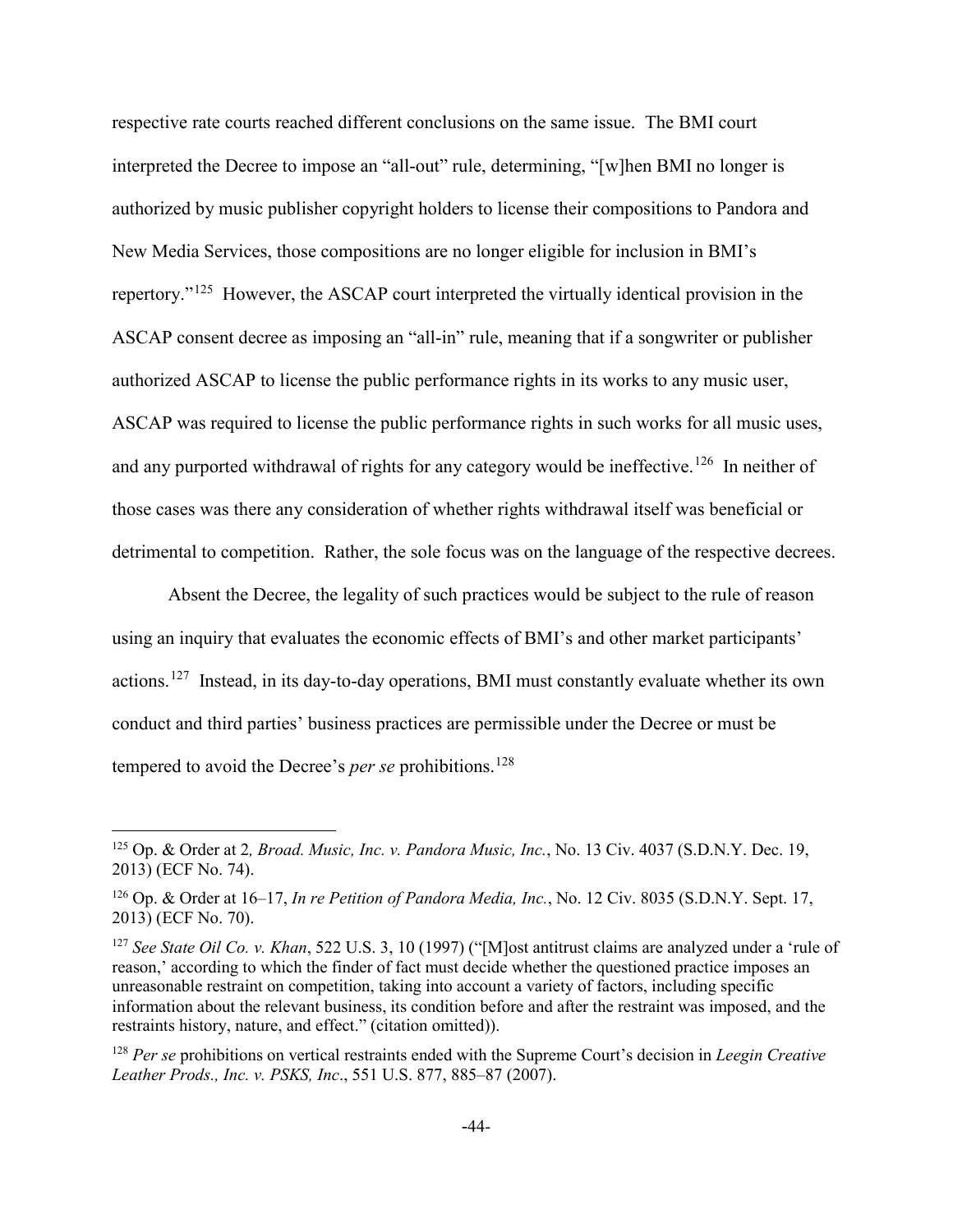For example, rights owners outside the United States are often permitted to convey limited public performance rights in their works, allowing the PRO to license the works to some categories of users, while retaining the rights for other categories of users for themselves or other licensing entities. This raises a question about the requirements of the Decree, and what conditions, if any, BMI must place on the dealings between such foreign PROs and their affiliates if BMI is to license those works in the United States under reciprocal agreements.

Given the costs of testing the interpretation of the Decree and the penalties for violating it, BMI is disincentivized from engaging in innovative and procompetitive activity because of the ever present risk that it will be challenged as contrary to the Decree. Furthermore, the fact that BMI may potentially find itself in violation of its Decree through the actions of third parties it cannot control (such as music publishers, songwriters, and foreign PROs) magnifies the chilling effect of the Decree on BMI's conduct and leads to greater market inefficiency.<sup>[129](#page-45-0)</sup>

### **IV. MODIFICATION OF THE DECREE**

 $\overline{a}$ 

# **A. The Music Licensing Marketplace Needs a Free Market, Not Perpetual Regulation, to Innovate and Grow**

Maintaining the Decree in perpetuity is antithetical to the DOJ's long-established policy against perpetual consent decrees, and is against the public interest. The DOJ's policy is that all legacy decrees presumptively should be terminated.<sup>[130](#page-45-1)</sup>

The limited circumstances in which the DOJ will consider maintaining a consent

<span id="page-45-0"></span><sup>129</sup> *See* S. Borenstein, M. Busse & R. Kellogg, *Principal-agent incentives, excess caution, and market inefficiency: Evidence from utility regulation* (May 2009), [http://citeseerx.ist.psu.edu/viewdoc/](http://citeseerx.ist.psu.edu/viewdoc/%20download?doi=10.1.1.516.4561&rep=rep1&type=pdf)  [download?doi=10.1.1.516.4561&rep=rep1&type=pdf](http://citeseerx.ist.psu.edu/viewdoc/%20download?doi=10.1.1.516.4561&rep=rep1&type=pdf) (explaining how agents may be punished for events out of their control and may therefore pursue overly cautious behavior, leading to greater market inefficiency).

<span id="page-45-1"></span><sup>&</sup>lt;sup>130</sup> U.S. Dep't of Justice Antitrust Division Manual § III–149 to III–150.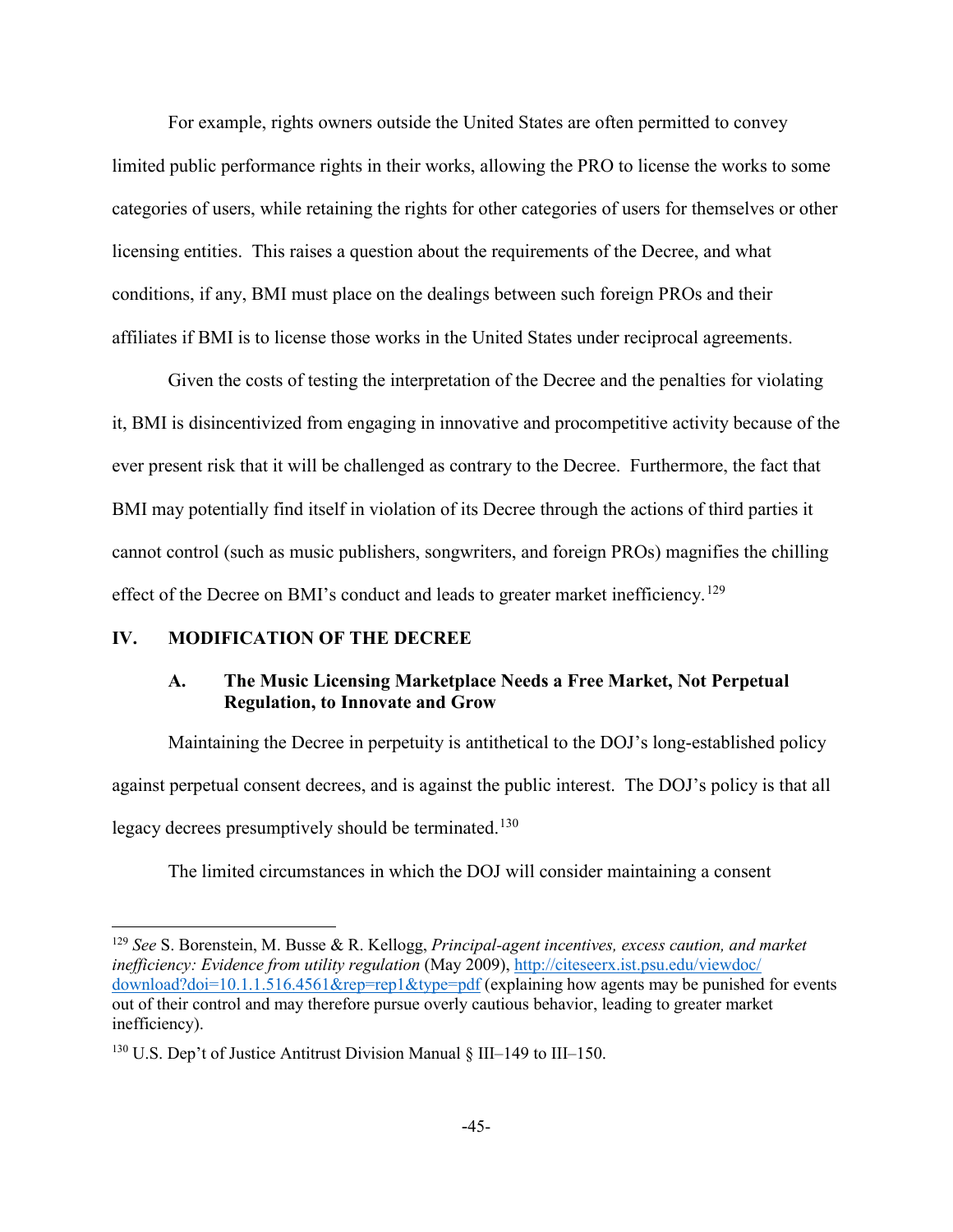decree—where there is a pattern of noncompliance or longstanding reliance by industry participants on the decree<sup>131</sup>—do not apply to BMI. First, in the 77-year period during which it has operated under a DOJ antitrust consent decree, BMI has never once been subject to an enforcement action, much less been found to have violated the Decree. Indeed, the Decree was not put in place to correct anticompetitive conduct by BMI. Rather, it was considered a "friendly" counterpart to the DOJ's investigation of ASCAP and ASCAP's resulting decree.<sup>[132](#page-46-1)</sup>

Second, stakeholders in the music licensing marketplace do not need the protections of the Decree to succeed. The automatic license and rate court provisions were implemented in 1994 at the request of BMI—not the DOJ or the music users. The radio and television industries licensed BMI's works and thrived for decades prior to the addition of these provisions. This is evidence that music users have flourished and can successfully operate in a non-regulated licensing regime. There is no reason to believe that newer media services, such as digital streaming, could not similarly succeed.

Indeed, many digital services already engage in direct, bilateral market negotiations with music publishers and other licensors for a number of rights, including synchronization and lyrics. Digital interactive subscription services have launched and grown their businesses without these protections when negotiating licenses for the analogous rights to digital performances of sound recordings.[133](#page-46-2) Nonetheless, they have secured countless direct licenses with major record

<span id="page-46-0"></span><sup>131</sup> *Id.* § III–149.

<span id="page-46-1"></span><sup>132</sup> *See* Morrison Memo, *supra* note 3, at 1.

<span id="page-46-2"></span><sup>133</sup> *See Sound Exchange v. Copyright Royalty Bd. & Librarian of Congress*, 2018 WL 4440299, at \*7 (D.C. Cir. Sept. 18, 2018) ("Whereas noninteractive webcasters can make use of the statutory license, interactive services must negotiate licensing agreements with copyright holders in the market." (citing 17 U.S.C. §§ 114(d)(2)(A)(i), (f)(2)(A))); *Intercollegiate Broad. Sys., Inc. v. Copyright Royalty Bd.*, 574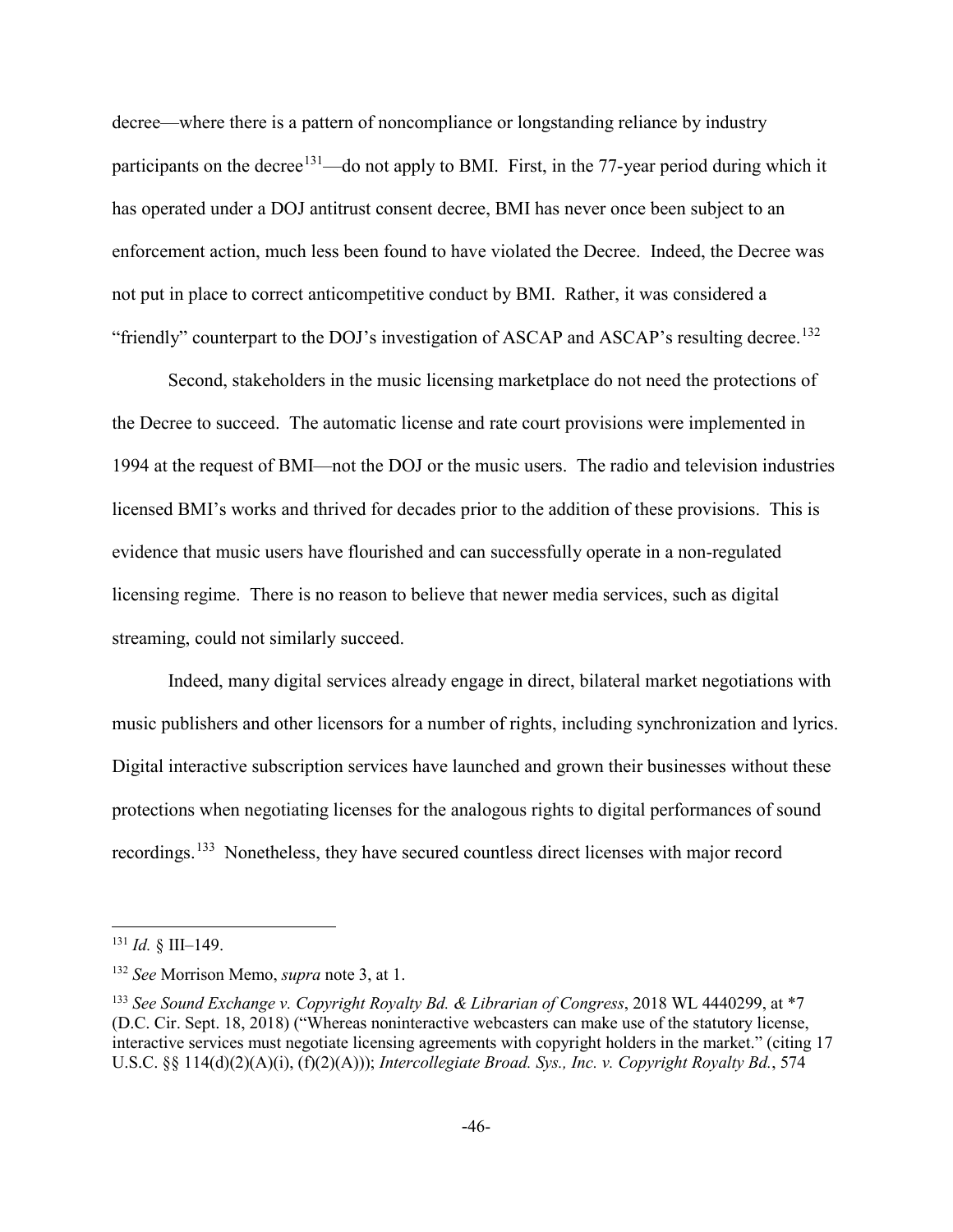labels<sup>134</sup> and enjoyed remarkable success.

In 2016, streaming revenues reportedly increased  $60\%$ , reaching \$4.6 billion.<sup>[135](#page-47-1)</sup> In 2017, 35.3 million Americans reportedly paid for a streaming audio subscription service such as Spotify, Apple Music, or Pandora, a 55.5% increase from the previous year.<sup>[136](#page-47-2)</sup> This number jumped to over 50 million as of the end of  $2018$ .<sup>[137](#page-47-3)</sup> Spotify, in particular, has seen its revenues grow from  $\epsilon$ 1.94 billion in 2015 to  $\epsilon$ 2.95 billion in 2016 to  $\epsilon$ 4.09 billion in 2017.<sup>[138](#page-47-4)</sup> In 2018, Spotify announced that it had 75 million paying subscribers worldwide, a 45% increase over the previous year.[139](#page-47-5) The growth of these digital interactive subscription services, and their ability to enter into direct licenses with music publishers as and when they choose to, demonstrates that the Decree is unnecessary to protect competition or nurture the development of innovative forms of music distribution.

Nevertheless, some market participants argue that the music licensing marketplace has "grown up" around and in reliance upon the Decree—in particular the automatic license and rate

F.3d 748, 758 (D.C. Cir. 2009) ("[A]n interactive music service is not viable unless it can provide music from each of the four major record labels.").

<span id="page-47-0"></span><sup>&</sup>lt;sup>134</sup> For example, Spotify has negotiated direct licensing agreements with the record label affiliates of UMPG, Sony/ATV, Warner Music Group, and Merlin BV, an international music collective representing the rights of independent record labels. Spotify, 2018 Registration Statement, at 123 (Mar. 23, 2018). Spotify has also secured direct license agreements with independent labels and aggregators such as CD Baby and TuneCore. *Id.* at 124.

<span id="page-47-1"></span><sup>135</sup> *Id.* at 2.

<span id="page-47-2"></span><sup>136</sup> B. Adgate, *Media Disruption Is Accelerating*, FORBES (May 7, 2018), [https://www.forbes.com/sites/bradadgate/2018/05/07/media-disruption-is-accelerating/#144354df5110.](https://www.forbes.com/sites/bradadgate/2018/05/07/media-disruption-is-accelerating/#144354df5110)

<span id="page-47-3"></span><sup>137</sup> R. Lewis, *Paid subscriptions to music streaming services hit new high of 50 million in 2018 RIAA report says*, L.A. TIMES (Feb. 28, 2019), [https://www.latimes.com/entertainment/music/la-et-ms-riaa](https://www.latimes.com/entertainment/music/la-et-ms-riaa-music-industry-year-end-report-20190228-story.html)[music-industry-year-end-report-20190228-story.html.](https://www.latimes.com/entertainment/music/la-et-ms-riaa-music-industry-year-end-report-20190228-story.html)

<span id="page-47-4"></span><sup>138</sup> Spotify, *supra* note 134, at 11.

<span id="page-47-5"></span><sup>139</sup> Adgate, *supra* note 136.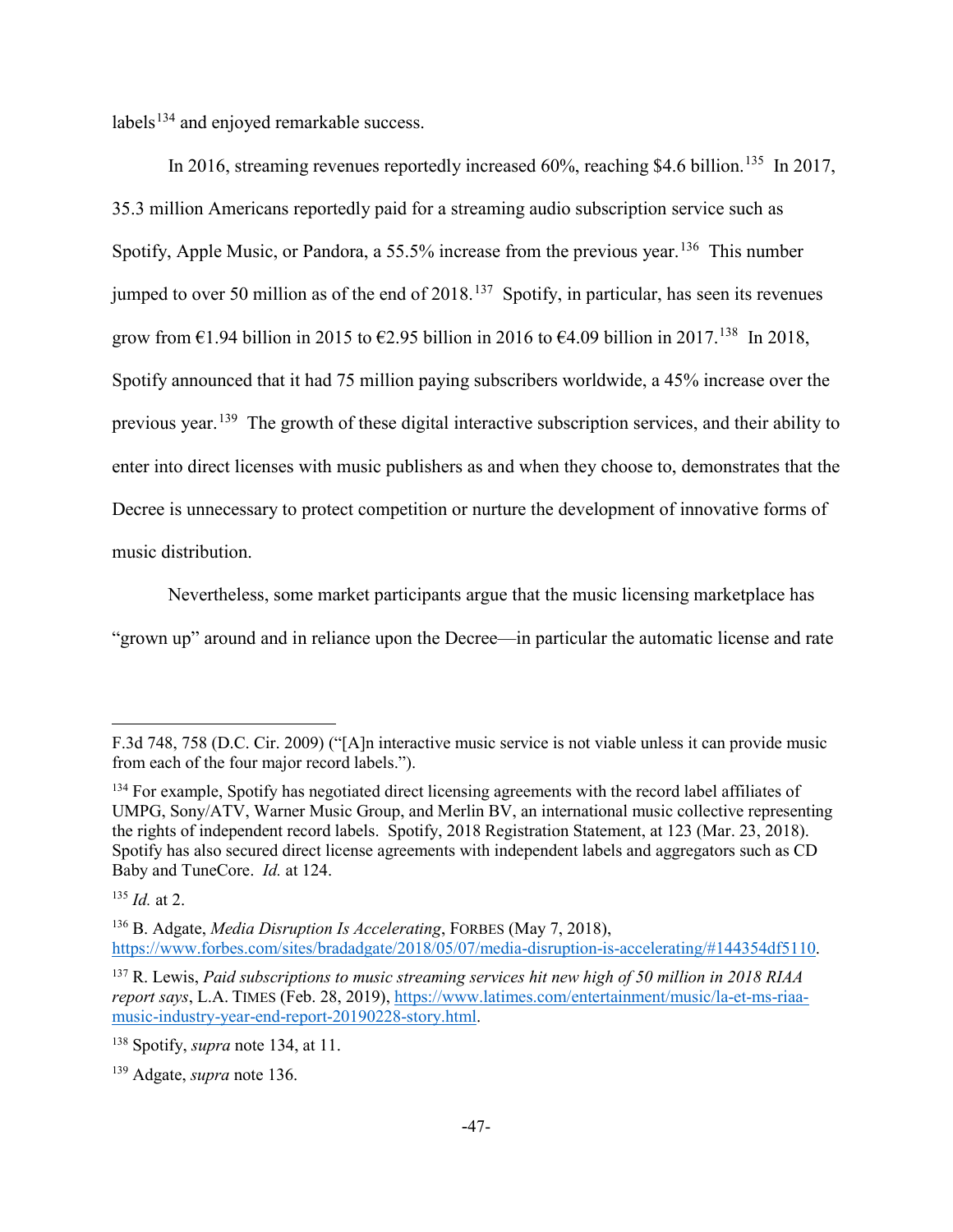court mechanisms—and that removing them would jeopardize the continued health and viability of the industry. Although the mantra is oft-repeated, music users have pointed to no concrete manner in which industry participants have developed their businesses in reliance on the Decree such that they could not adjust to a change in the licensing landscape. Indeed, the emergence of GMR and growth of SESAC are forcing these changes, regardless of whether the Decree is modified.

Furthermore, maintaining a consent decree for fear that its absence may disrupt certain stakeholders risks locking in inefficient or obsolete business models. It may even encourage inefficient investments by firms relying on a regulatory framework that prevents disruption to their business models. For such investors, this is obviously quite valuable. Any change in the market may require certain users to invest in areas that they previously had not and may negatively or positively impact their profitability. However, no industry has a guarantee of nondisruption. The antitrust laws are not designed to pick winners and losers or to support any specific business model. Rather, antitrust law is designed to let the market decide which business models succeed based on innovation and competition, not perpetual regulation.

A case in point is the concern often raised by broadcasters about "music in the can," a reference to their asserted inability to control the music used in third-party programming.<sup>[140](#page-48-0)</sup> Broadcasters have always been free to require producers to license performance rights at the source, just as they do for all other rights that must be licensed to broadcast the programs. The Decree sought to encourage alternatives, requiring BMI to offer a through-to-the-audience license to any program producer that would cover the "downstream" performance of the program

<span id="page-48-0"></span><sup>140</sup> *See, e.g.*, *Meredith Corp. v. SESAC LLC*, 1 F. Supp. 3d 180, 188 (S.D.N.Y. 2014).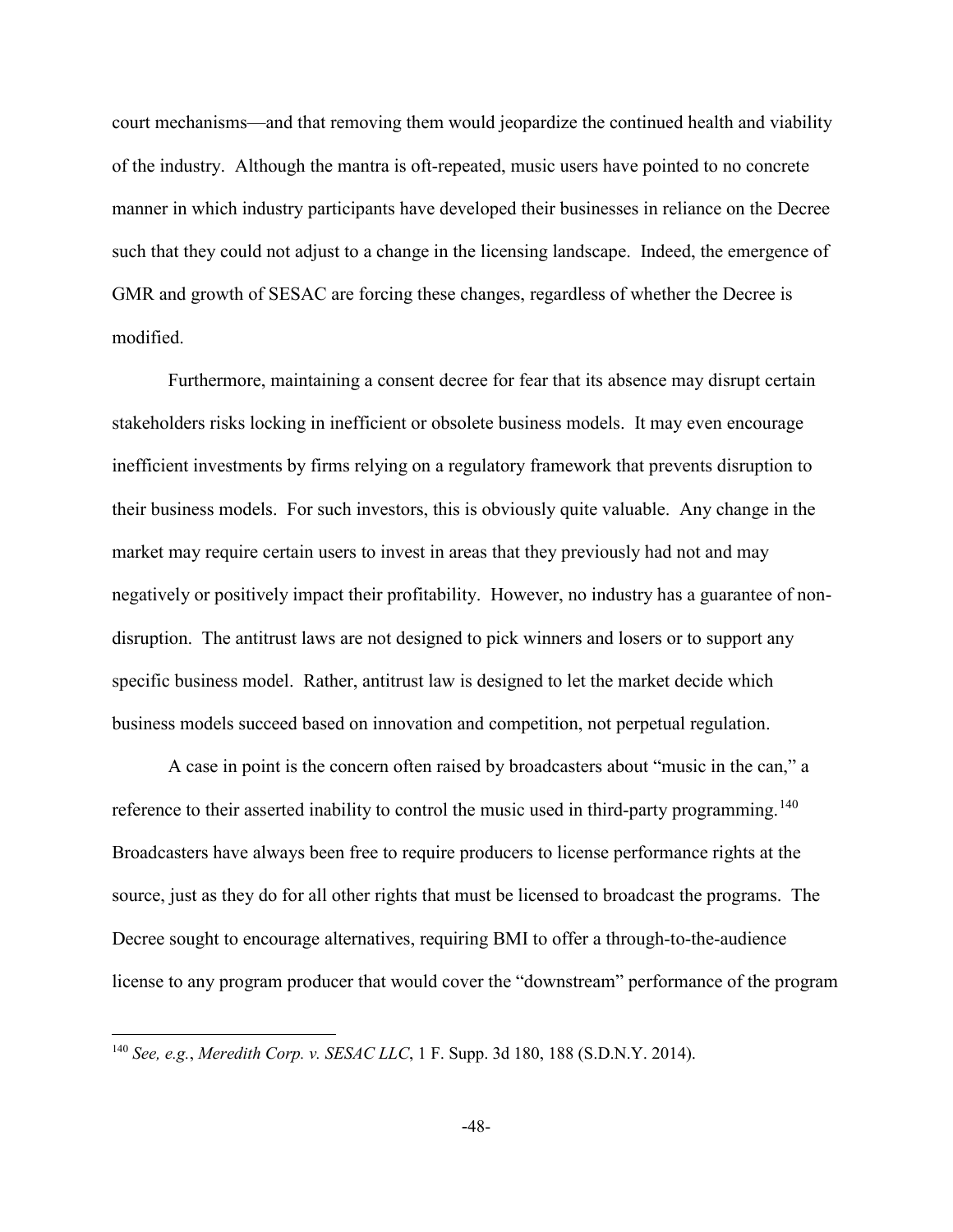on an identified set of stations.[141](#page-49-0) However, industry participants, free to license and clear the music in their programming at the source, apparently have preferred the efficiencies of the blanket license. For example, many BMI licensees own the rights to a significant portion of the works used in their programming, but still take a blanket license from BMI. For many, BMI's blanket license (together with licenses from the other domestic PROs) has been an efficient way to license the rights for all of the "music in the can."

The fact that some stakeholders in the music licensing marketplace have preferred historically to rely on the ease of the blanket license rather than enter into individual license negotiations or require their programmers to license at the source does not justify perpetually regulating BMI. The "music in the can" issue was not created by the PROs and the Decree is not the solution. $142$ 

Rather, the solution to these concerns is in these music users' own hands. They have the ability to place licensing obligations on content creators and obviate their supposed reliance on a BMI blanket license. As noted above, other music users, such as Netflix, are already licensing programming at the source. There is no reason why broadcasters cannot ask their programmers to do the same. Their failure to do so speaks to the value of the BMI license and not to any anticompetitive conduct by BMI that would require it to be subject to a perpetual consent decree.

<span id="page-49-0"></span> $141$  Decree § IX(B).

<span id="page-49-1"></span><sup>142</sup> *Columbia Broad. Sys., Inc. v. Am. Soc'y of Composers, Authors & Publishers*, 620 F.2d 930, 938 (2d Cir. 1980) (approving the district court's rejection of the music in the can argument "on the ground that it is not a consequence of the blanket license"). The Second Circuit found, "[i]f CBS would be vulnerable to a 'hold-up' when it tries to acquire performance rights for music on a feature film it wishes to rerun, that is a consequence of CBS's failure to acquire rerun performance rights at the time it acquired the film. At that time CBS accepted the risk that it would one day have to purchase performance rights for reruns, either as part of the purchase price for a blanket license or at a separate license obtained directly from the copyright owner." *Id.*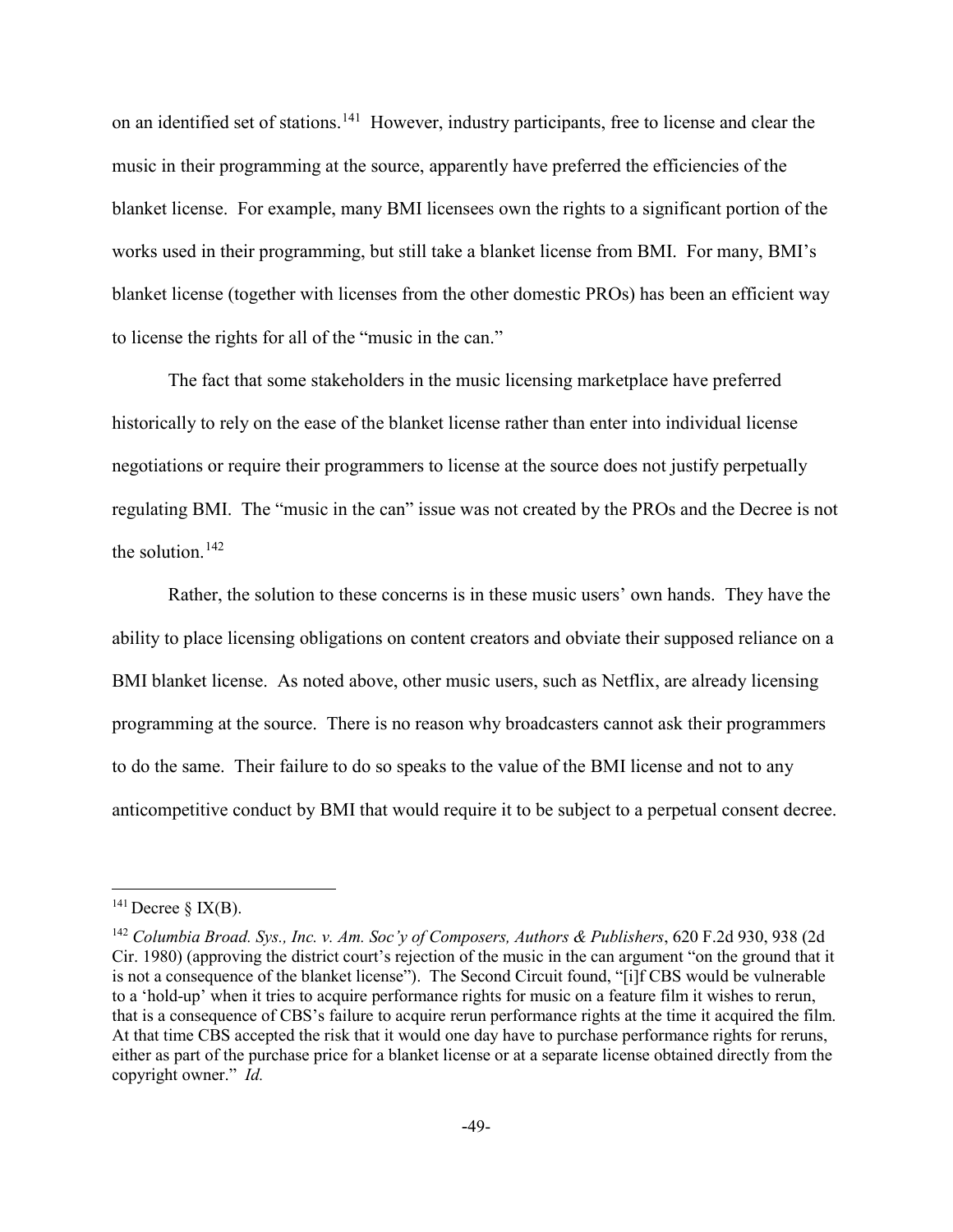### **V. PROPOSED MODIFICATIONS**

 $\overline{a}$ 

To allay the concerns of industry stakeholders, BMI is willing to agree to modify the Decree to maintain certain provisions during a limited period (the "Modified Decree") to facilitate the adjustment and ease the transition of stakeholders in the music licensing marketplace. Assuming the Decree is modified to incorporate a sunset clause, these provisions are intended to smooth the industry's evolution to a free market. BMI maintains its position that these provisions are not necessary for the continued existence of the industry. However, their maintenance during the transition period should satisfy the concerns of industry stakeholders who have come to rely upon their presence. In response to similar concerns, the DOJ has previously supported providing for a reasonable transition period before terminating a Decree in order to give market participants an opportunity to prepare for post-decree business activities.<sup>[143](#page-50-0)</sup>

### **A. Automatic Licensing Subject to Payment of an Interim Fee**

The Modified Decree should retain automatic licensing with the immediate right of public performance in all works in the BMI repertoire. However, BMI believes that this right should be contingent on a fairer, more efficient, and less costly mechanism for the payment of interim fees.

The Decree currently provides no recourse for songwriters, composers, or music publishers to receive compensation for the performance of their works prior to the setting of an interim rate. Under the Decree, if a royalty rate cannot be negotiated, as is frequently the case, BMI must commence an interim fee rate court proceeding to establish an interim rate or forego

<span id="page-50-0"></span><sup>143</sup> *See* Br. of Pl. in Supp. of Joint Mot. to Modify the 1956 Final Judgment & Resp. to Public Comments at 39, *United States v. Int'l Bus. Machs. Corp.*, No. 72-344 (S.D.N.Y. Nov. 13, 1994) ("A phase-out period protects IBM and competitors by affording opportunities to enter into new contracts and make plans in anticipation of a post-decree marketplace.")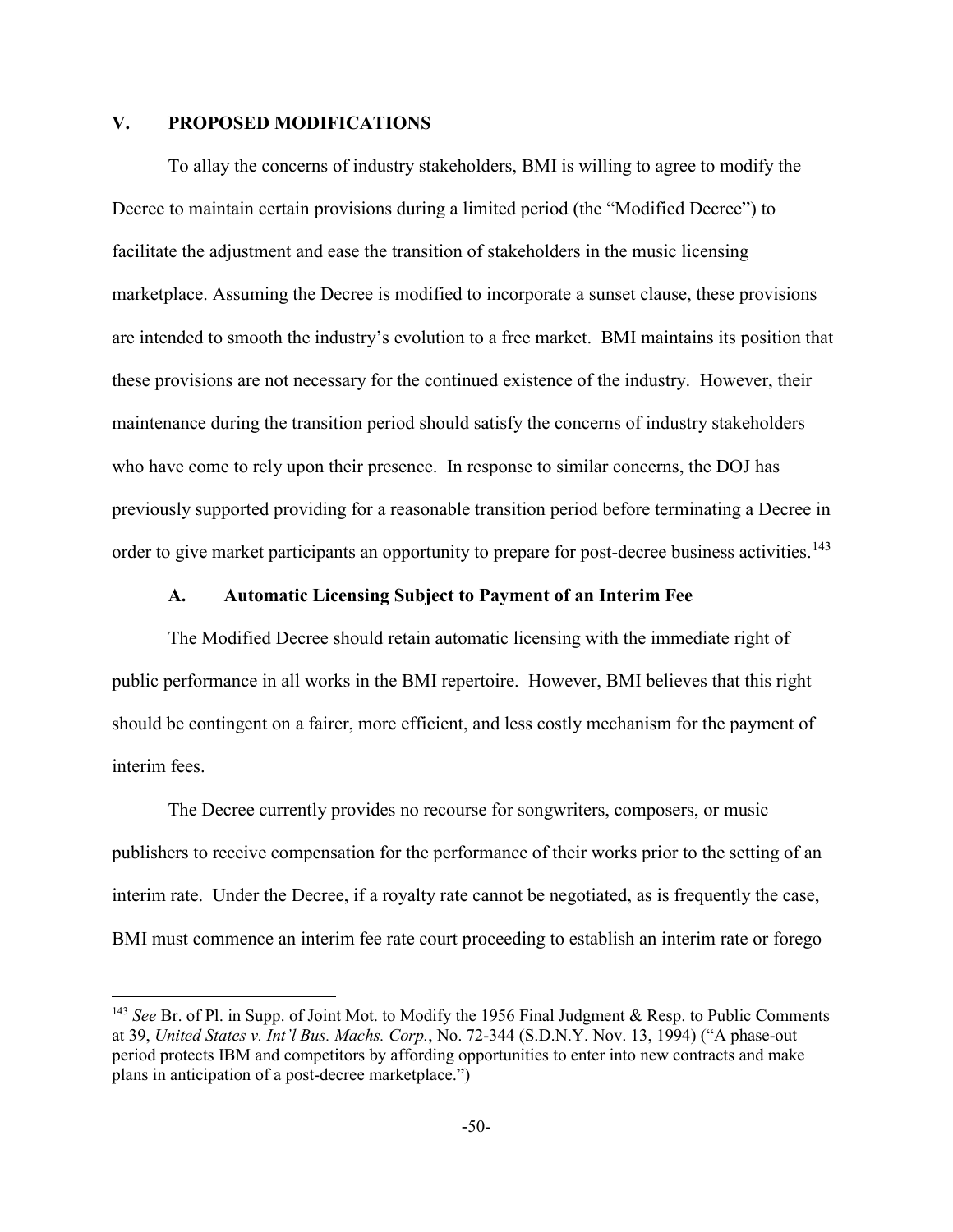payment until a final fee is set. The vast majority of music users are too small to justify the cost of interim litigation, and many exit the business before BMI can collect. In these circumstances, BMI finds itself having no effective remedy at all.

As a result, prior to reaching a final rate, BMI (absent a voluntary agreement with users setting interim fees) subsidizes entire classes of music users. This is especially problematic in nascent industries, where music users come and go. A significant number of these users go bankrupt or close down their businesses before entering into a final license agreement that would require them to pay fees. Although their business models ultimately may be unsuccessful, they can still attract significant listeners away from other music services that pay license fees and would have compensated songwriters and publishers for those performances. Instead, BMI and, more importantly, its songwriters and publishers, are left uncompensated in this scenario. The lack of an effective interim royalty mechanism has already cost BMI and its members significant owed royalties. At the advent of digital streaming, many users launched services that went out of business, leaving BMI to fight over the crumbs in bankruptcy court. The Rdio digital music service is perhaps the most notable example. At the time of Rdio's bankruptcy filing, BMI was owed over \$1 million in fees, but had received none due to the lack of an interim fee mechanism. It collected just over \$200,000.

The Modified Decree should include interim fee provisions that ensure users pay immediately upon receiving an automatic license. This can be accomplished by (1) requiring music users to report certain identifying information with their applications and respond to BMI's requests for additional information, which are necessary to determine the nature and scope of the license requested and a reasonable rate therefor; and (2) creating a more efficient, automatic process for setting interim fees. The Modified Decree should allow BMI to make a

-51-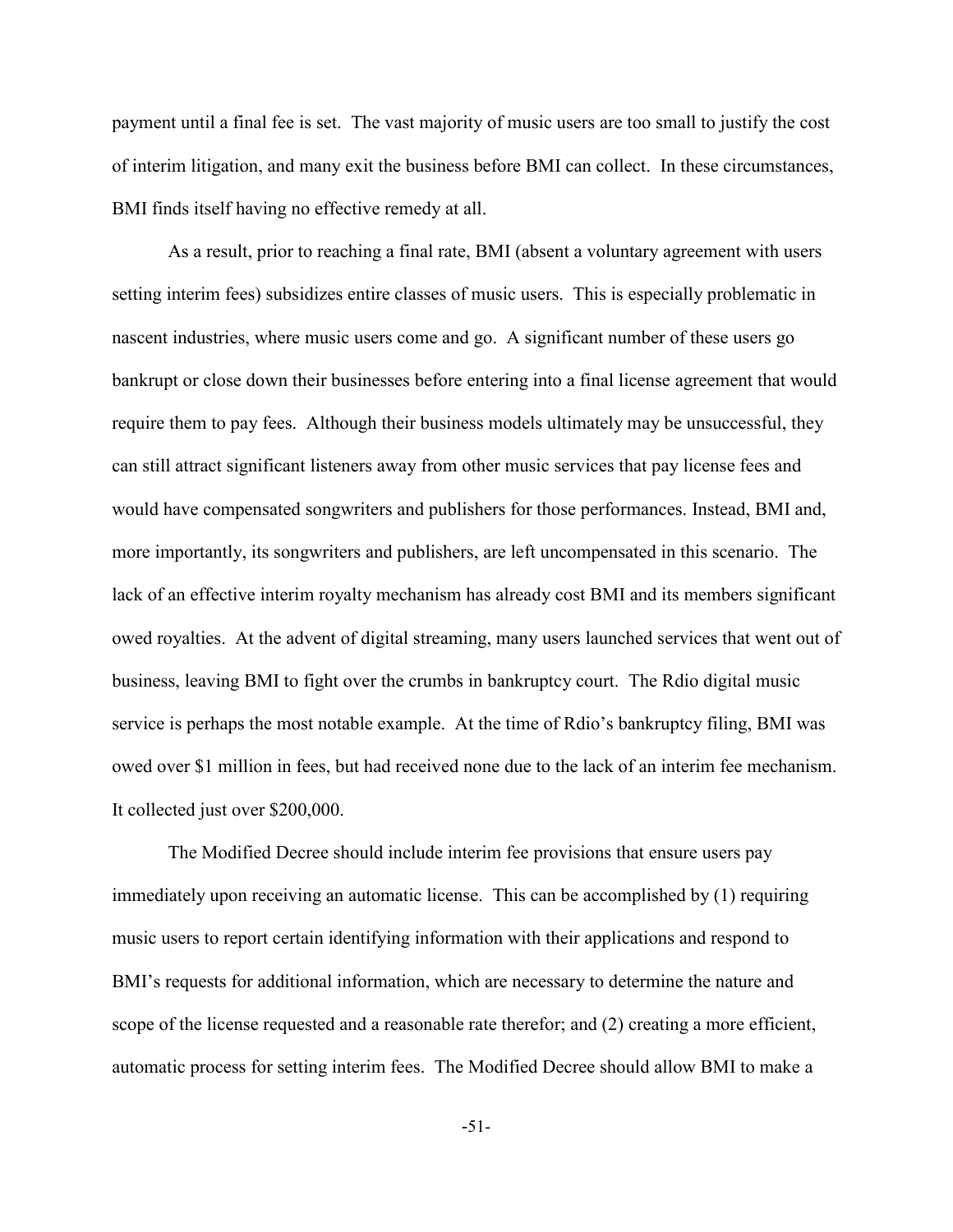written request for additional information from a license applicant within 30 days of its receipt of a written application for a license. BMI would then have 90 days from the receipt of this information to provide the applicant the fee it deems reasonable for the license requested. The Modified Decree should also allow the applicant to perform compositions in BMI's repertoire pending the completion of reasonable fee negotiations or proceedings, provided the applicant pays BMI an interim fee.

Setting the interim fees could be a simple, almost automatic, process. If the applicant previously licensed compositions in BMI's repertoire, this interim fee would be the applicant's previous rate. If the applicant did not previously license compositions in BMI's repertoire, and, in BMI's reasonable opinion, is a member of an industry for which there is a prevailing rate for the use of BMI's repertoire, this interim fee would be set at that prevailing rate. If the applicant did not previously license compositions in BMI's repertoire, and, in BMI's reasonable opinion, is not a member of an industry for which there is a prevailing market rate for the use of BMI's repertoire, BMI would use a reasonable interim fee no less than a specified minimum fee amount or formula.<sup>144</sup> This construct would prevent free-riding by entire segments of music users and also provide an incentive for them to come to the negotiating table to reach a final rate.

### **B. Continued Access to the Rate Court**

 $\overline{a}$ 

The Modified Decree should also maintain the rate court process for resolution of rate disputes, as recently reformed per the Music Modernization Act.

The rate court was not added to the Decree until 1994. As mentioned above, entire industries were able to license BMI's repertoire and thrive for decades prior to this date. There is

<span id="page-52-0"></span><sup>&</sup>lt;sup>144</sup> Both BMI and the applicant should have the right to apply to the rate court to set the interim fee upon a showing of good cause that the default fee is unwarranted.